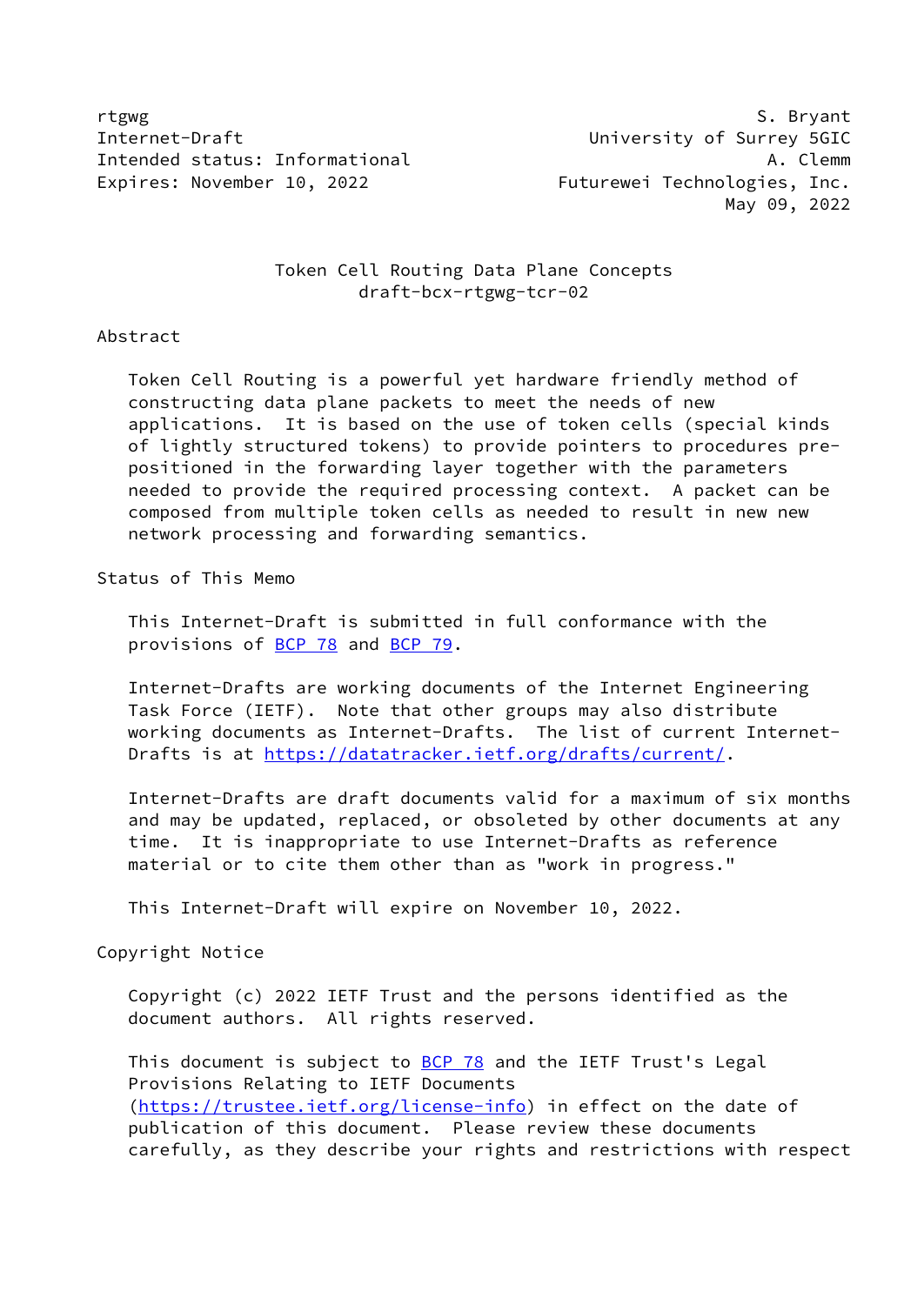<span id="page-1-1"></span>Internet-Draft TCR-DP TO TER-DP May 2022

 to this document. Code Components extracted from this document must include Simplified BSD License text as described in Section 4.e of the Trust Legal Provisions and are provided without warranty as described in the Simplified BSD License.

# Table of Contents

| $1$ .                                                         | $\overline{2}$ |
|---------------------------------------------------------------|----------------|
| 1.1. Requirements Language                                    | $\overline{4}$ |
| 2.                                                            | $\overline{4}$ |
| Relationship to prior work<br>3.                              | $rac{5}{6}$    |
| $\overline{4}$ .                                              |                |
| Token Cell types and categories<br>$\overline{5}$ .           | $\overline{1}$ |
| 6.                                                            | 9              |
| Token Cell Processing Model<br>$\overline{1}$ .               | 10             |
| Token Cell Processing Order<br>8.                             | 12             |
| 8.1. Serial Token Cell Processing                             | 13             |
| 8.2. Parallel Token Cell Processing                           | 14             |
| Combined Serial and Parallel Token Cell Processing<br>8.3.    | 16             |
| $9.$ Token Cell Pushing and Token Cell Popping $.$            | 18             |
| $\underline{10}$ . Selected Token Cell Type Categories        | 19             |
| 10.1. Disposition Token Cells                                 | 19             |
| Scratchpad and Metadata Token Cells<br>10.2.                  | 19             |
| Conditional and Directive Token Cells 21<br>10.3.             |                |
| 10.4.                                                         | 21             |
|                                                               | 23             |
| Basic Tunneling of Payload<br>11.1.                           | 24             |
| Latency-Based Forwarding 25<br>11.2.                          |                |
| Forwarding with Flexible Addressing $\cdots$ 26<br>11.3.      |                |
| Forwarding with iOAM analytics<br>11.4.                       | 27             |
| FRR with Latency-Based Forwarding<br>11.5.                    | 30             |
| Segment Routing with Latency-Based Forwarding<br>11.6.        | 32             |
| 11.7. Enhanced Segment Routing with Latency-Based Forwarding. | 32             |
| Enhanced Segment Routing with Differentiated iOAM<br>11.8.    | 33             |
| 12. Items for further discussion                              | 35             |
|                                                               | 36             |
|                                                               | 38             |
| 15. References                                                |                |
| 15.1. Normative References                                    | 38             |
| 15.2. Informative References                                  | 38             |
|                                                               | 39             |
|                                                               |                |

<span id="page-1-0"></span>[1](#page-1-0). Introduction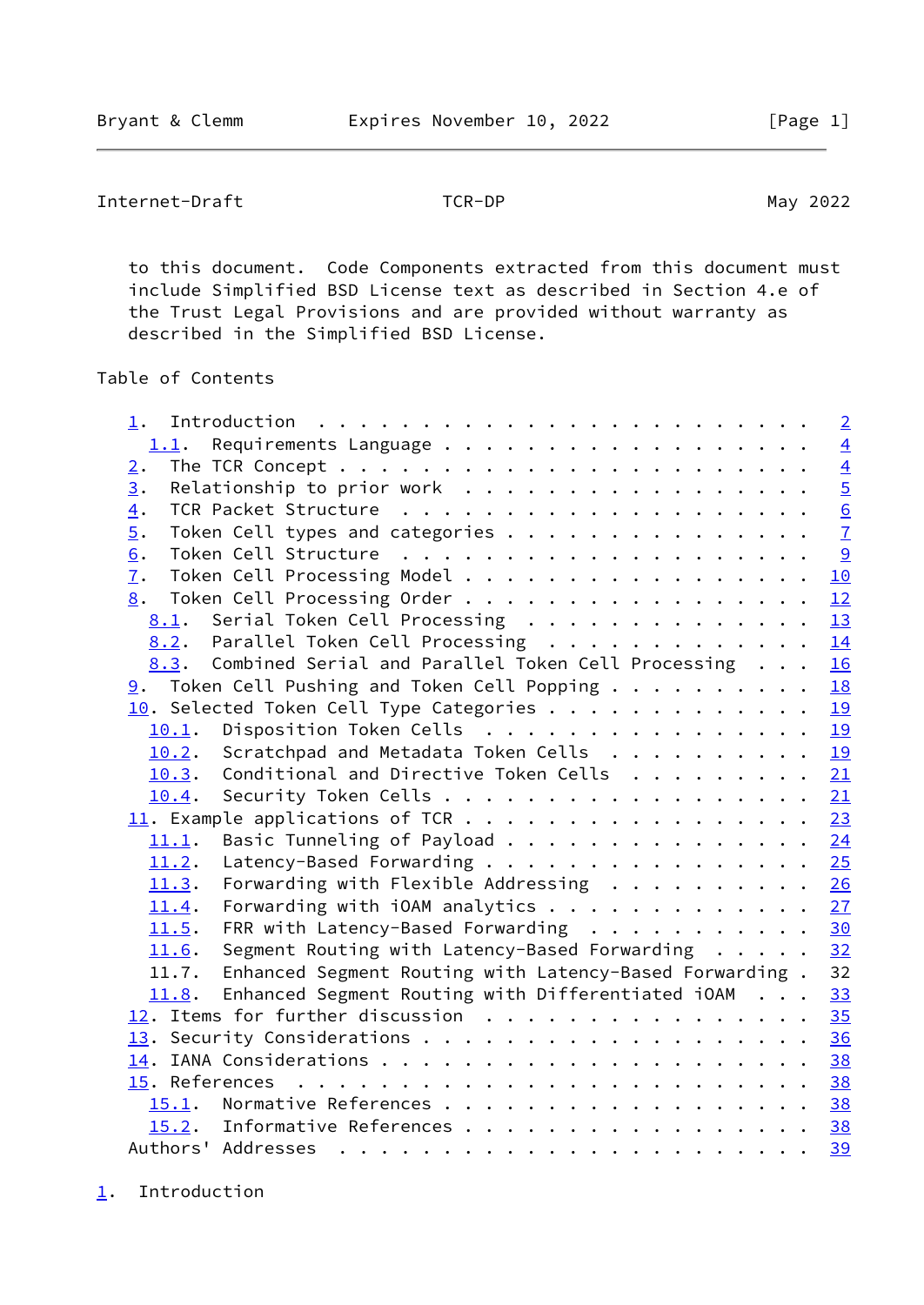Advances in data plane protocols are needed to address new network requirements that stretch existing protocols (including MPLS, IPv6 and Segment Routing) to their limits. Token Cell Routing (TCR) is a new network layer data plane technology that provides the ability to

| Bryant & Clemm | Expires November 10, 2022 | [Page 2] |
|----------------|---------------------------|----------|
|                |                           |          |

Internet-Draft TCR-DP May 2022

 program the data plane to meet the needs of many new operational scenarios. TCR is based on token cells which provide a flexible method describing the required packet action to the forwarder as well as carrying any parameters and other data necessary to correctly execute the required action.

 Packet actions are not limited to forwarding actions, and it is possible perform multiple packet actions at any given node. For example, packet actions can include application of special QoS algorithms, collection of telemetry, even assessment of dynamic conditions before the performing of other actions. Token Cells can be differentiated by type depending on the type of packet action that they represent.

 TCR is thus analogous to each packet carrying a stack of pointers to procedures together with the data needed by those procedures. The structure used allows token cells to be sequenced and parallelized in groups, and permits the use of pointers to information in other token cells. This results in a powerful method constructing advanced new packet types from token cells to meet network needs of new applications.

 TCR therefore supports customizable semantics with which packets are to be processed by nodes encountered along a path, it accommodates flexible addressing semantics that do not necessarily depend on a single addressing format. TCR accommodates custom "guidance" beyond forwarding (such as the definition of QoS treatments that are to be applied, the ability to differentiate behavior depending on dynamic context encountered at a node, and the ability to collect and pre process telemetry in support of manageability applications). TCR enables the direct processing via a "scaffold" that explicitly indicates serialization, parallelization, disposition rules. It that enables a "lego-esque" composition of packet processing behavior / features while at the same time being hardware-friendly, and easy to optimize for performance at line rate general in nature and easy to extend.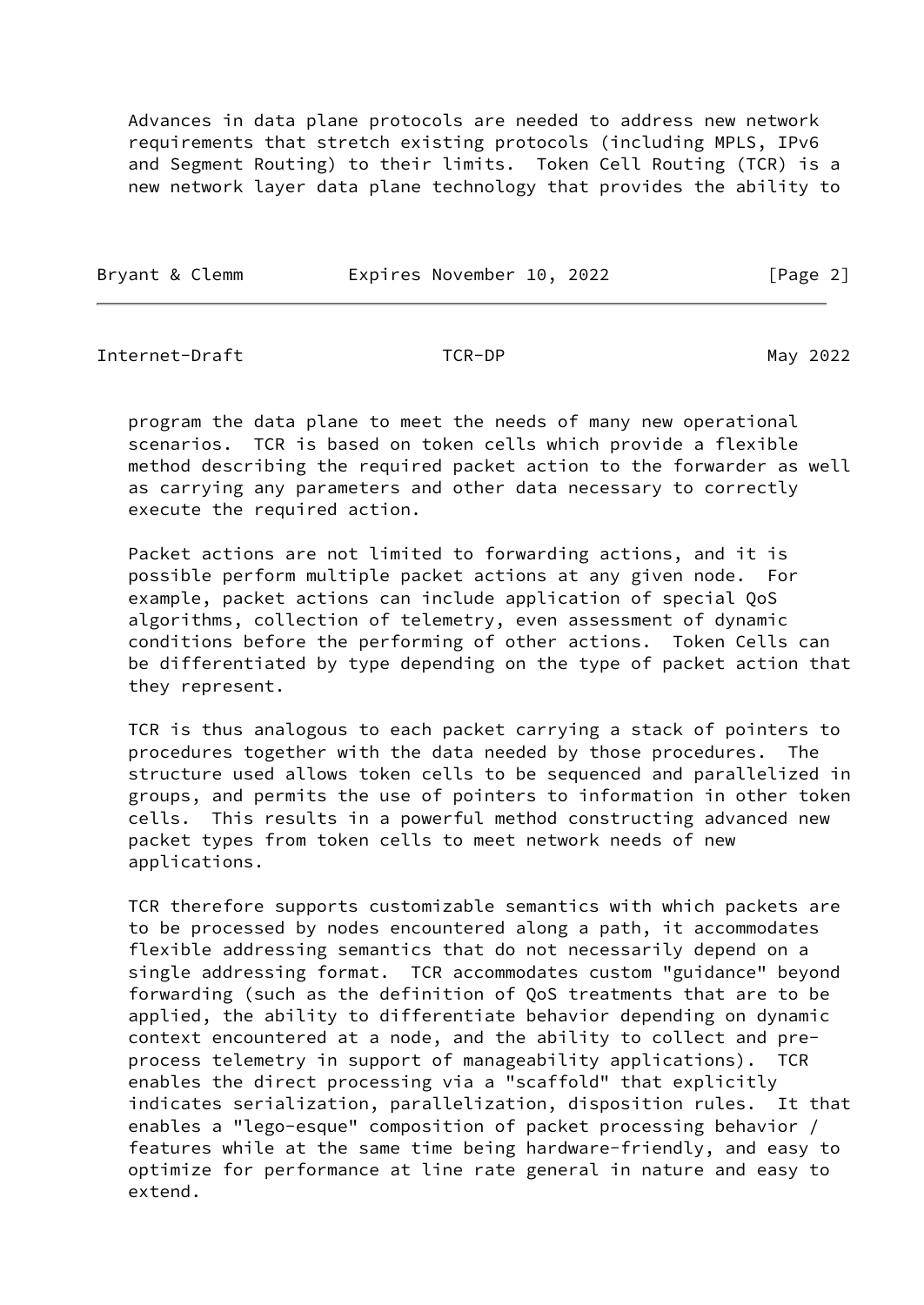A new TCR features is added by introducing a new procedure in the forwarder and then including in the packet a pointer to that procedure. The procedure knows how to interpret the other information carried in the token cell. In many ways this is similar to the way new FECs are introduced into MPLS and new instructions introduced to segment routing.

 TCR thus provides a general, highly extensible data plane that supports custom semantics which is hardware friendly. It thus takes the programmability of both MPLS and Segment Routing to a new level of capability.

| Bryant & Clemm | Expires November 10, 2022 | [Page 3] |
|----------------|---------------------------|----------|
|----------------|---------------------------|----------|

<span id="page-3-1"></span>Internet-Draft TCR-DP TO TER-DP May 2022

 A key differentiator from earlier protocols is the ability to process a variable number of processing actions at each hop, at directed by the token cell structure. Furthermore token cells do not need to be processed in the order in which they are placed in the packet, and may be explicitly programmed for a flow.

We would like to note that at the time of writing the current -00 version of the draft, this represents a sketch of an idea that neither we or anyone else has built. Thus, it is likely to have bugs and certainly has many aspects that can be improved on. We would be delighted to work with others who are interested in exploring this idea and developing it further. A starter set of discussion items is included in [Section 12](#page-38-0) towards the end of the document.

# <span id="page-3-0"></span>[1.1](#page-3-0). Requirements Language

 The key words "MUST", "MUST NOT", "REQUIRED", "SHALL", "SHALL NOT", "SHOULD", "SHOULD NOT", "RECOMMENDED", "NOT RECOMMENDED", "MAY", and "OPTIONAL" in this document are to be interpreted as described in [BCP](https://datatracker.ietf.org/doc/pdf/bcp14) [14](https://datatracker.ietf.org/doc/pdf/bcp14) [[RFC2119\]](https://datatracker.ietf.org/doc/pdf/rfc2119) [\[RFC8174](https://datatracker.ietf.org/doc/pdf/rfc8174)] when, and only when, they appear in all capitals, as shown here.

# <span id="page-3-2"></span>[2](#page-3-2). The TCR Concept

 The foundation of TCR is the construction of the packet from a set of token cells. A token cell is an extended length, type, value construct. The type and part of the value is processed by a longest match engine, which operates much like an IP address lookup engine, but operates on arbitrary constructs rather than being confined to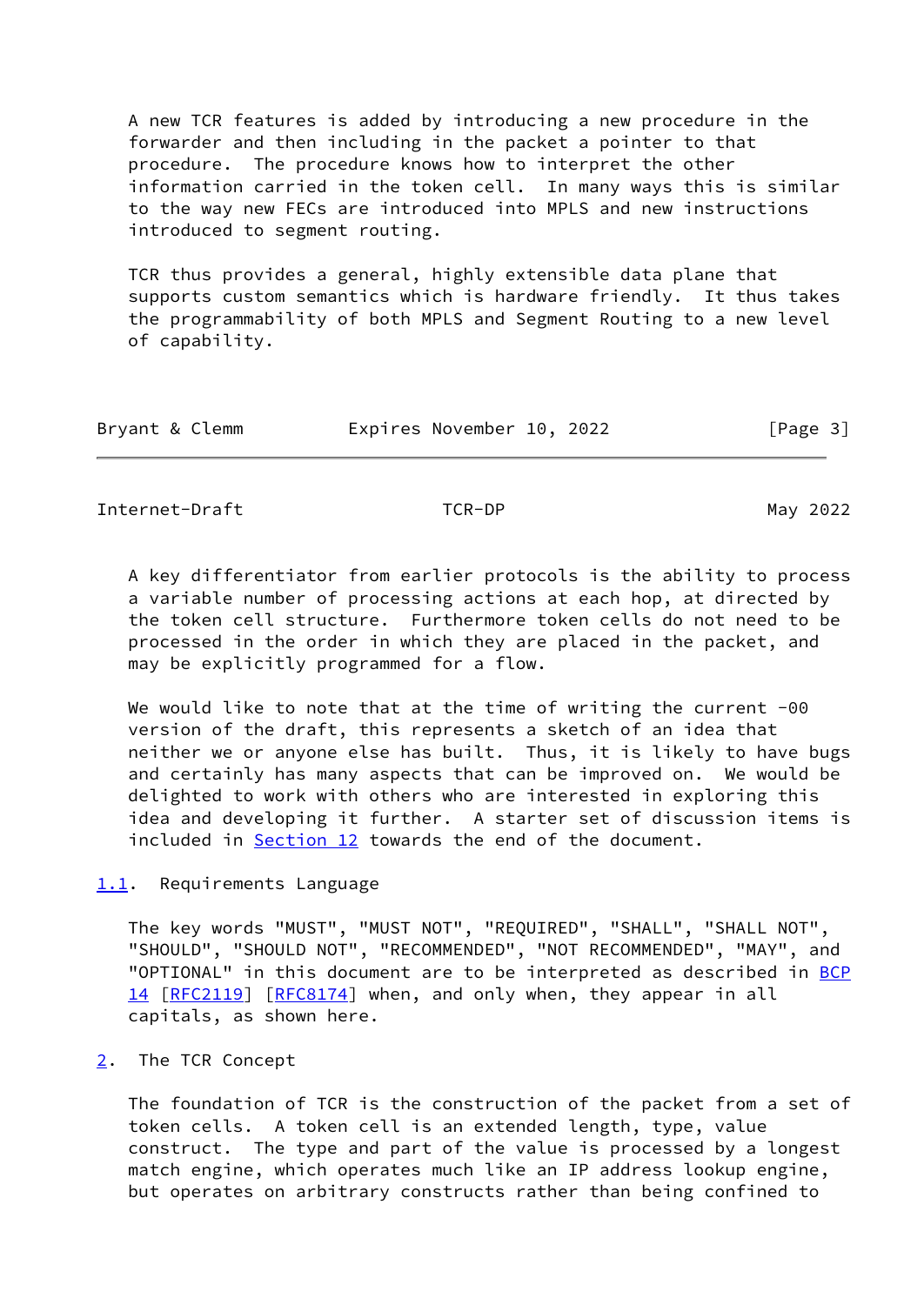address lookup. As part of its value, the token cell may also carry parameters specific to the token cell type that are needed to process the token cell. Depending on the token cell type, different code points can be invoked that process the token cell. The token cell type determines the semantics, i.e. the function to be applied. It also defines any structure that may be contained in the token cell value.

 Token Cell processing can have generalizable packet processing semantics: forwarding is a common semantic, but other semantics can be applied, in a similar manner to the way in which an MPLS label has generalized semantics. The processing of a token cell is: Input - Match - Effect, where "effect" is one of forwarding, token cell disposition, or something else (such as, conditional directives or QoS treatment). Packet processing based on the first n bits of the token cell at a known position, which is matchable on prefix, in which case less significant bits serve as input.

| Bryant & Clemm | Expires November 10, 2022 |  | [Page 4] |
|----------------|---------------------------|--|----------|
|----------------|---------------------------|--|----------|

<span id="page-4-0"></span>Internet-Draft TCR-DP May 2022

 The TCR approach to packet design is differentiated from common protocol designs in that it allow for processing of variable number of token cells per hop, as directed by token cell structure. Which token cells to process, and whether token cells have interdependencies that require them to be processed in serial order or whether they allow for parallelization, is indicated by the token cells themselves, as the token cell structure includes length and serialization indicators. Processing can be serialized per "next token cell" indicator. Processing can be parallelized per "manifest token cell" that refers to parallel token cells in order to allow for optimization. Note that there is no requirement to "must" parallelize. Instead, parallelization is an optimization that nodes with support for parallel packet processing stages may take advantage of to reduce packet latency due to packet forwarding time.

 Token Cells do not necessarily need to be processed in stack order but can be located wherever is most efficient. Some token cells may not be processed at all but can be used to carry meta-data (read-only or writable) that can be referred to from other token cells.

The TCR approach allow for extensibility and programmability through: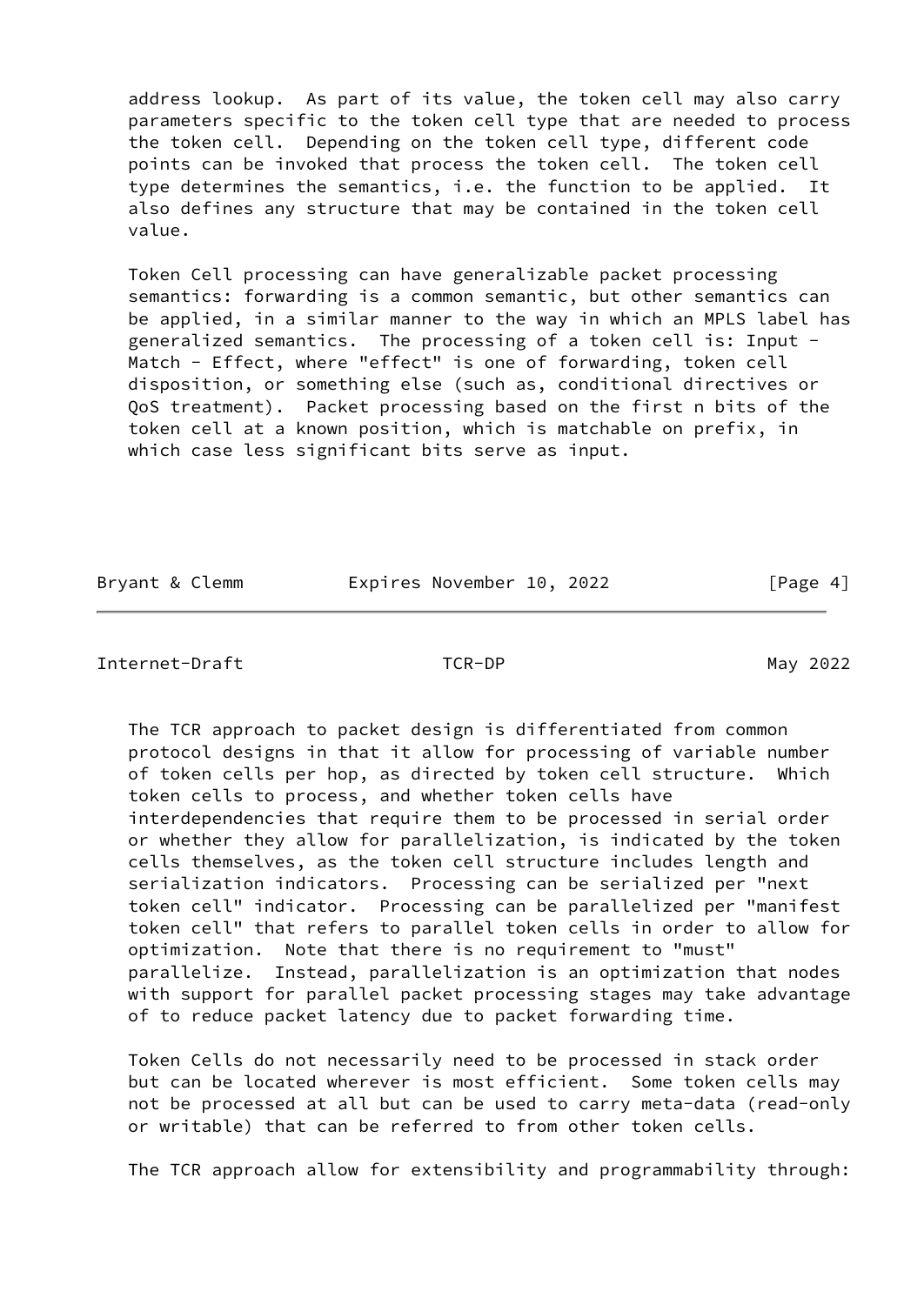- o Level 1: Combining different token cells
- o Level 2: Parameterizing token cells
- o Level 3: Introducing new types of token cells
- <span id="page-5-0"></span>[3](#page-5-0). Relationship to prior work

 In general data plane packets have been designed with a fixed structure plus some variable number of TLVs to provide additional instructions/advice to the forwarder. In general any address (for example IP address) or instruction (MPLS label of SR SID) is of a fixed length although may be structured into a prefix and suffix arrangement to support aggregation and is processed using a longest match lookup. Where TLVs are used there is their inclusion in the packet is normally free form and thus it is necessary search the packet for the set of TLVs that need to be processed. MPLS has a very primitive parameter system in which one label may be used to provide context for the label that follows. Examples of this are the use of the context label and the use of the ELI/EL pair.

 In deigning TCR we noted the generality and simplicity of the MPLS label stack model and the effectiveness of the longest match technique used in IP lookups. Putting these two together we concluded that an LTV approach allowed the creation of a simple, powerful, extensible, hardware friendly packet design.

| Bryant & Clemm | Expires November 10, 2022 |  | [Page 5] |
|----------------|---------------------------|--|----------|
|----------------|---------------------------|--|----------|

<span id="page-5-1"></span>Internet-Draft TCR-DP TO TER-DP May 2022

 As we will see later in the document, concatenating the T(ype) and the V(alue) allows a single longest match look-up to resolve which table to look up the action in, and then to absorb as much of the V as is necessary to determine the specific action to take on the T. The stack and pointer structure means that it is not necessary to search for the applicable TLVs, they the forwarder is led to them through the token cell structure pushed onto the packet.

The general method of processing is thus input - match - effect via a match processor. The normal effect is to process one token cell at a time in series, but an effect might be to process multiple other token cells in parallel where the forwarder supports multiple concurrent operations (where parallization is not supported serial processing results in the same effect). Token Cells can have interdependencies and they can allow for cross-referencing (e.g.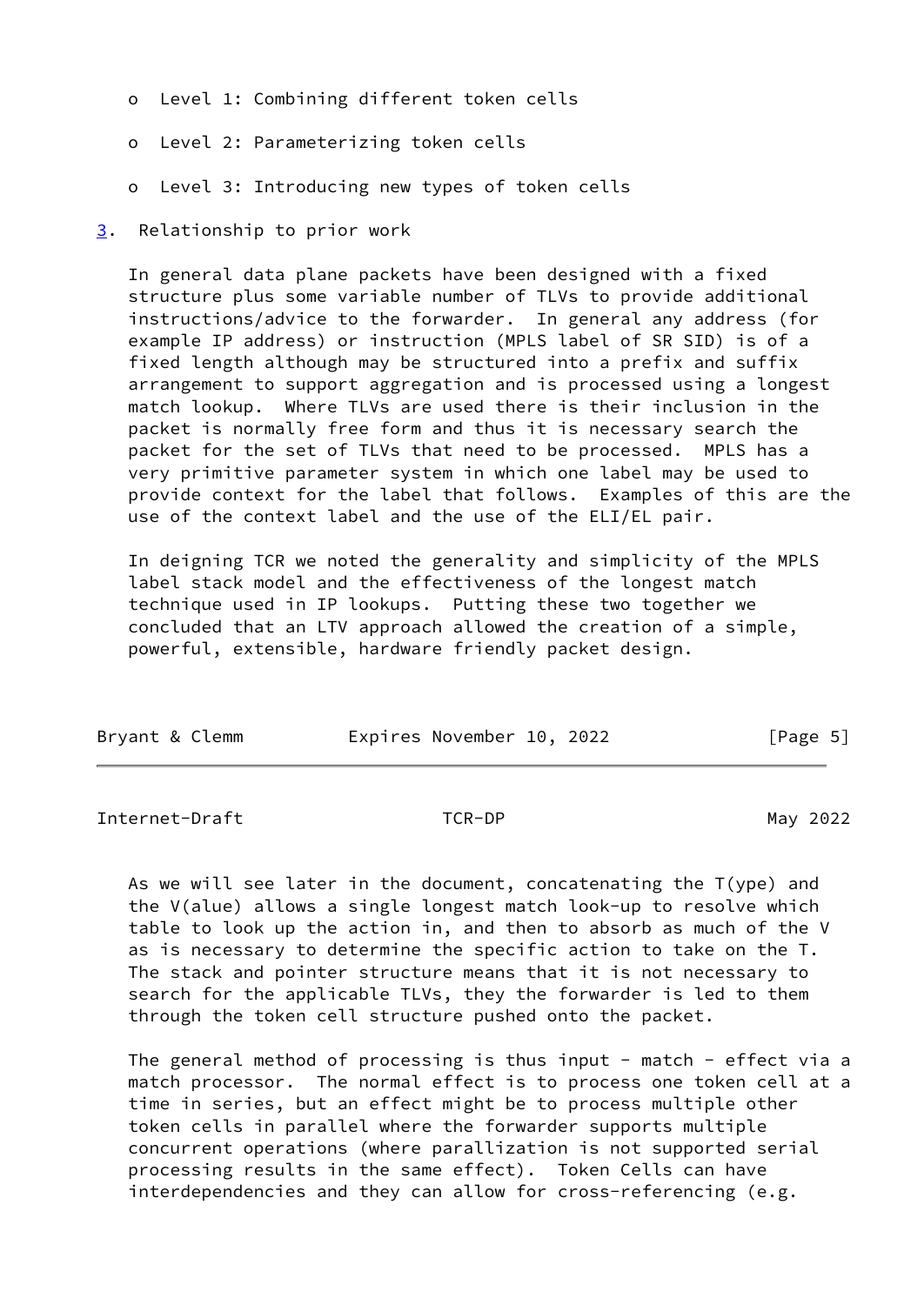meta-data, scratch-pad)

<span id="page-6-0"></span>[4](#page-6-0). TCR Packet Structure

 A TCR packet Figure 1 is a series of token cells, each token cell carrying a component of the packet delivery system or the payload itself.

```
 <Preamble>
<Token Cell>
<Token Cell>
<Token Cell>
  ...
<Token Cell>
```
### Figure 1: Structure of a TCR Packet

 Token Cells are a unit of packet processing that may include parameters and/or data. The semantics, structure and processing of the token cell is determined by the token cell type. A Token Cell can be thought of as a type of "stem cell" that can be morphed into any packet component, including components not yet designed, resulting in a highly programmable packet design.

 The preamble contains a small number of packet elements that are always present in all packets, such as version identification and TTL. It has yet to be decided if the preamble should be carried conventionally or be carried within a token cell.

 There is no separate payload portion of the packet. Instead, the payload is carried within a token cell, generally located at the tail of the packet. This allows for different payload delivery semantics at the destination, including simply stripping the payload off or

| Bryant & Clemm |  | Expires November 10, 2022 |  |  |  | [Page 6] |  |  |
|----------------|--|---------------------------|--|--|--|----------|--|--|
|----------------|--|---------------------------|--|--|--|----------|--|--|

<span id="page-6-2"></span>Internet-Draft TCR-DP May 2022

 applying a special type of codec. It also allows for the possibility of payload-less packets that can be used for signaling and control purposes.

 A token cell MAY contain a complete TCR packet permitting hierarchical encapsulation.

<span id="page-6-1"></span>[5](#page-6-1). Token Cell types and categories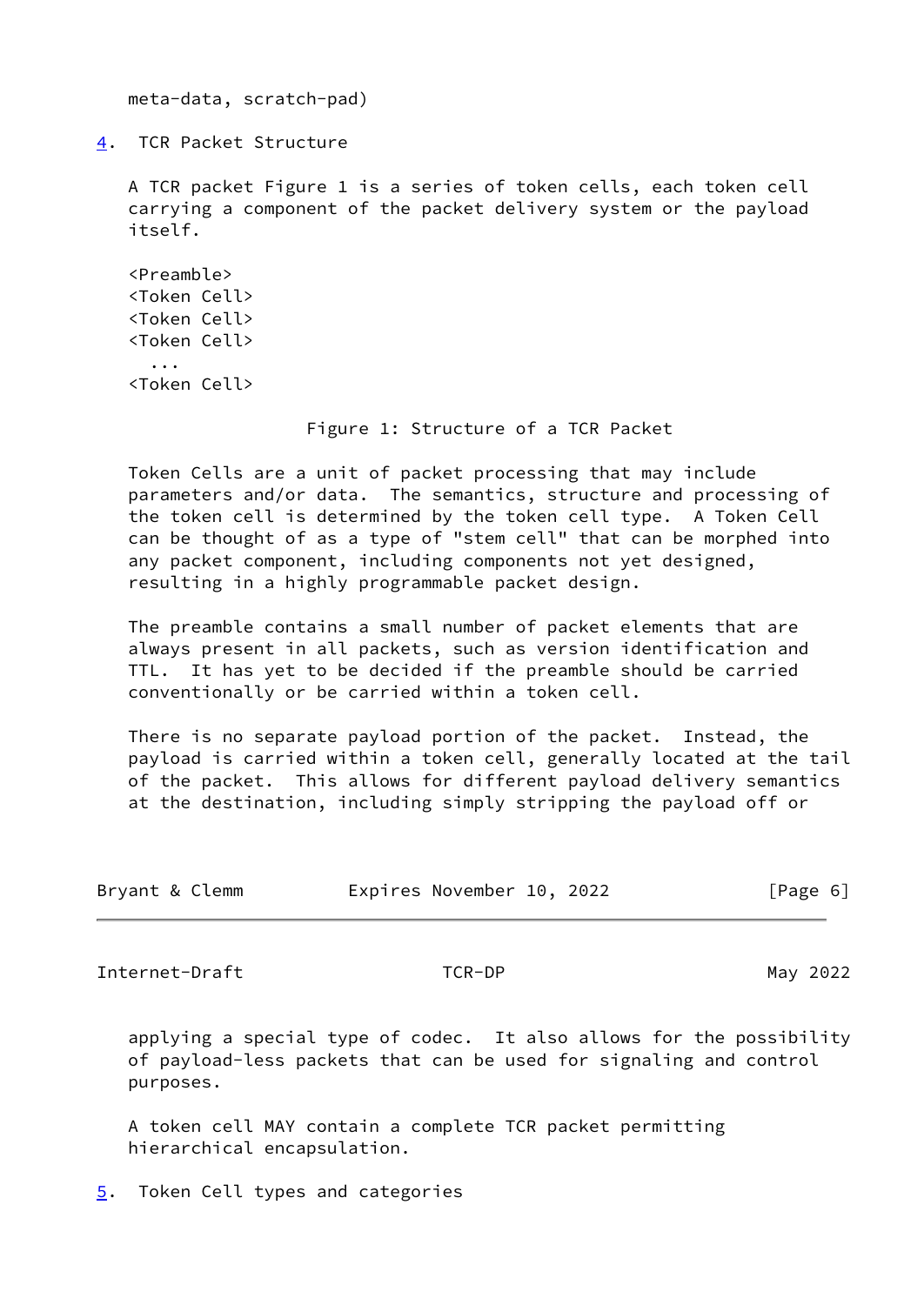Token Cells have a type. Types themselves can be categorized, depending on the purpose which token cells of that type serve.

 The following token cell categories are provided as part of the TCR design:

- o Forwarding: A forwarding token cell specifies the destination address and method of delivery of the packet. It may also include the source address as a parameter, but this could also be specified in a separate token cell. Different types within this category may differentiate between address types such as IPv6 or IPv4.
- o SLO: A Service Level Objective (SLO) token cell specifies the target quality of delivery, such as latency, delivery time, required discard properties etc., each differentiated by corresponding IDs as separate types. This allows intermediate nodes on the path to apply special treatment to the packet, such as scheduling algorithms, resource reservation, or prioritization, in order meet SLOs as requirement.
- o Metadata: These token cells carry metadata that can be referenced and accessed as other token cells are being processed. Metadata can thus be decoupled from token cells that access it, allowing for their independent disposal, not interfering with pushing and popping of other token cells.
- o Scratchpad: Scratchpad token cell are in effect writeable metadata token cells, a category of token cell in which the network takes "notes" during the packet transit. Examples of this include recording the route, adding proofs-of-transit, telemetry data, or packet transit time of particular nodes that were traversed.
- o Security: A security token cell signs parts of the packet with an agreed cryptographic signature. It includes a signature mask that specifies which token cells and/or portions thereof are covered by the signature. This allows for the possibility of not only the sender, but also nodes in transit being able to sign portions of the packet. One example use would be for telemetry data that is

| Bryant & Clemm | Expires November 10, 2022 |  | [Page 7] |
|----------------|---------------------------|--|----------|
|----------------|---------------------------|--|----------|

Internet-Draft TCR-DP May 2022

added to a scratchpad by a node being traversed while leaving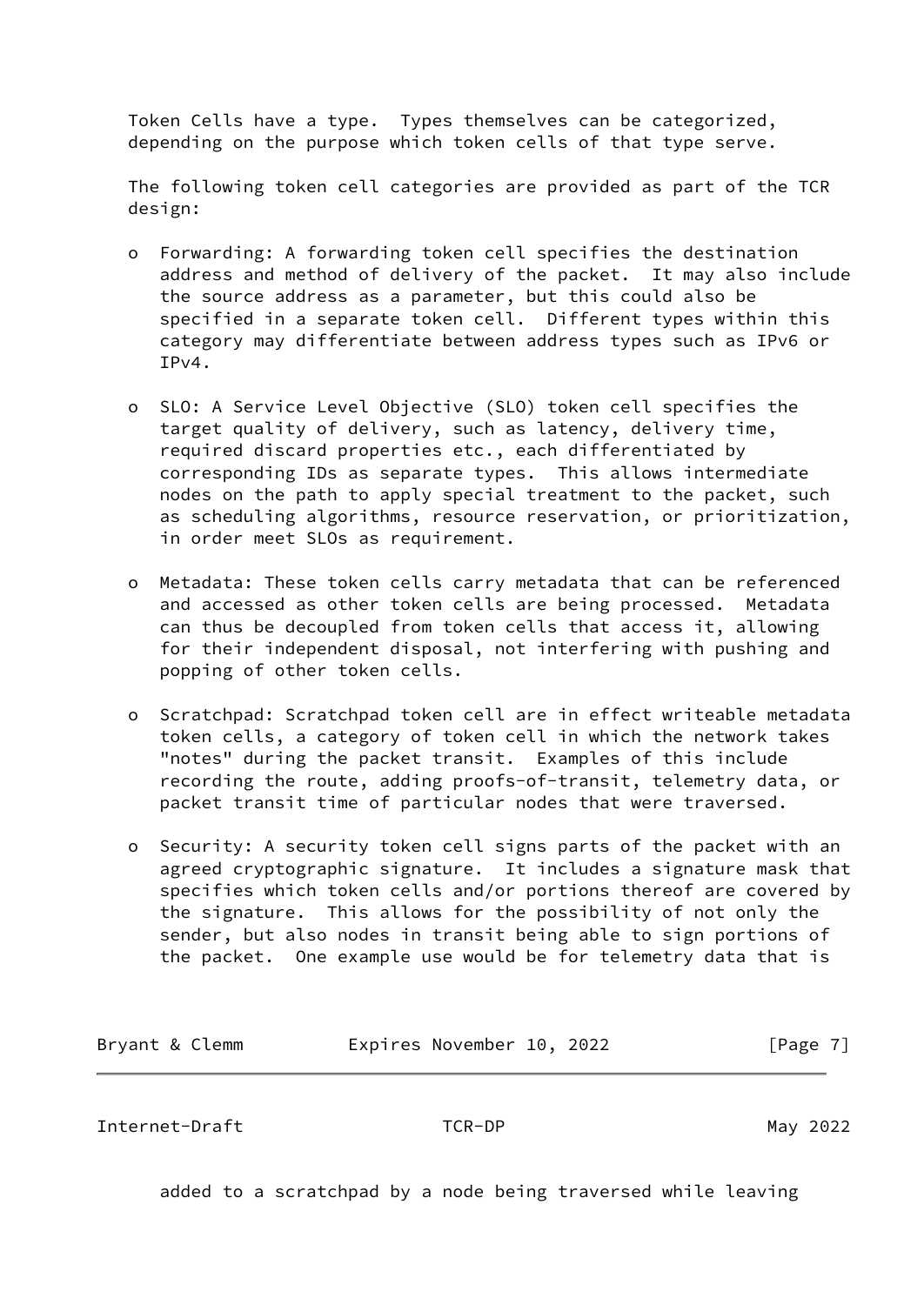other parts of the scratchpad open to modification by other nodes.

- o Conditional: A conditional token cell is able to test one of more conditions and make invokation of the next token cell (NT) dependent on the conditions evaluating to true. This allows to define more complex behavior, such as the invocation of a particular function depending on a dynamic condition encountered at a node.
- o Directive: A directive token cell specifies some type of action that should be performed. An example would be a directive to collect telemetry or OAM data.
- o Manifest: A manifest token cell provides a method of specifying which token cells may be processed in parallel. Parallel processing is optional, and the token cells can also be correctly processed serially. It is up to the entity that specifies the manifest to ensure that the parallelism is safe.
- o Rendezvous: A rendezvous token cell is a token cell used to ensure that all parallel operations have completed and that it is hence safe to resume serial operation of the forwarder. A rendezvous token cell may specify the first serial operation to execute after the rendezvous, or it may simply hand off to a new token cell.
- o Disposition: A disposition token cell describes what is to be done when the packet leaves the TCR domain. Such a token cell might, for example specify a pseudowire [\[RFC3985](https://datatracker.ietf.org/doc/pdf/rfc3985)] action (strip the TCR header and send the payload to interface X), or a VPN action (lookup the payload IP address in VRF Y). However, the mechanism introduces the opportunity to attach a more sophisticated disposition action, for example "if the packet arrives before time T, forward using VRF V, otherwise drop the packet".
- o Payload: A payload token cell simply carries the payload as its value.
- o Other: This is a catch-all category to allow for token cell types that do not fit any of the other categories.

 Some of the mentioned categories will be described in greater detail in [Section 10.](#page-20-0) In addition to the mentioned categories, it is expected that other categories would be introduced as needed.

 The grouping of types into categories may prove useful for various purposes. For example, it will allow for the articulation of packet grammars and "best packet practices", such as mandating that a packet

Bryant & Clemm **Expires November 10, 2022** [Page 8]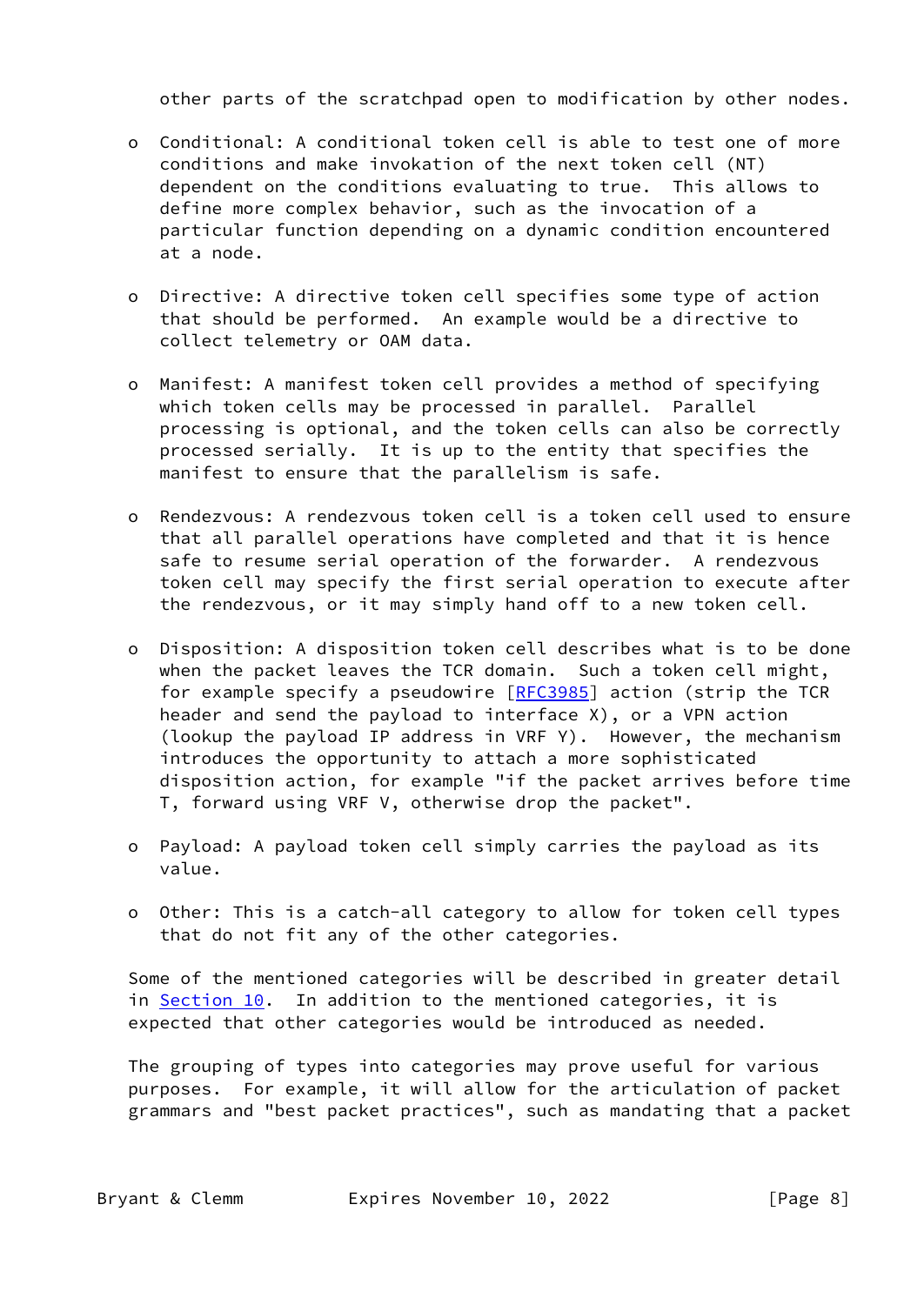<span id="page-9-1"></span>

| Internet-Draft | TCR-DP |
|----------------|--------|
|                |        |

 contain at least one token cell of the forwarding category, or that the first token cell in a TCR packet must not be a token cell of categories metadata, scratchpad, or security. Types allow to further differentiate token cells within a given category.

 It should be noted that some of the token categories should be considered experimental. Which token types and even which token categories to support will in depend on the needs of actual deployments.

<span id="page-9-0"></span>[6](#page-9-0). Token Cell Structure

The structure of a token cell is shown in Figure 2:

 <Length> <Next Token> <Token Cell Type> -+ <Cat/Purpose> | <ID> +- Match Zone <Token Cell Blob> | <Prefix> -+ <Suffix>

Figure 2: Structure of a TCR Token Cell

 Token Cells will vary in length depending on the token cell type and the contents of the token cell blob, although in practice a given token cell type MAY be a fixed size.

 Next token cell is a relative pointer (offset) to the next token cell to be processed as part of the group of token cells to be sequentially processed as a part of the packet action at the node. If there is no next token cell to process, its value is null. Processing of a packet begins with processing the first token cell. Whether or not any additional token cells are processed depends on the guidance provided via the Next Token field.

 The token cell type is used to identify the category or purpose of the token cell (Cat/Purpose) and the sub-type (ID) within that class. An example of a purpose might be "Forwarding", indicating that the token cell represents an instruction to forward the packet closer to the destination. An example of a sub-type within that category might be "IPv6", indicating tht the destination is identified by the following IPv6 address.

The set of IDs consists of a set of well known IDs and a set of user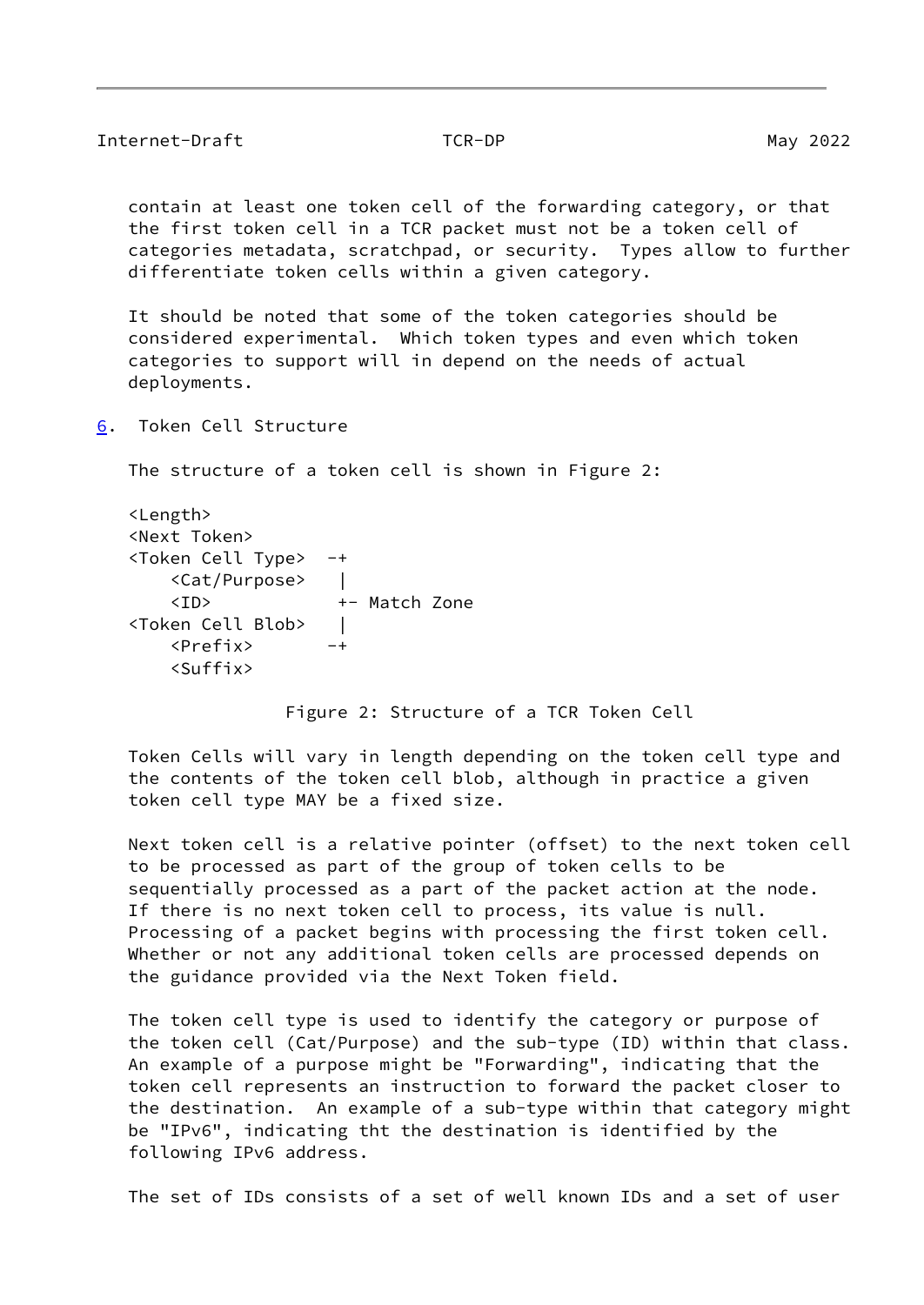specified IDs. This provides both an extensible, and a programmable mechanism for enhancing the protocol over time and within

| Bryant & Clemm |  | Expires November 10, 2022 |  |  | [Page 9] |
|----------------|--|---------------------------|--|--|----------|
|----------------|--|---------------------------|--|--|----------|

<span id="page-10-0"></span>Internet-Draft TCR-DP May 2022

 deployments. Token cell type, category, and sub-type ID are not fixed-length fields but represent conventions.

 The token cell blob carries the information needed to process the explicit packet that carries it, and/or is a place to record information about the packet for later use. Within the token cell blob there is a prefix and a suffix, which may themselves each be structured. The structure of the token cell blob depends on the token cell type, some of which may themselves be subjected to standardization.

 The token cell blob prefix, which is neither fixed nor a fixed length field is used to qualify the type in the lookup. For example, if the sub-type was IPv6 destination address the prefix would be an IPv6 address. However this is a more general device than just a destination address and allows for token cell type categorization. This may prove useful for various purposes (e.g. packet grammars and Best Packet Practices).

 The match zone is the portion of the token cell that is subject to look up (see processing model section). The model is that the lookup will be a longest match of the whole match zone. The token cell design does not specify the length of the match zone or the length of either the ID or the prefix. It is a property of longest match lookup that it will either consume all the bits it needs, or reject the lookup. If a result is found the result can specify the structure of the token cell blob. Note that this is a model, and there is much scope for implementor optimization without sacrificing the generality of the design.

 The number of bytes sent to the lookup engine is implementation specific. If the attempted match is longer than needed, the longest match will ignore the overspill. If more bytes are needed, it is a property of longest match that the lookup can be restarted from where it left off.

 Within the blob, and in particular within the suffix, any structure can be carried such as subfields, parameters. The definition of what the suffix contains and how it is structured is part of the token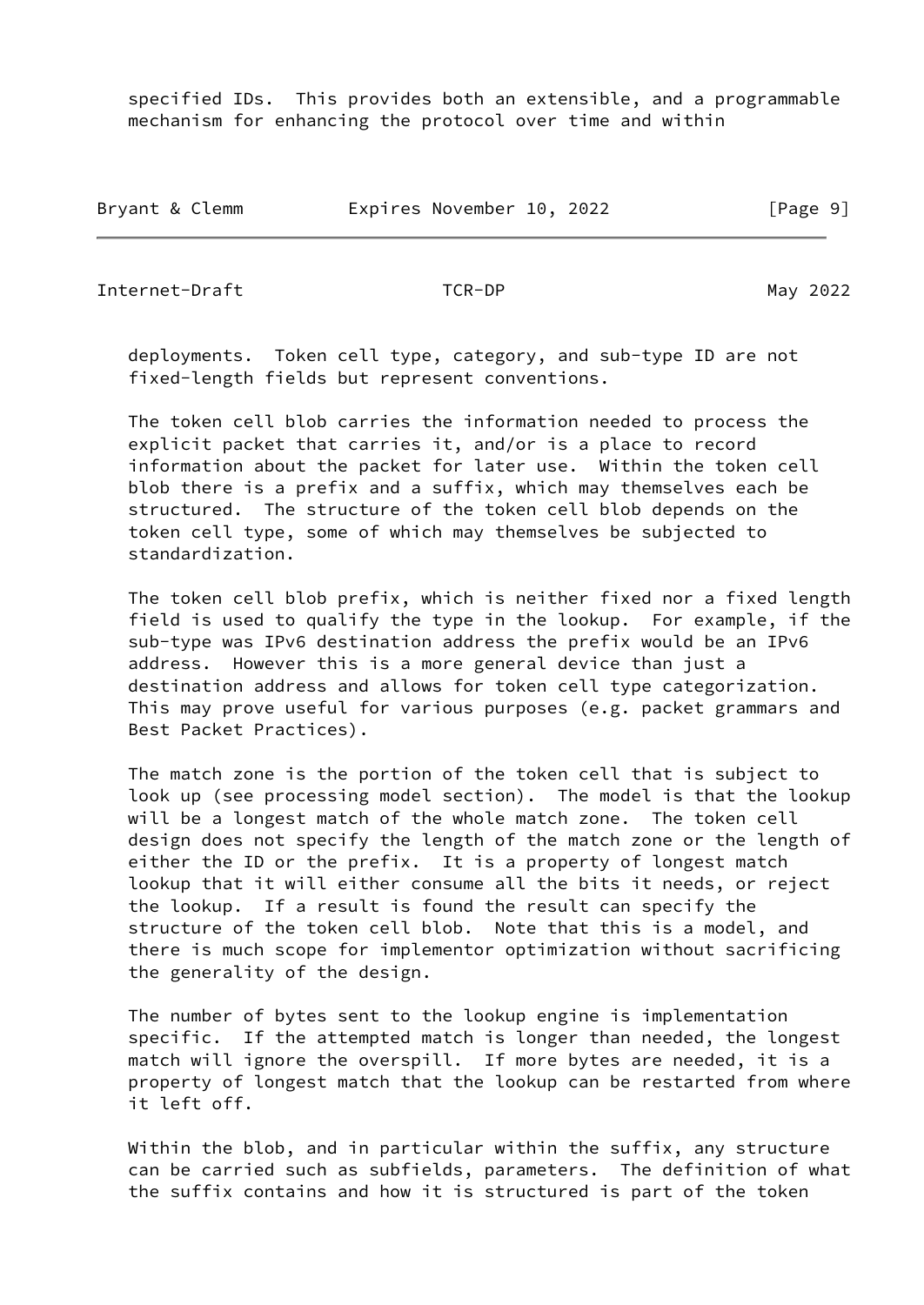cell type definition.

<span id="page-11-0"></span>[7](#page-11-0). Token Cell Processing Model

The TCR processing model is shown in Figure 3.

Bryant & Clemm Expires November 10, 2022 [Page 10]

Internet-Draft TCR-DP May 2022



Figure 3: TCR Processing Model

 This operates as follows. First the token cell match zone is fed into the lookup engine. The lookup engine performs a longest match and returns a parameter block which includes the address of the code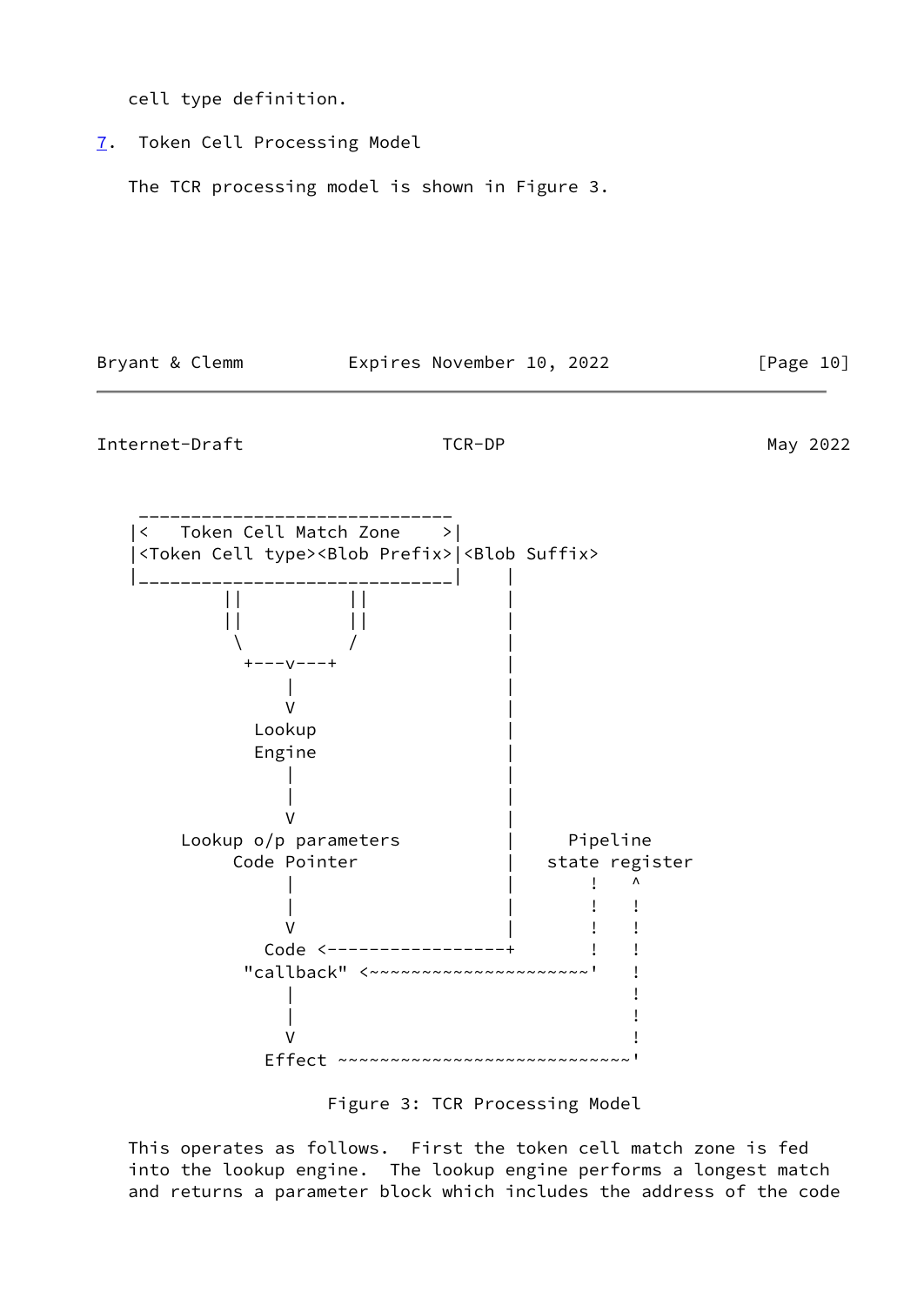to be executed on the token cell by the forwarder. That code knows how to interpret the token cell. Readers will recognize the genesis of this is a hybrid between an IP address lookup which performs a longest match lookup and returns a parameter block to the IP forwarding code, and an MPLS label lookup which performs a fixed size look-up logically returns a pointer to the executable code (MPLS forward packet, pseudowire, VPN etc) and a parameter block.

 Where it cannot be clear that what the length of the blog prefix is from the lookup result, for example where the address is an IPv6 address, that length needs to be encoded in the prefix in some convenient way, such as as a prefix to the prefix.

 From the above, it is clear that there is no constraint on the type and structure of the prefix and thus any address type or other construct may be submitted to the lookup engine. Token Cell types

| Bryant & Clemm | Expires November 10, 2022 |  | [Page 11] |
|----------------|---------------------------|--|-----------|
|                |                           |  |           |

<span id="page-12-1"></span>Internet-Draft TCR-DP May 2022

 and prefix sets may be added to the forwarder by adding appropriate data to the database queried by the lookup engine, and providing the corresponding callback code to the network processor, in a manner similar to that used in MPLS and in Network Programming. In this regard the approach is compatible with proven hardware forwarding models.

 The callback code has access to any other element of the token cell that it needs, and indeed to other elements of the packet as required. Implementations MAY impose a reasonable limitation on the number of processing cycles within which callback code needs to complete.

 As part of the effect of processing a token cell, a pipeline state register can be written which can serve as input for the processing of subsequent token cells of the same packet. This allows to compose a pipeline of token cells being processed in which the output of one function serve as input to the next function. In the special case of rendezvous token cells that have multiple predecessors, their respective outputs are merged as part of the specific rendezvous semantics.

<span id="page-12-0"></span>[8](#page-12-0). Token Cell Processing Order

It is entirely possible to require several token cells to be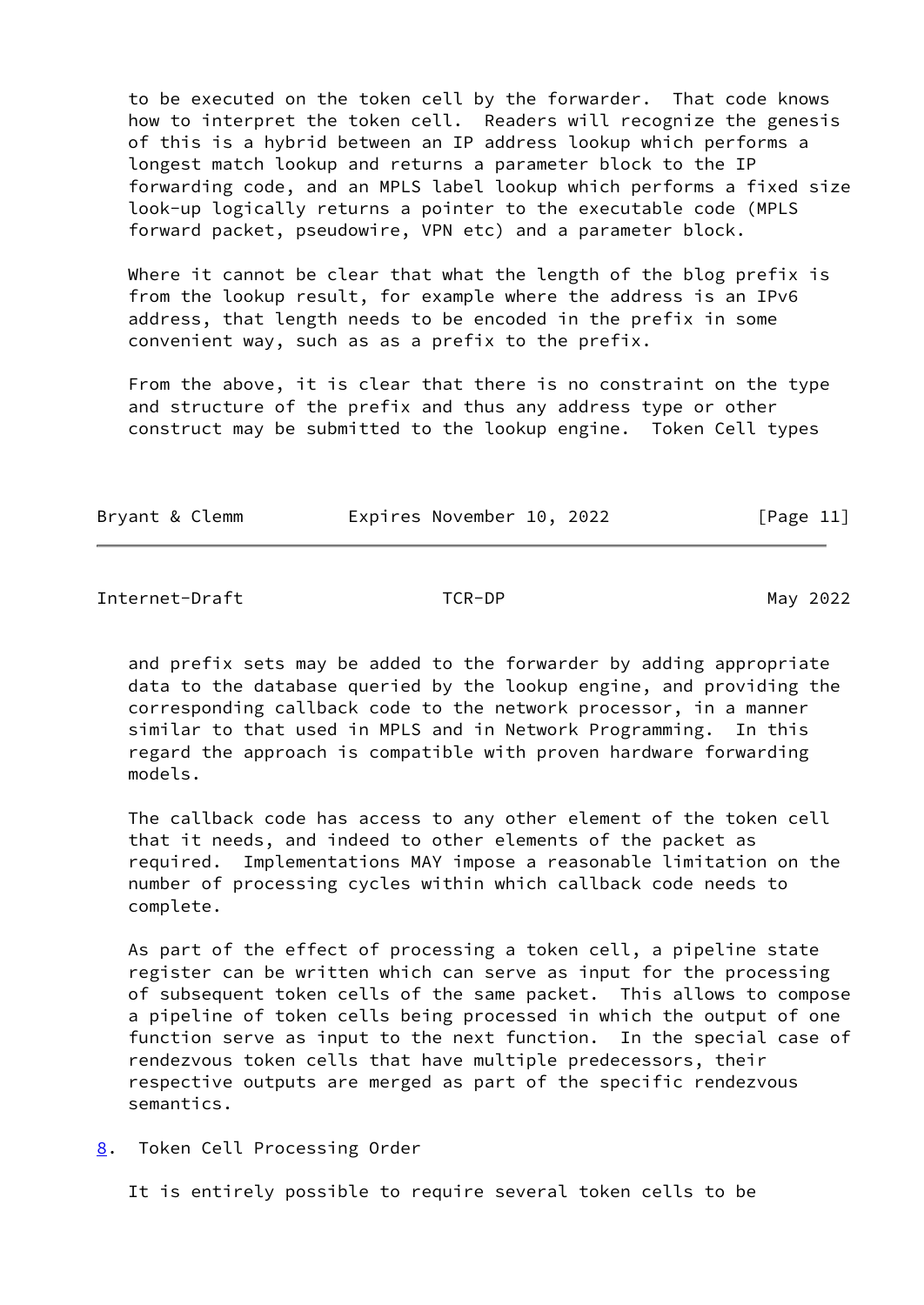processed at any given node. For example, one token cell may contain a forwarding directive, whereas another token cell might contain a directive related to QoS treatment of the packet for meeting a Service Level Objective (SLO), while a third token cell indicates that certain telemetry data from traversed nodes should be collected.

 In the simple case that token cells can or should be serially processed, the processing of token cells will simply be chained, as directed by the token cells' respective NT fields. After processing of a token cell concludes, the reference in the NT field is resolved and processing continues with that token cell. If the NT contains no reference (or in the special case of a conditional token cell evaluating to false), the processing of the packet concludes. In that case, the processing of a packet will require n stages, n being the number of chained token cells.

 A packet processing pipeline needs to support a depth that is equivalent to the maximum number of token cells that can be chained.

 In some cases, optimization is possible by exploiting parallelization. In the earlier example, it may be possible to perform some tasks in parallel, such as the application of QoS treatment and collection of telemetry data, while other tasks may

| Bryant & Clemm | Expires November 10, 2022 |  | [Page 12] |
|----------------|---------------------------|--|-----------|
|----------------|---------------------------|--|-----------|

<span id="page-13-0"></span>Internet-Draft TCR-DP May 2022

 still need to be serialized, such as determining which outgoing interface to use as a forwarding decision before performing the QoS actions against that interface. The fact that certain token cells may be processed concurrently can be indicated through a special manifest token cell that references the token cells that follow. Each of those token cells can in turn have their own successors, in effect resulting in separate packet processing "threads" (all processing different token cells of the same packet). While the processing of the manifest adds an additional cycle, depending on the complexity of the workflow this may be more than offset by the parallelization that ensues.

 While full exploitation of the optimization potential may require advances in hardware pipeline design, it should be emphasized any such optimization is optional and not required. Also, to maintain packet ordering, the packet will generally still be required to pass through all n pipeline stages. That said, the option of parallelization does allow for hardware pipeline designs able to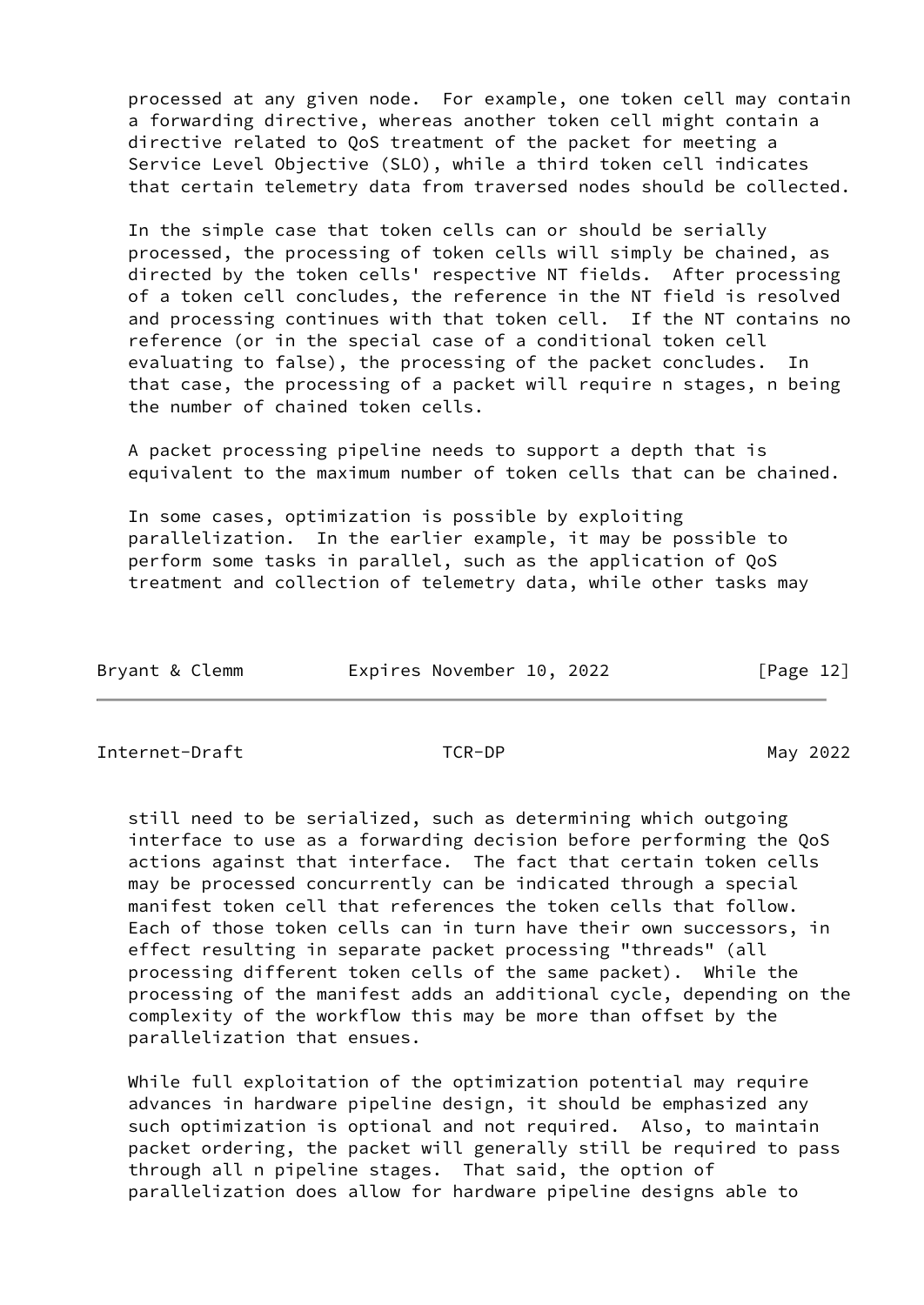exploit concurrency of multiple threads and accommodating a larger number of token cells than would otherwise be supported by pipelines of a given depth, respectively reduce the pipeline depth that needs to be supported.

<span id="page-14-0"></span>[8.1](#page-14-0). Serial Token Cell Processing

 All packets have an element of serial processing in that the preamble and then the token cell that follows are always processed.

 A serial group of token cells is constructed by using the next pointer to point to the token cell to processed on completion of the token cell. The end of a serial token cell group is logically indicated using a NULL next token cell pointer, although none of the foregoing should be taken as dictating the wire format which will be the subject of another text.

Bryant & Clemm **Expires November 10, 2022** [Page 13]

<span id="page-14-1"></span>Internet-Draft TCR-DP TO TO May 2022

| Token Cell T1 <length></length> | <next token=""> T2</next>       |
|---------------------------------|---------------------------------|
|                                 |                                 |
|                                 | <token cell="" type=""></token> |
|                                 | <token blob="" cell=""></token> |
| Token Cell T2 <length></length> |                                 |
|                                 | <next token=""> T4</next>       |
|                                 | <token cell="" type=""></token> |
|                                 | <token blob="" cell=""></token> |
| Token Cell T3 <length></length> |                                 |
|                                 | <next token=""> -</next>        |
|                                 | <token cell="" type=""></token> |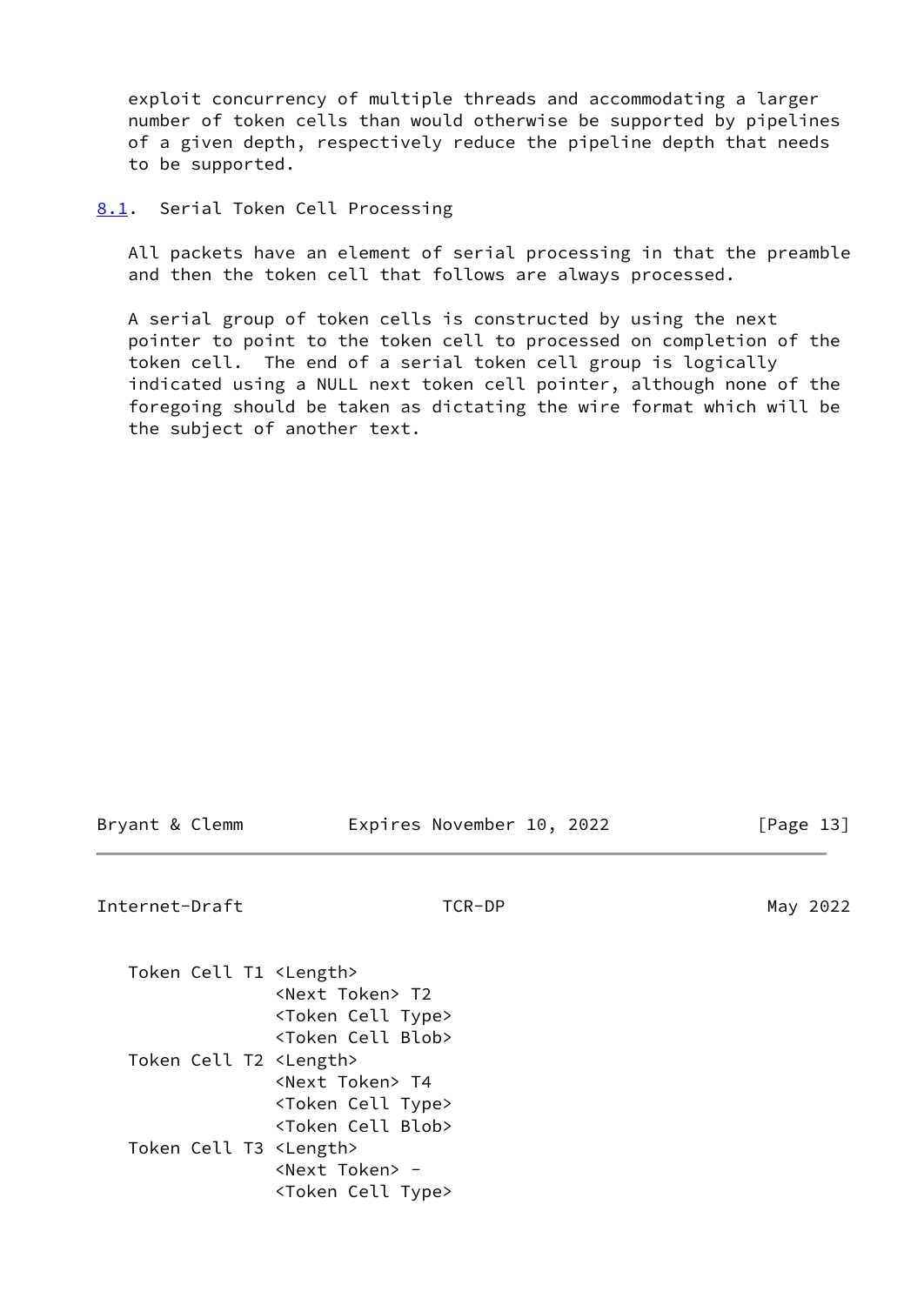<Token Cell Blob> Token Cell T4 <Length> <Next Token> - <Token Cell Type> <Token Cell Blob>

Figure 4: TCR Serial Token Cell Processing of Token Cells

 Figure 4 shows four token cells. The serial processing instructed by this construct is that token cell 1 is to be processed, followed by token cell 2 and then followed by token cell 4. There are many reasons why this construct is interesting and these are discussed later in this document.

 In order to simplify the graphical annotation, references to token cell cells are in the following simply indicated by a numeric identifier instead of being depicted by arrows.

<span id="page-15-0"></span>[8.2](#page-15-0). Parallel Token Cell Processing

 In some cases it is desirable to introduce parallel processing to the packet where there are token cells have no result interdependencies. We do this through the introduction of a manifest token cell that contains a set of pointers or offsets to other token cells.

| Bryant & Clemm |  |  |
|----------------|--|--|
|----------------|--|--|

Expires November 10, 2022 [Page 14]

Internet-Draft TCR-DP May 2022

 <Length> <Next Token> <Token Cell Type> -+ <Cat/Purpose> |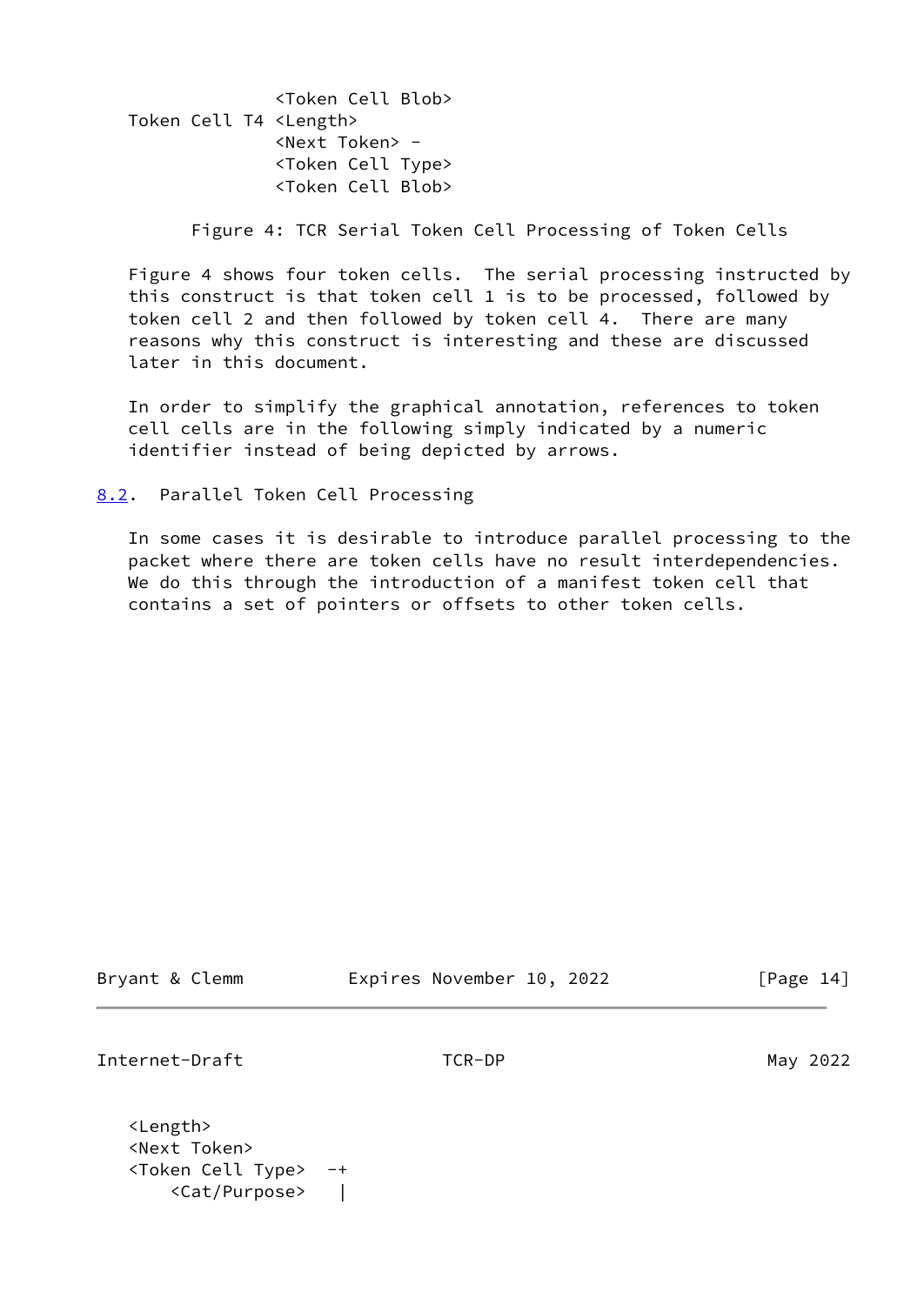<ID> +- Match Zone <Token Cell Blob> |  $\langle Par \ 1 \rangle$  -+ -+ <Par 2> | .. +- Manifest <Par 4> |  $\langle Par \, 5 \rangle$  -+

Figure 5: TCR Parallel Processing of Token Cells

 The structure of the manifest token cell is shown in Figure 5. The initial part of the token cell is standard to all token cells. There follows a list of token cell pointers to the set of token cells to be processed in parallel. The end of the set of token cells to be processed in parallel is determined when the end of the token cell is reached as indicted by the token cell length. When all the child token cells have completes execution the token cell pointed to by the next token cell field is executed.

 Note that the match zone overlaps the manifest. The token cells in the manifest will however be ignored by the longest match which will complete with the ID.

 Also note that, as previously mentioned, parallelism is an efficiency issue, not a correctness issue. A forwarder that does not support the parallel dispatch of token cells or that supports less parallelism than specified in the manifest can choose to execute individual token cells (respectively groups of token cells) serially. It is up to the sender to construct the packet as needed and make any token cell interdependencies explit, without requiring the network to second-guess whether or not there are any such interdependencies. In other words, when the order in which token cells are processed might result in different behavior, it is the responsibility of the sender to specify any required serialization as needed.

 In most cases where it is used, a manifest token cell will typically be the first token cell after the preamble, to exploit the possibility of concurrent processing threads for multiple token cells in the same packet from the onset. However, this is not an architectural requirement and manifest token cells could also occur later in the packet.

 It is possible to remerge concurrent token cell threads using a special rendezvous token cell. A rendezvous token cell awaits for

Bryant & Clemm Expires November 10, 2022 [Page 15]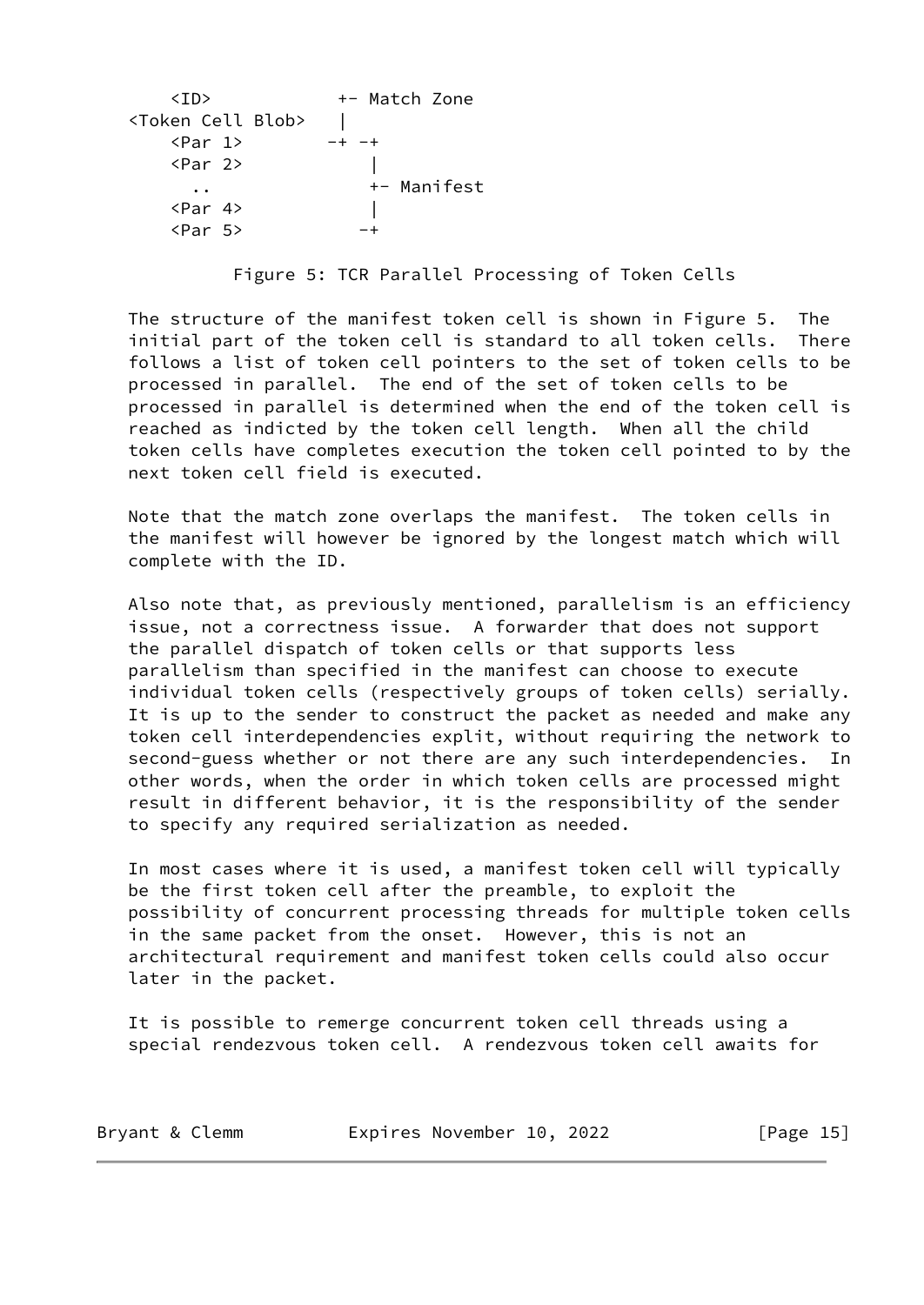<span id="page-17-1"></span> each of its predecessors to have completed before resuming processing. In addition, output from predecessors (i.e. pipeline state register content) can be aggregated as needed.

<span id="page-17-0"></span>[8.3](#page-17-0). Combined Serial and Parallel Token Cell Processing

 Figure 6 illustrates the concept of parallel and serialized processing further. Please note that this is an admittedly complex scenario and most scenarios in practice will be simpler.



Figure 6: TCR Combined Serial and Parallel Processing of Token Cells

 After processing T1, three tokens (T2, T3, T4) can be processed concurrently. T5 has a serialization dependency on T2. T6, T7, T8 can be procesed concurrently once T4 has been processed. Finally, T9 has a serialization dependency on T7.

 A corresponding packet is shown in Figure 7. Manifest token cells are introduced to represent the fact that T2, T3, T4 respectively T6, T7, T8 can be processed in parallel. A Next Token field of "-" indicates there is no next token.

|  |  | Token Cell T1 <length></length>         |
|--|--|-----------------------------------------|
|  |  | <next token=""> M1</next>               |
|  |  | <token cell="" type=""></token>         |
|  |  | <token blob="" cell=""></token>         |
|  |  | Token Cell M1 <length></length>         |
|  |  | <next token=""> -</next>                |
|  |  | <token cell="" type="Manifest"></token> |
|  |  | <token blob="" cell=""></token>         |
|  |  | $\langle Par \rangle$ T2                |
|  |  | $\langle Par 2 \rangle$ T3              |
|  |  | $\langle Par \; 3 \rangle$ T4           |
|  |  | Token Cell T2 <length></length>         |
|  |  | <next token=""> T5</next>               |
|  |  | <token cell="" type=""></token>         |
|  |  | <token blob="" cell=""></token>         |
|  |  | Token Cell T3 <length></length>         |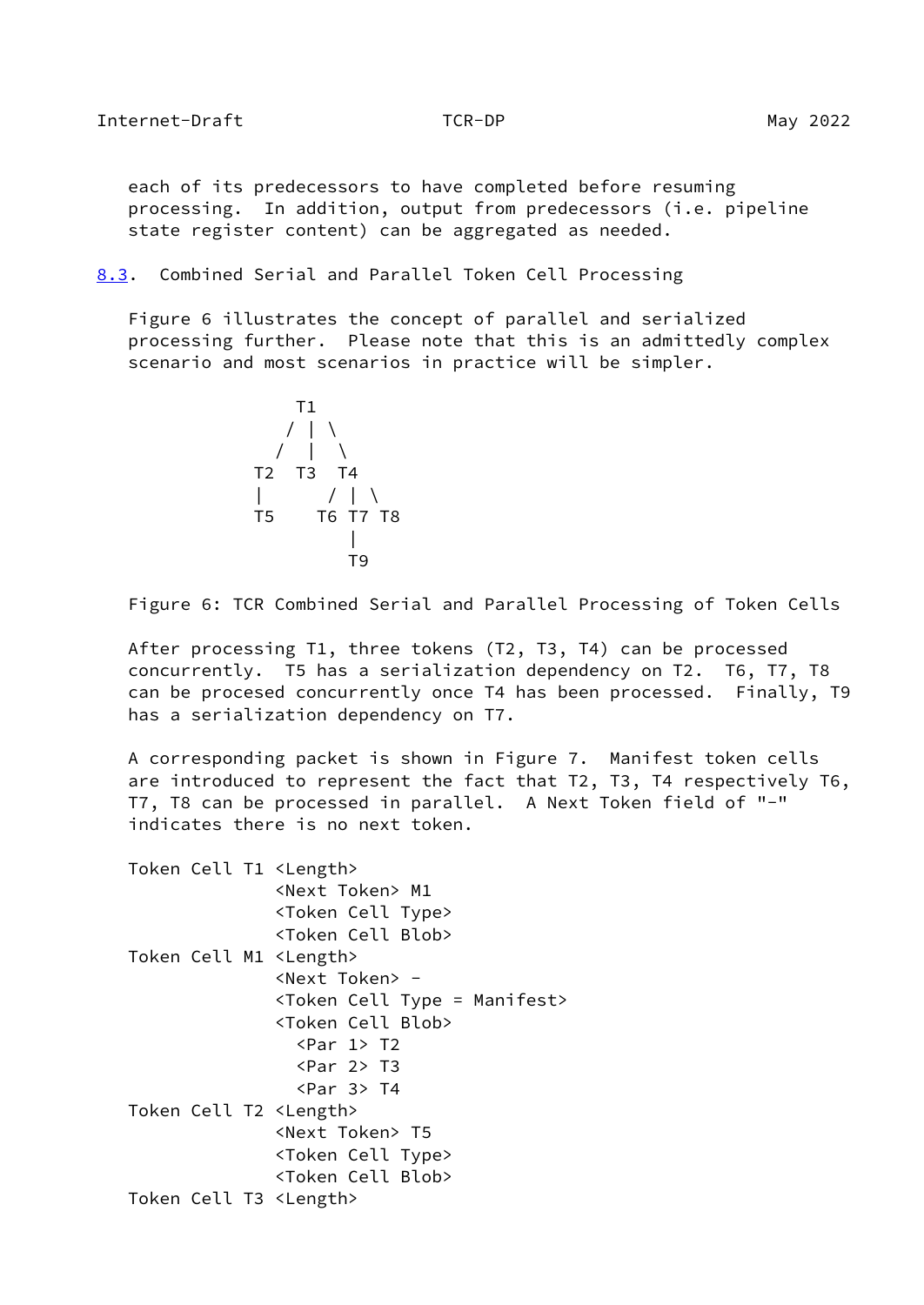| Internet-Draft | TCR-DP                                                              | May 2022 |
|----------------|---------------------------------------------------------------------|----------|
|                | <token cell="" type=""><br/><token blob="" cell=""></token></token> |          |

 Token Cell T4 <Length> <Next Token> M2 <Token Cell Type> <Token Cell Blob> Token Cell M2 <Length> <Next Token> - <Token Cell Type = Manifest> <Par 1> T6 <Par 2> T7 <Par 3> T8 Token Cell T5 <Length> <Next Token> - <Token Cell Type> <Token Cell Blob> Token Cell T6 <Length> <Next Token> - <Token Cell Type> <Token Cell Blob> Token Cell T7 <Length> <Next Token> T9 <Token Cell Type> <Token Cell Blob> Token Cell T8 <Length> <Next Token> - <Token Cell Type> <Token Cell Blob> Token Cell T9 <Length> <Next Token> - <Token Cell Type> <Token Cell Blob>

Figure 7: TCR Combined Serial and Parallel Processing of Token Cells

 Token Cell M1 is a manifest that indicates three children (at the protocol level, the number of potential children is subject only to packet size constraints). From a protocol perspective all three children: token cell 2, token cell 3 and token cell 4 can execute immediately and concurrently. When token cell 2 completes token cell

Bryant & Clemm **Expires November 10, 2022** [Page 16]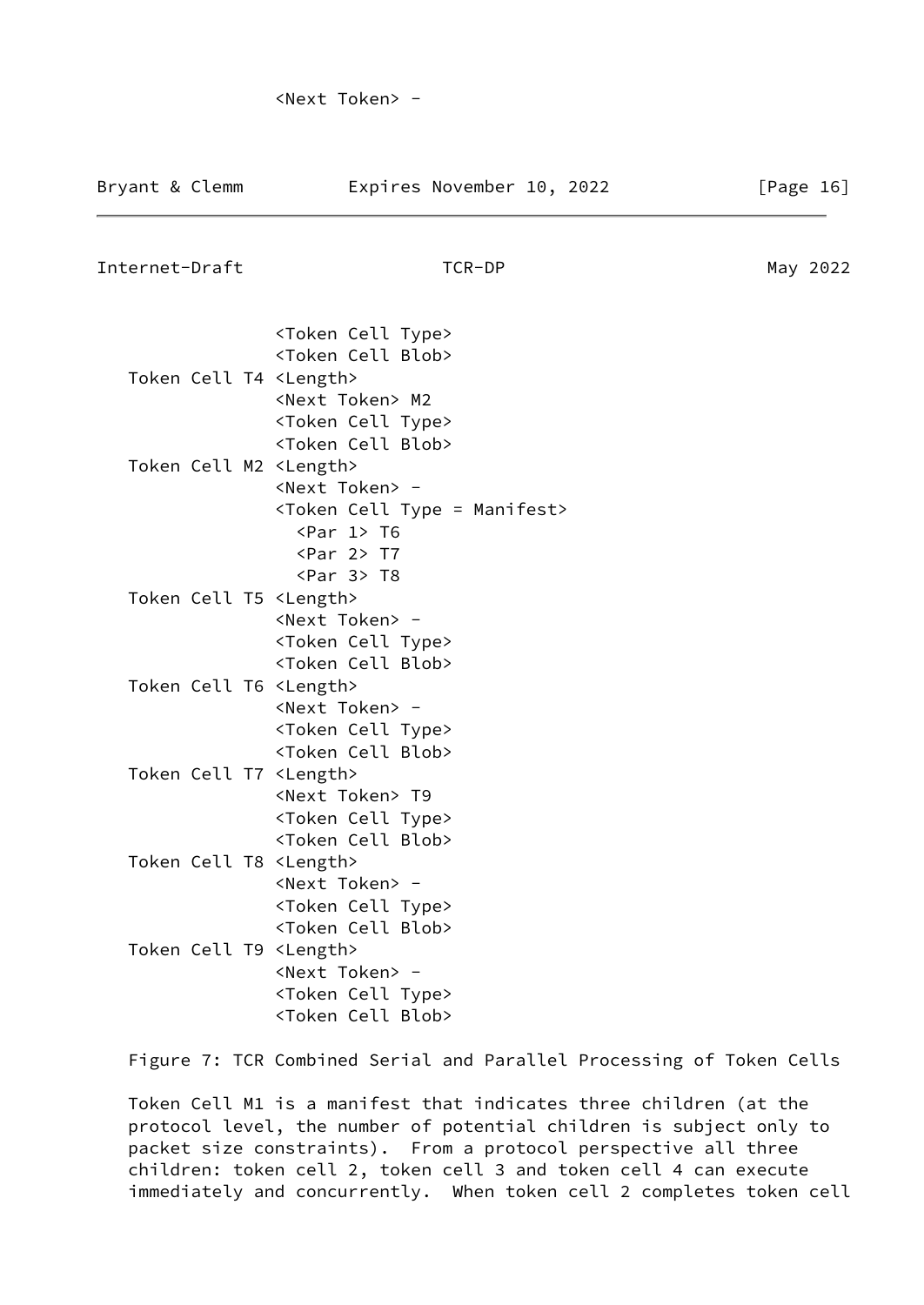5 runs, when token cell 5 completes that that processing branch is completed. Token Cell 3 runs and when it completes that token cell branch is completed. Token Cell M2 is also a manifest with three children: token cell 6, token cell 7 and token cell 8. When token cell 6 completes that processing branch is completed. When token cell 7 is completed token cell 9 runs. When token cell 9 completes that processing branch is completed. When token cell 8 is completed

|  | Bryant & Clemm | Expires November 10, 2022 |  | [Page 17] |
|--|----------------|---------------------------|--|-----------|
|--|----------------|---------------------------|--|-----------|

<span id="page-19-1"></span>Internet-Draft TCR-DP May 2022

 that processing branch is completed. When token cells 5, 3, 6, 9 and 8 are completed the token cell group is completed.

 It should be noted that the current design of the manifest token cell type includes all pointers to subsequent token cells as part of the token cell blob. Alternative designs are conceivable in which (for example) the next token field would be populated with the first of the concurrent successors, with only additional token cells (beyond the first) to be referenced from the token cell blob.

 It should also be noted packet permutations can be accommodated, i.e. the order of the token cells in the token cell group can be any order convenient to the network application designer. For example, the same token cells from Figure 7 could have been arranged also in the following sequence:  $T1 - M1 - T2 - T5 - T4 - T3 - M2 - T6 - T7 - T9 -$  T8. The token cells do not need to be arranged in a stack in the way that MPLS or SRv6 arrange their labels or SIDs respectively; the order in which to process token cells is always resolved by the NT reference (respectively any manifest token cell references). However it is RECOMMENDED that backward references are avoided as a packet with no backward references will not form a processing loop.

<span id="page-19-0"></span>[9](#page-19-0). Token Cell Pushing and Token Cell Popping

 Token Cell groups can be stacked by pushing a group of token cells onto a packet to encode a hierarchical set of operations to be executed on the packet as it journeys to its destination. This is similar to IP tunneling or the pushing and popping of MPLS labels.

In a manner similar to the pipe model described in  $[REC3270]$  it is a matter for the protocol designer and the operator whether the pushed token cells are able to understand and interact with existing the tokens cells. This will be discussed further in a future version of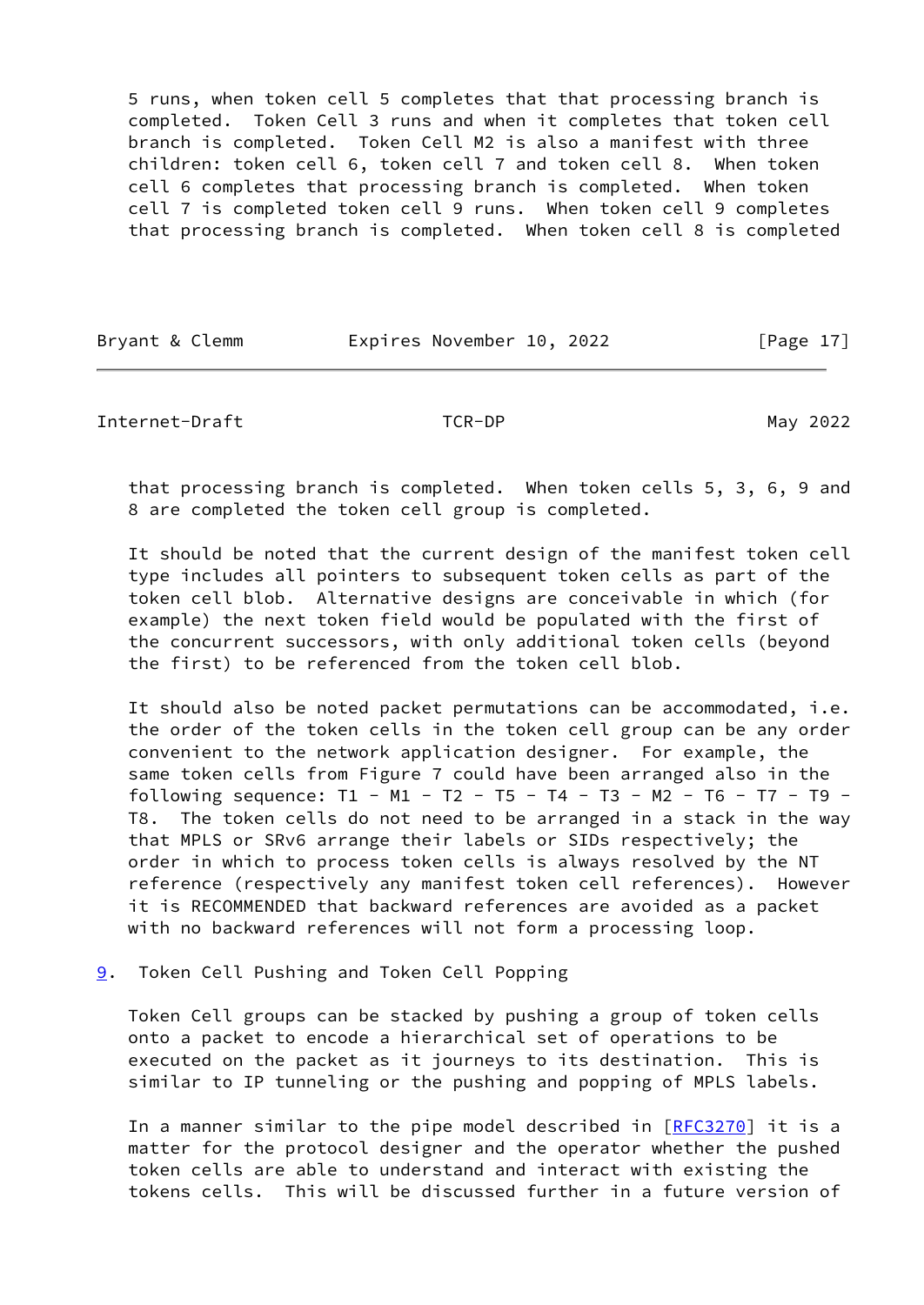this document.

 Similarly when a token cell group has accomplished its purpose on the packet journey it is popped so that the forwarded can gain access to the next element of processing.

Again considerations similar to [\[RFC3270](https://datatracker.ietf.org/doc/pdf/rfc3270)] may apply.

 For the purposes of this discussion a Token Cell group may consist of a single token cell.

 Considerations regarding penultimate hop popping will be included in a future version of this text.

| Bryant & Clemm | Expires November 10, 2022 | [Page 18] |
|----------------|---------------------------|-----------|
|                |                           |           |

<span id="page-20-1"></span>Internet-Draft TCR-DP May 2022

### <span id="page-20-0"></span>[10.](#page-20-0) Selected Token Cell Type Categories

An overview of token cell type categories was given in **[Section 5.](#page-6-1)** In this section, some of these categories will be explained in further detail.

### <span id="page-20-2"></span>[10.1](#page-20-2). Disposition Token Cells

 A disposition token cell describes to the network what actions are to be performed as a packet egresses the TCR domain. A forwarding token cell may for this purpose include a reference to a disposition token cell as a parameter.

 All existing IETF network protocols include a disposition semantic although sometimes this is implicit. For example when IPv6 has a next header of "TCP" the disposition instruction is to dispose of the IPv6 header and hand the packet to the TCP handler. Similarly pseudowires have a disposition instruction in the PW label instructing the forwarder how to dispose of the MPLS header and to reconstruct the packet in its original format.

 However as the metadata carried in the packet become more sophisticated there is a requirement for the disposition to become more sophisticated.

Disposition token cells thus formalize the description of the egress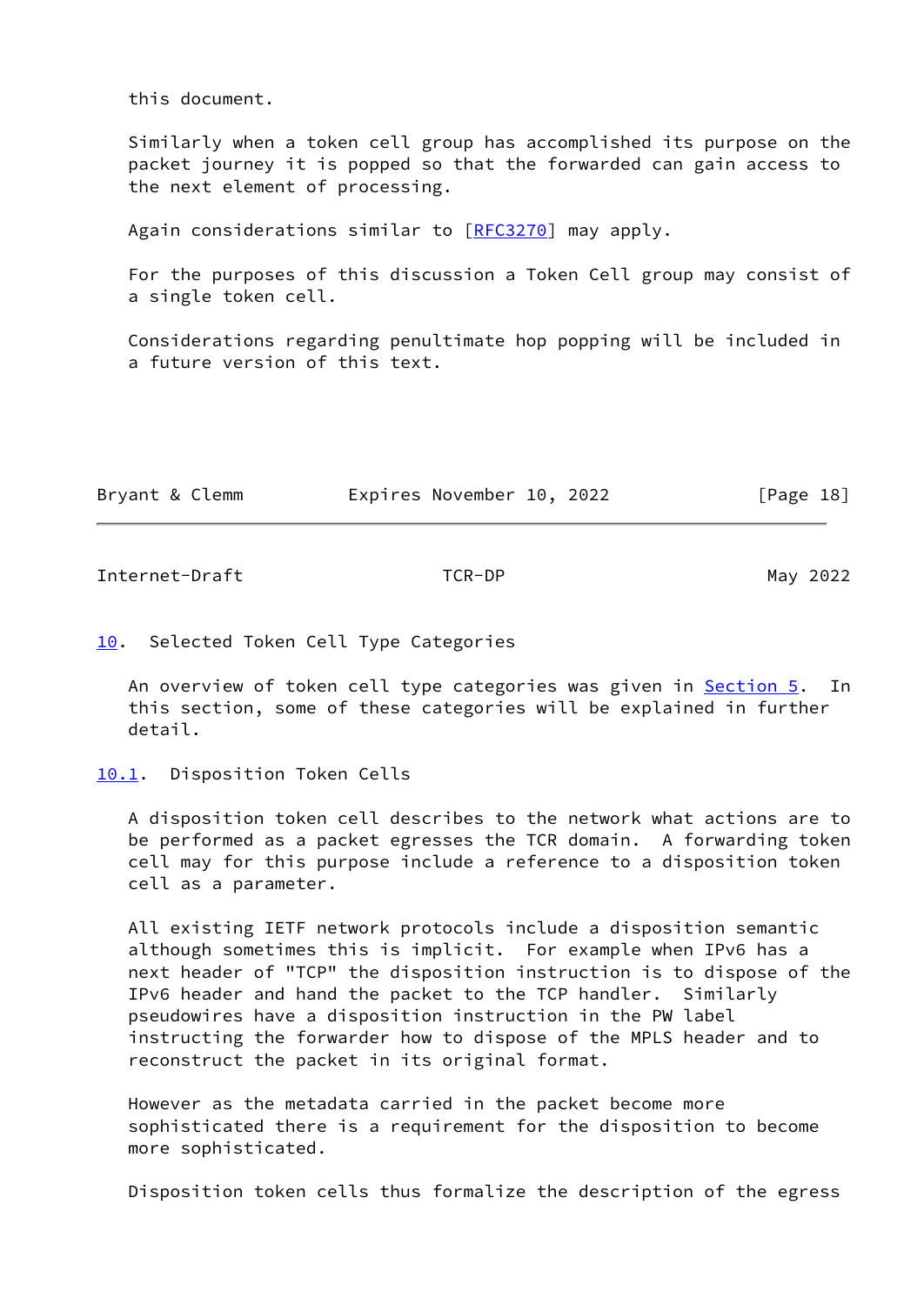behavior of the network on the packet and allow a richer egress semantic to be described.

 It is conceivable to define TCR such that in the absence of a reference to a disposition token cell, TCR will revert to implicit disposition behavior when the destination address of a forwarding token cell is reached. That will involve popping the token cells up to the forwarding token cell and resuming processing with the subsequent token cell. In other words, a disposition token cell is in that case used to specify any special semantics that would go beyond vanilla implicit disposition.

<span id="page-21-0"></span>[10.2](#page-21-0). Scratchpad and Metadata Token Cells

 Metadata, provided by a sender of a packet or by an ingress node, can provide important guidance to nodes along a path to guide processing of the packet. Examples include SLOs that should be taken into account for QoS treatment, profiles to apply towards proessing a packet, and more. Other uses include the carrying of security material as well as the tagging of packets for classification purposes.

| Bryant & Clemm | Expires November 10, 2022 |  | [Page 19] |
|----------------|---------------------------|--|-----------|
|----------------|---------------------------|--|-----------|

Internet-Draft TCR-DP May 2022

 Scratchpads refer to writeable metadata, i.e., metadata that can not only be accessed but also modified or added by nodes "in flight", i.e. during transit. Example uses include collection of telemetry and iOAM data  $[I-D.iett-ippm-ioam-data]$ , auxiliary data used for measurements such as intermediate time stamps, or proof-of-transit data and data verifying certain properties of nodes being traversed (such as whether from a trusted vendor or located in a certain region).

 Metadata and scratchpad token cells allow to carry such metadata as part of a packet independent of the token cells that access it. This decoupling allows to dispose of metadata and scratchpads independent of token cells that process it. For example, it makes it conceivable to collect different iOAM data along different segments of a path, as directed by different token cells, and to export the data only once an exporter or egress node is reached. This way, scratchpad token cells enable applications that rely on sharing of node-specific data along a path to do so without the complications of having to introduce piggyback extensions to the underlying protocol. In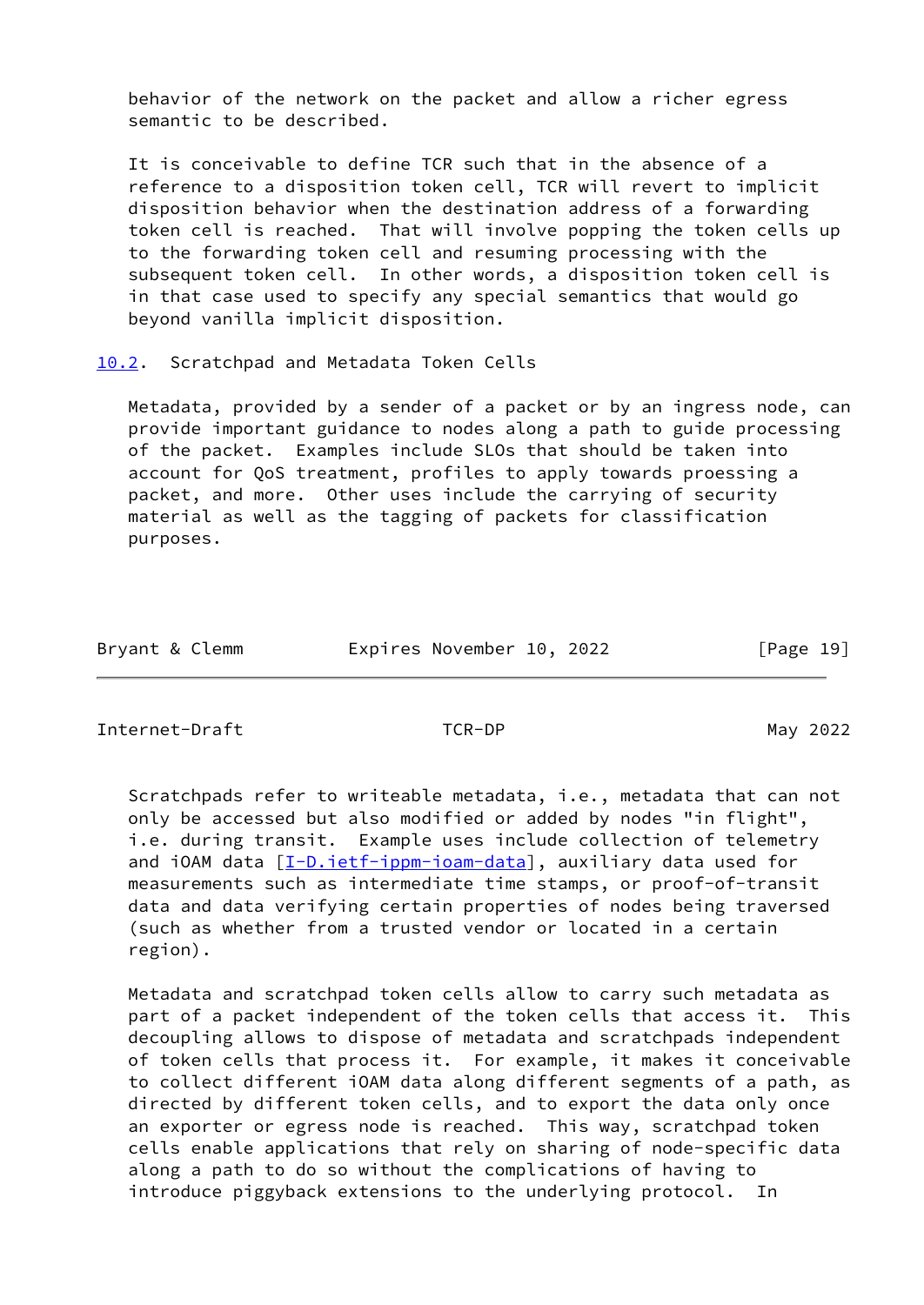addition to adding and updating data items in scratchpad token cells along a path, also additional scratchpads can be added. It also avoids the need for the same metadata to be copied across token cells, for example in cases where the same SLOs are applicable across different segments, each governed by their own respective token cells.

 Metadata and scratchpad items can be referenced by other token cells. The specific format of those references is to be determined by the rules governing the content of the respective token cell blobs for the token cell type; in general the reference format will involve an offset from the referring token cell.

 Disposition semantics need to include defining what is to happen with metadata or scratchpad carried in corresponding token cells. Possible disposition actions include:

- o Discard
- o Export (possibly parameterized to specificy export mechanism as well as export target)
- o Log (again, possibly parametrized with a logging target)

 Metadata and scratchpad data can also be independently authenticated and secured. This allows, for example, to ensure that scratchpad data that is added or modified by intermediate nodes cannot be tampered with. It also allows for the implementation of operations

| Bryant & Clemm | Expires November 10, 2022 | [Page 20] |
|----------------|---------------------------|-----------|
|                |                           |           |

# <span id="page-22-0"></span>Internet-Draft TCR-DP TO TER-DP May 2022

 that authenticate both metadata and scratchpad data before processing it further.

 Metadata, let alone scratchpad data, is a concept that is not directly supported by token-based protocols such as SR or MPLS today. While it would be possible to encode such as part of a token, its processing would require the token itself be processed (e.g. as part of a forwarding operation), tied to its being pushed or popped on a stack. This would make it harder to e.g. update scratchpad data (that should be protected from popping and may be buried underneath a token or label stack), to access data without effectively copying it across tokens, and generally to accommodate metadata and scratchpad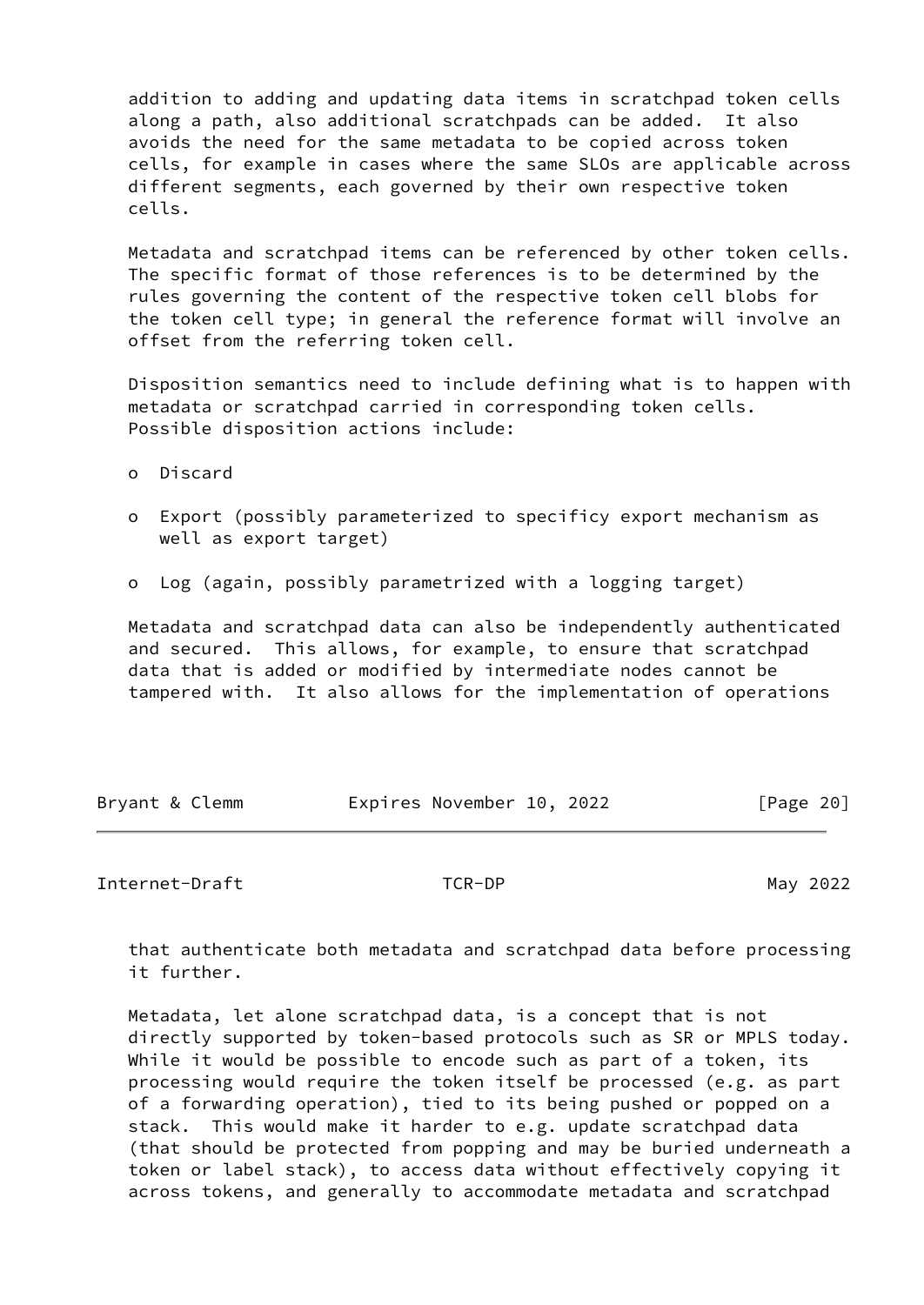processing where the lifecycle of data items does not directly correspond to that of segments. With TCR, there is no need to process metadata in "stacked order" nor need for complex token cell rewrite rules in order to preserve data.

# <span id="page-23-0"></span>[10.3](#page-23-0). Conditional and Directive Token Cells

 Directive Token Cells allow the specification of some type of action or function that should be performed as a result of the token cell being processed. An example of a directive would be a request to collect telemetry or in-situ OAM data and record it as part of scratchpad. It is expected that there can potentially be a large number of possible directives, each distinguished by its own ID respectively token cell type. Different token cell types may impose their own respective structure on the token cell blob to represent different parameters.

 Conditional Token Cells are similar to Directive Token Cells in that they allow the specification of an operation to be performed. However, it is different from other categories of tokens in that the outcome of the operation determines whether the NT field will be processed, i.e. whether processing will subsequently resume with the token cell referenced by the NT field or whether it should terminate. This allows for the definition of functionality that should be performed depending on certain conditions that are being encountered. For example, a conditional token cell might allow for a different paths to be selected depending on dynamic circumstances such as load conditions. Similarly, the collection of certain telemetry data might be made dependent on certain conditions being encountered.

### <span id="page-23-1"></span>[10.4](#page-23-1). Security Token Cells

 Security token cells enable a security mechanism that allows to sign the invariant elements of the packet whilst avoiding signing the packet elements that are modified during the passage of the packet through the network, such as scratchpad token cells.

| Bryant & Clemm | Expires November 10, 2022 |  |  |  | [Page 21] |  |
|----------------|---------------------------|--|--|--|-----------|--|
|----------------|---------------------------|--|--|--|-----------|--|

Internet-Draft TCR-DP May 2022

 Likewise, they allow for differentiated signing of different parts of the packet by different signers, such as in cases where nodes add data items to a scratchpad that should be independently signed.

A security token cell allows to carry signature material pertaining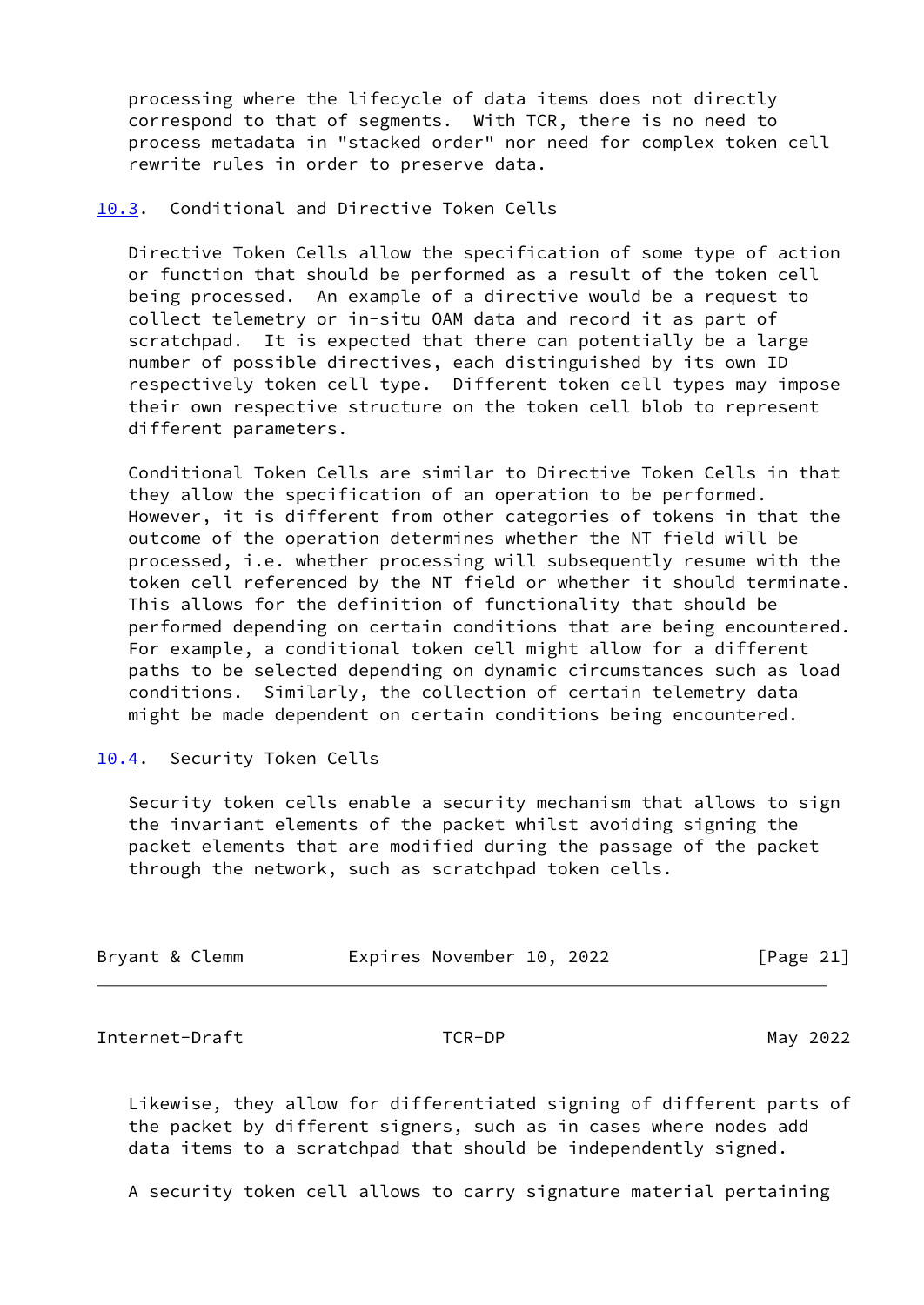to elements of the packet. It includes the following items: o An identification of the signer o A mask indicating the parts of the packet respectively token cell(s) being signed o The signature material itself The general structure of the security token cell is as follows <Length> <Next Token> <Token Cell Type> -+ <Cat/Purpose> |- Match Zone  $\langle$ ID>  $-+$  <Token Cell Blob> <Key ID> <HMAC> <N> <Token Cell Mask> <Token\_Protected> <NP> <Full\_Token> <Byte\_Protected> <Bytes> Figure 8: Structure of a TCR Security Token Cell

 The token purpose and ID specify that this is a security token, the exact structure of the security token, and the type of signature that has been used. The structure used here is illustrative and used to explain the concept.

 The token cell blob contains the security material and the mask. A possible structure is as follows:

As described in [\[RFC8754](https://datatracker.ietf.org/doc/pdf/rfc8754)] the Key ID is used to identify the preshared key and the algorithm, though the algorithm may be indicated by the token ID (this is a matter for the token designer).

<span id="page-24-0"></span>

| Bryant & Clemm | Expires November 10, 2022 | [Page 22] |
|----------------|---------------------------|-----------|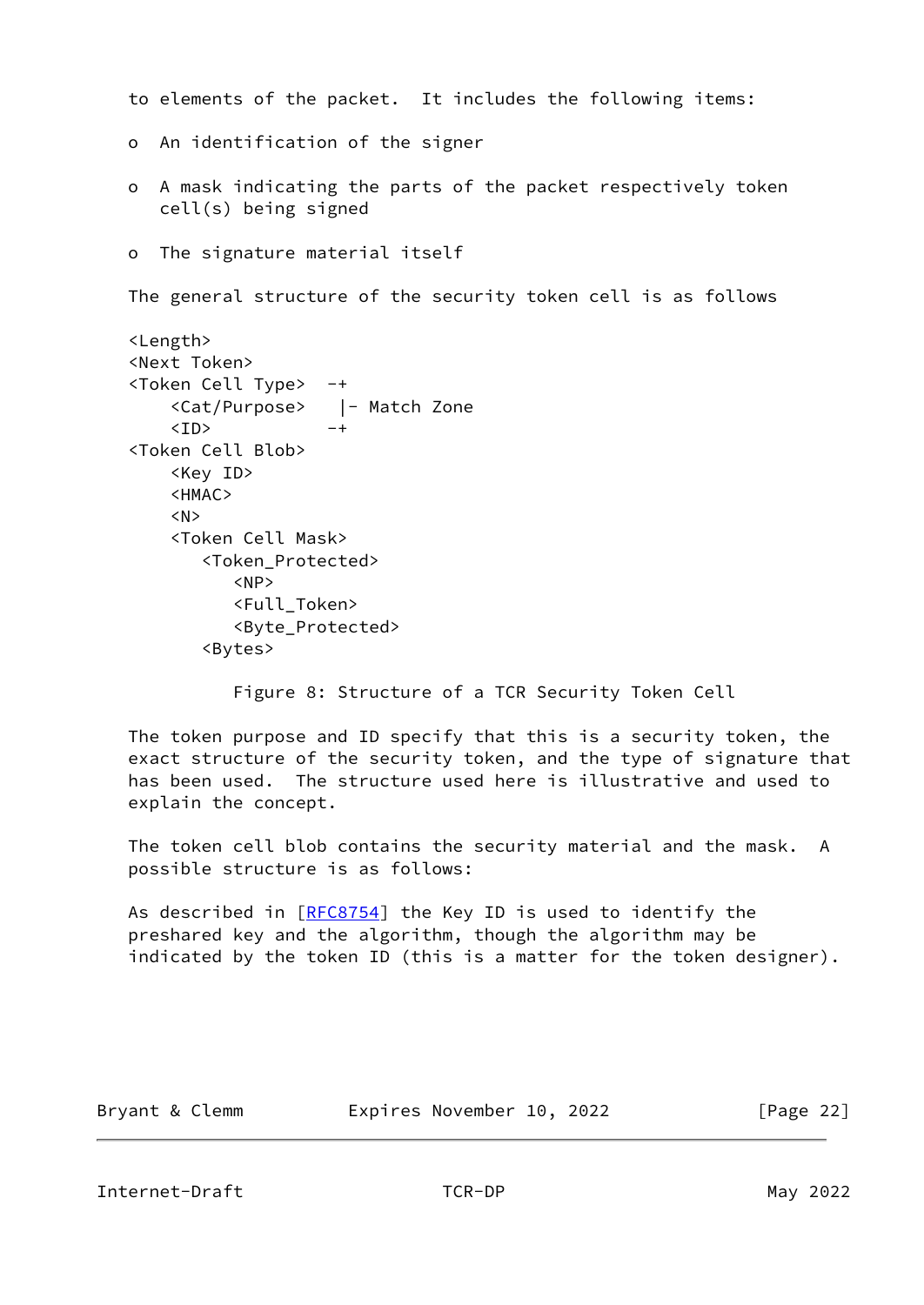The Hashed Message Authentication Code (HMAC) is the hash of the complete TCR security token and the N TCR tokens, and within those tokens the token elements specified by the token mask.

For efficiency the mask operates at a number of levels:

- o The next N token cells
- o The marked tokens within the next N token cells
- o Octets or words within a specific token cell

 N specifies the number of tokens covered by this security token in addition to itself. If present, Token Cell Mask is a structure that specifies which tokens are actually protected. Token Protected.NP is the number of tokens within the token mask. Token Protected.Full Token is a bit mask of Token Protected.NP bits indicating which complete tokens are to be included in the signature. Token\_Protected.Byte\_Protected is a bit mask of Token\_Protected.NP bits indicating which complete tokens are to be included in the

<span id="page-25-0"></span>[11.](#page-25-0) Example applications of TCR

signature.

 This section contains a number of examples illustrating how the TCR token system is used to create or "program" packets. The examples are illustrative and not exhaustive. Only the essential features of the packet are shown.

 In order to simplify depiction of TCR packets, specifically the order in which tokens are processed and the cross-dependencies between tokens, we will introduce a syntax which identifies individual tokens by a numeric token identifier, and that allows to reference tokens using this identifier as opposed to packet offsets depicted using ASCII art pointers. This is merely done for convenience of textually representing TCR packets in this draft. It is independent of the actual TCR packet and token structure, in which tokens do not have separate identifiers and are simply referenced by offset. This applies to Next Token fields, as well as for disposition. A disposition token cell is referenced through a field in token cells whose type is of the forwarding category.

 A packet is simply represented by a sequence of tokens. Each token is represented by a set of fields and their values. In addition, a "pseudo field" is introduced for the numeric token identifier. A reference to another token (from the <Next Token> field, from a manifest token, or from a rendezvous token) contains as value the respective token identifier.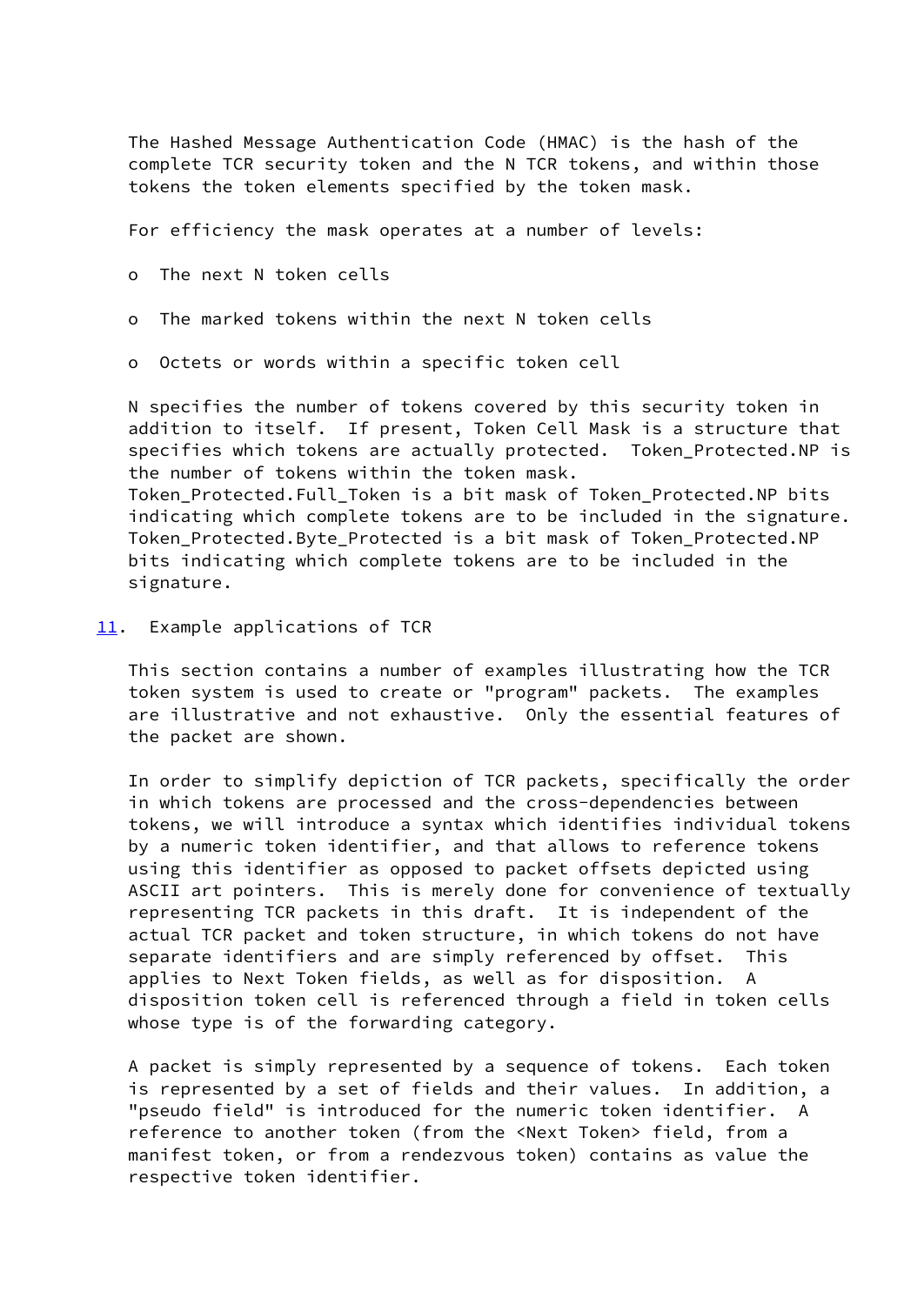```
Internet-Draft TCR-DP May 2022
```
### <span id="page-26-0"></span>[11.1](#page-26-0). Basic Tunneling of Payload

 In this example we consider a the case where a packet is to be tunneled across a network as one might do in a sub-IP network.

 For illustrative purposes we show in Figure 9 an IPv6 address being used as a destination address, but any other address family can be used with the corresponding forwarding token type.

|  |  | <preamble></preamble>                 |
|--|--|---------------------------------------|
|  |  | Token Cell T1 <length></length>       |
|  |  | <next token=""> -</next>              |
|  |  | $<$ Type = IPv6fwd>                   |
|  |  | <prefix =="" add="" dest=""></prefix> |
|  |  | $\langle \text{Disp} = T2 \rangle$    |
|  |  | Token Cell T2 <length></length>       |
|  |  | <next token=""></next>                |
|  |  | $<$ Type = Disp>                      |
|  |  | <disp parameters=""></disp>           |
|  |  | Token Cell T3 <length></length>       |
|  |  | <next token=""></next>                |
|  |  | <type =="" payload=""></type>         |
|  |  | <payload></payload>                   |
|  |  |                                       |

Figure 9: Basic Tunnelling Over TCR

 The packet starts with a preamble followed by token T1 which is IPv6 forwarding token, a token with the semantic that it is to deliver the packet as close to the target address as it can reach. There is no next token cell to be processed until arrival at the destination and so Next Token is NULL.

 When the packet arrives at its destination the token that is pointed to by the disposition pointer is noted and all tokens up to the disposition token are popped (in this case only token 1 is popped).

 The disposition token T2 is processed and the disposition parameters say how the payload is to be processed. This may be as simple as providing the protocol type of the payload, but it may also provide information other information such as the identity of a VRF table to use, or an interface to dispatch the packet to in the case of a pseudowire. It also provides a pointer to the payload. When the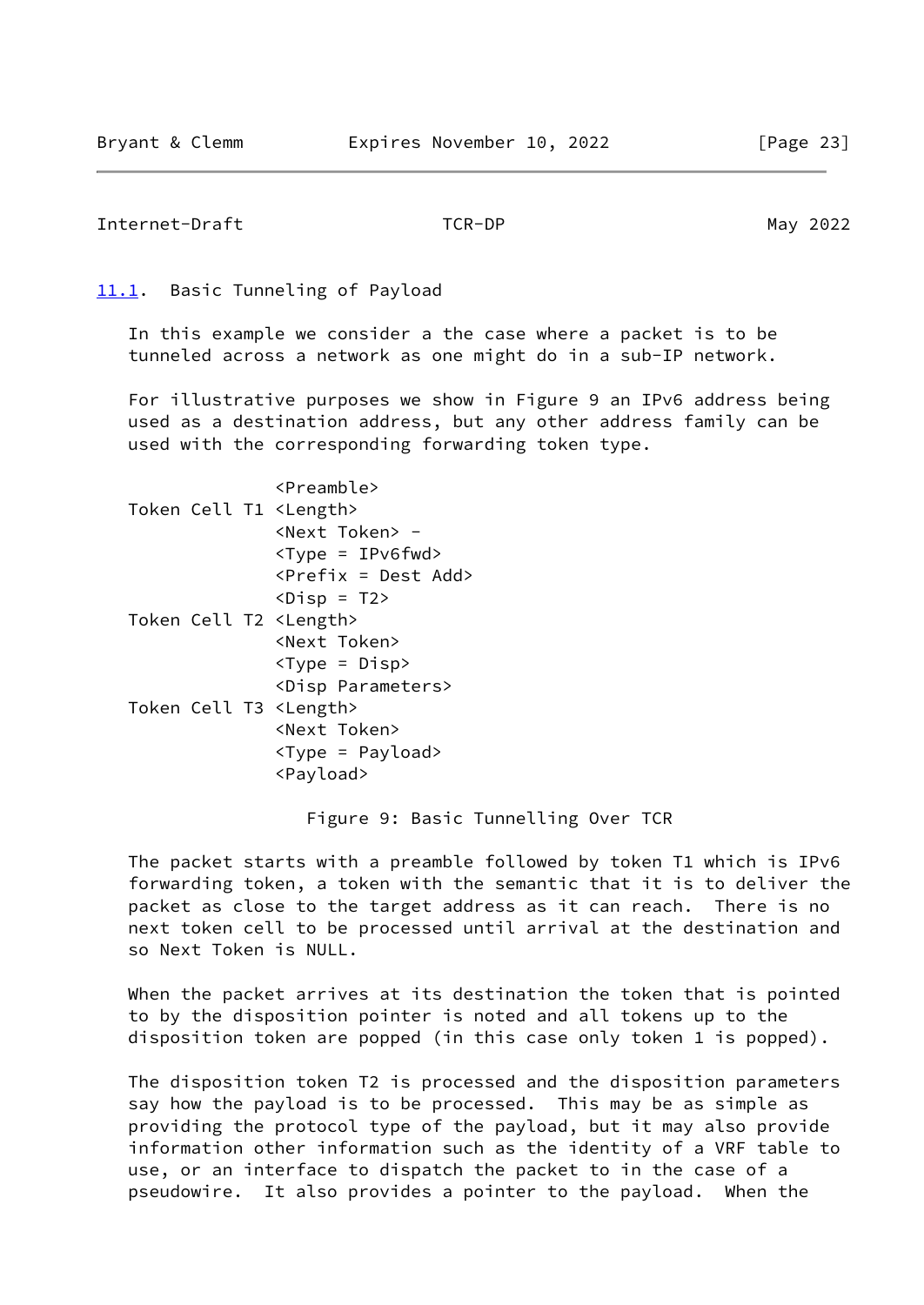parser knows how to dispose of the packet, it pops Token 2 and processes token 3. Token 3, in the case of containing a tunneled IP packet, just requires the length to be noted and corrected for the token overhead, the type confirmed as payload and payload to be forwarded as an IP packet.

| Bryant & Clemm | Expires November 10, 2022 |  | [Page 24] |  |
|----------------|---------------------------|--|-----------|--|

<span id="page-27-1"></span>Internet-Draft TCR-DP May 2022

# <span id="page-27-0"></span>[11.2](#page-27-0). Latency-Based Forwarding

 In this example we consider the previous case (basic tunneling of payload) [Section 11.1](#page-26-0) and extend it to provide support for on-time delivery according to an end-to-end latency objective. The support is provided using a Latency-Based Forwarding (LBF). LBF bases the decision on when to sent to packet on how urgently or at what exact time it needs to arrive. To do so, LBF involves an algorithm that determines at any given node whether the packet is "on track" to meet its latency objective, and matches the QoS treatment and scheduling of the packet against a latency "budget" that is determined from latency objective, the latency that was already incurred, and the expected remaining latency towards the destination. For further details, please refer to [\[DOI.10.1109\\_NOMS47738.2020.9110431\]](#page-42-5).

 To indicate that a packet should undergo LBF treatment, a corresponding token cell type of category "SLO" is introduced. When it is processed, the packet is subject to LBF. Parameters for LBF include the end-to-end latency objectives and a helper parameter to assess the latency being incurred. An additional input is the egress interface that is obtained from processing of the fowarding token cell that precedes it and that can be passed using TCR's pipeline state register.

 A packet that enables LBF in conjunction with the preivious case is depicted in Figure 10. It adds one additional token cell over the previous use case, in essence adding the LBF functionality as a "module" that is combined with the earlier functionality. The ability to compose functionality by simply combining corresponding token cells into a packet is part of what makes TCR quite powerful.

 Processing of the packet is similar to the processing of the basic tunneling case except that Token 1 the IPv6fwd token contains a pointer to a further token that is to be sequentially processed at every hop, including arrival at the destination. The Next Token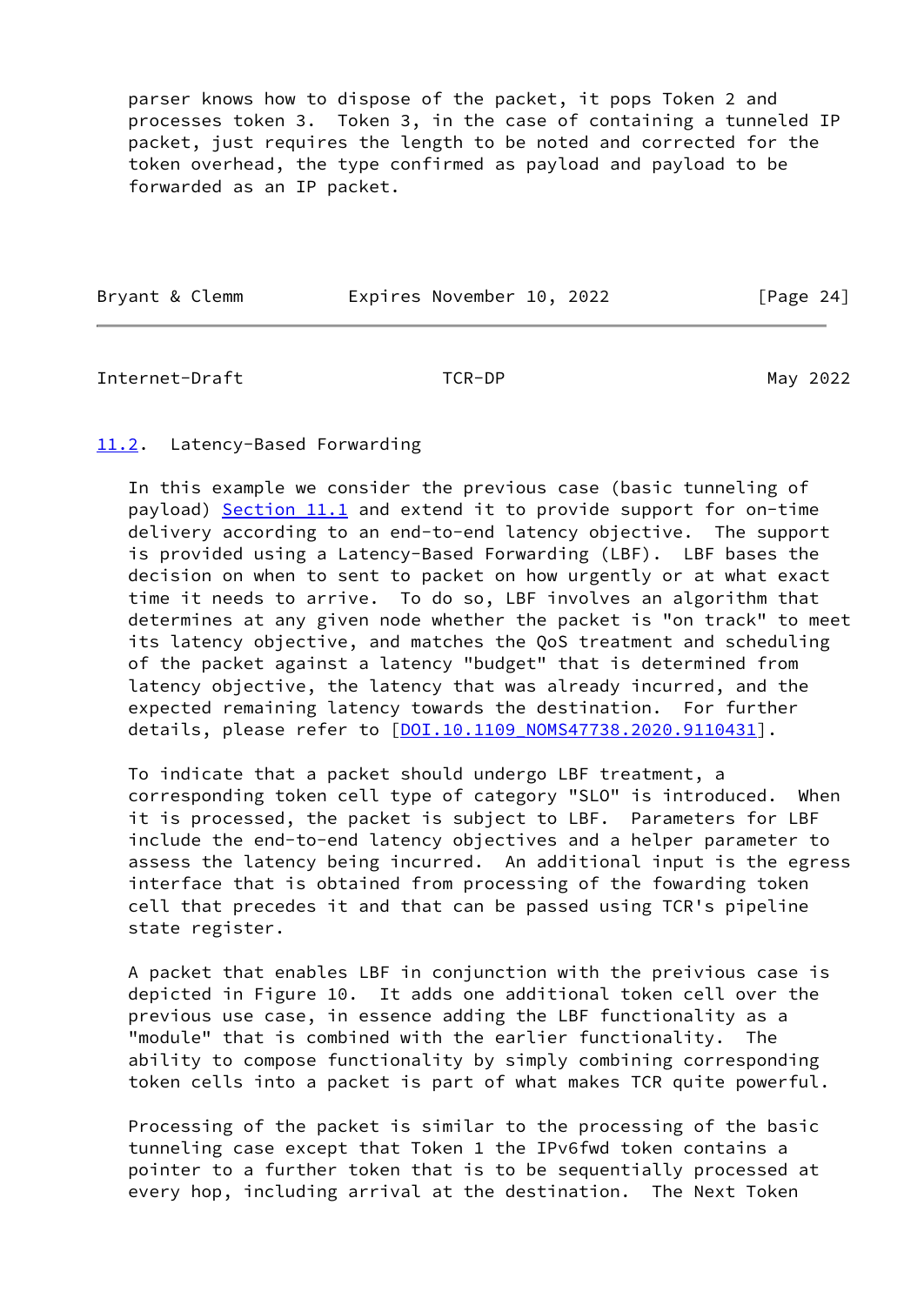pointer in Token 1 points to token 2 which specifies that the packet must arrive at a specified time, and contains information needed to record the time taken and hence the time at which it should optimally leave its current node.

When the packet arrives at its destination a final check is made to see if the arrival time requirement was met and it is processed according to the failure to arrive on time instructions in either the LBF\_ontime token or the disposition token. All further processing is as per the above basic tunneling case.

| Bryant & Clemm | Expires November 10, 2022 | [Page 25] |
|----------------|---------------------------|-----------|
|                |                           |           |

<span id="page-28-1"></span>Internet-Draft TCR-DP TO May 2022

|                                 | <preamble></preamble>                          |
|---------------------------------|------------------------------------------------|
| Token Cell T1 <length></length> |                                                |
|                                 | <next token=""> T2</next>                      |
|                                 | $<$ Type = IPv6fwd>                            |
|                                 | <prefix =="" add="" dest=""></prefix>          |
|                                 | $\langle \text{Disp} = \text{T3} \rangle$      |
| Token Cell T2 <length></length> |                                                |
|                                 | <next token=""> -</next>                       |
|                                 | $<$ Type = $LBF_$ ontime>                      |
|                                 | <blob =="" lbf="" parameters=""></blob>        |
| Token Cell T3 <length></length> |                                                |
|                                 | <next token=""></next>                         |
|                                 | <type =="" disp=""></type>                     |
|                                 | <disp parameters=""></disp>                    |
| Token Cell T4 <length></length> |                                                |
|                                 | <next token=""></next>                         |
|                                 | $\langle \text{Type} = \text{Payload} \rangle$ |
|                                 | <payload></payload>                            |

Figure 10: LBF Using TCR

<span id="page-28-0"></span>[11.3](#page-28-0). Forwarding with Flexible Addressing

 The is an emerging need to support multiple address technologies. There are two cases in point, firstly where an operator wants to use a short address to to address the infrastructure nodes in their network. This is particularly the case in segment routing where there is competition amongst the vendors to introduce address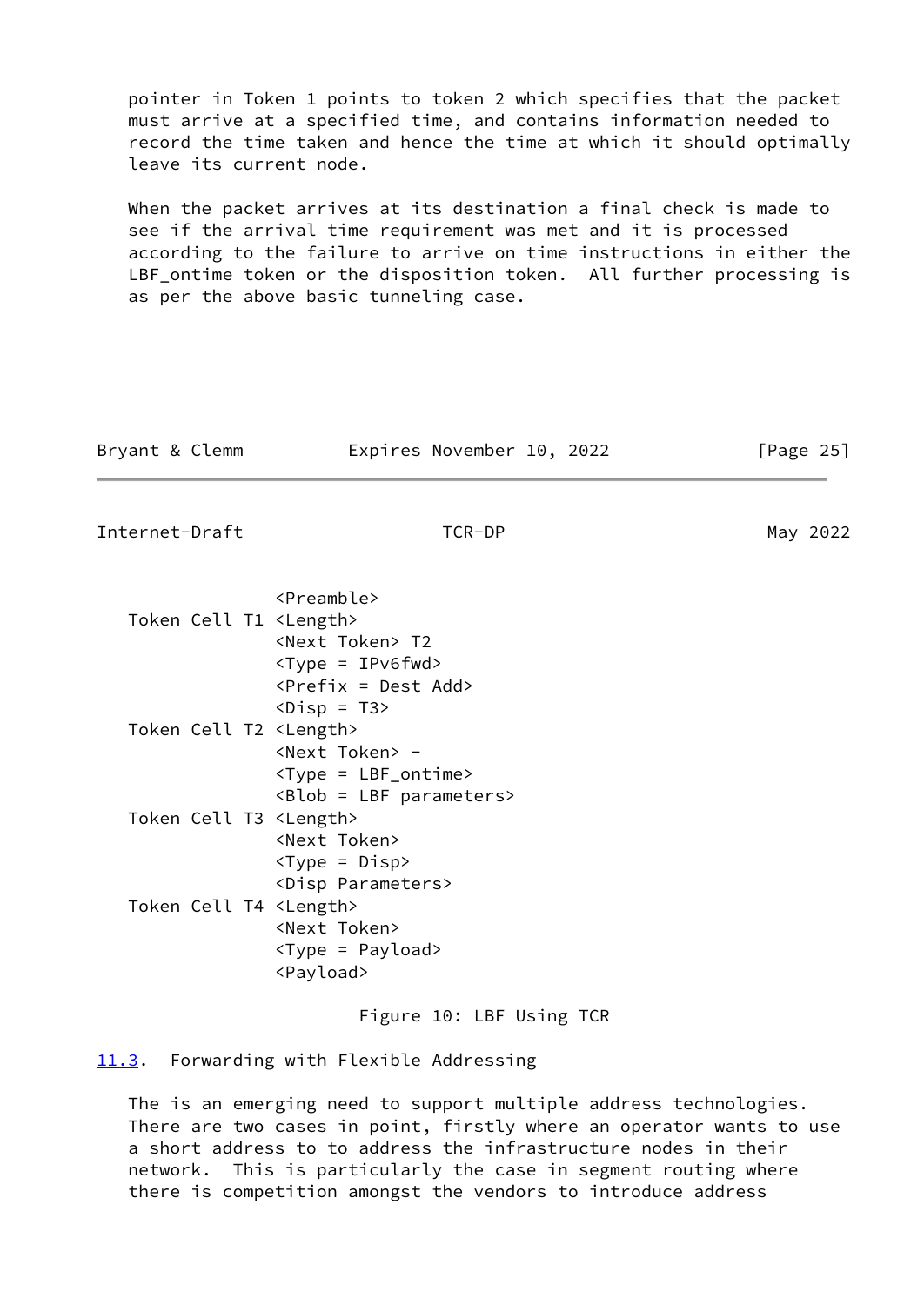compression due to the extended size of SRv6 data plane headers. There is a secondary benefit to this in that if an address system other than IP is used within the provider network there are security benefits as has been found in operating MPLS. Finally it has been speculated that some application environments would prefer to use their native addresses rather than manage the mapping between those addresses and IP addresses.

 This is achieved by creating a new token cell type, populating the FIB with the corresponding addresses and installing in the forwarder the necessary forwarding code. That forwarding code may be generic since the action will almost certainly be address family independent.

 In the example shown in Figure 11, the address family is encoded in the address itself. In an alternative model, the token cell type would be specific to the address family.

<span id="page-29-1"></span>

| Bryant & Clemm                  | Expires November 10, 2022                                                                                                                               | [Page 26] |
|---------------------------------|---------------------------------------------------------------------------------------------------------------------------------------------------------|-----------|
| Internet-Draft                  | TCR-DP                                                                                                                                                  | May 2022  |
| Token Cell T1 <length></length> | <preamble><br/><next token=""> -<br/><math>&lt;</math>Type = FlexAddr&gt;<br/><prefix +="" =="" address="" addressfamily=""></prefix></next></preamble> |           |
| Token Cell T2 <length></length> | <disp> T2<br/><next token=""> -<br/><math>&lt;</math>Type = Disp&gt;</next></disp>                                                                      |           |
| Token Cell T3 <length></length> | <disp parameters=""><br/><next token=""><br/><type =="" payload=""><br/><payload></payload></type></next></disp>                                        |           |
|                                 | Figure 11: Indirect LBF UsingUsing Flexible Addresses in TCR                                                                                            |           |
| 11.4.                           | Forwarding with iOAM analytics                                                                                                                          |           |

<span id="page-29-0"></span> In many cases, there is desire to collect in-situ OAM data [\[I-D.ietf-ippm-ioam-data](#page-43-1)] as a packet traverses a path. There are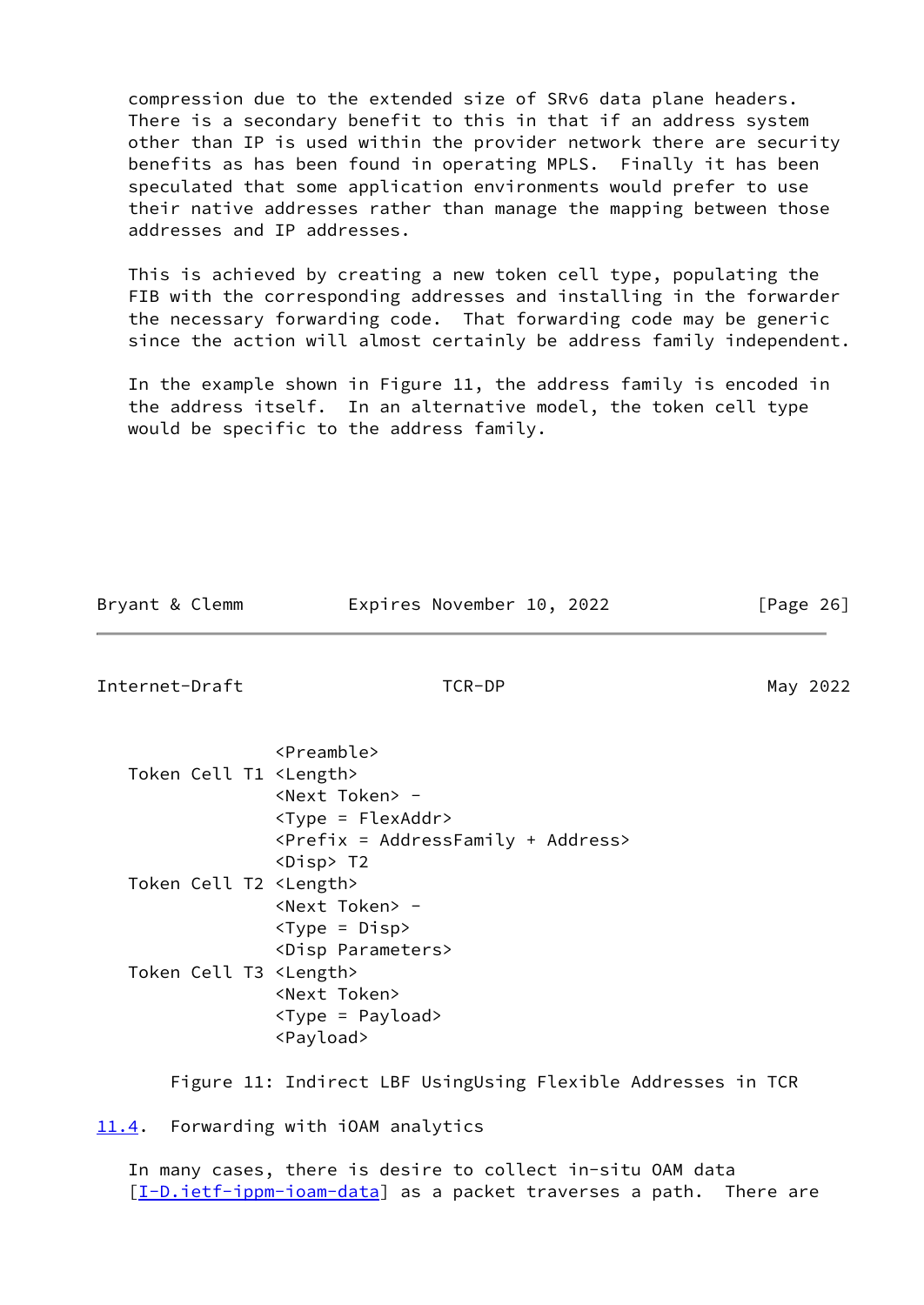multiple applications for this, including but not limited to diagnosing performance, identification of bottlenecks, and generation of data to feed machine-learning algorithms for service optimization.

 Using TCR, it is possible to indicate that iOAM data should be collected using a corresponding token cell. The token cell can contain in-situ parameters, such as which data items to collect. In situ data itself can be added to a scratchpad, allowing for its export using a variety of means upon disposition of packet.

 One scenario is depicted in Figure 12. In this particular example, we assume that the iOAM data can be collected per T3 in parallel with the forwarding decision being made per T2 in order to show also use of a manifest (T1). iOAM Data items are written to the scratchpad in T5. T4 indicates disposition, T6 contains the payload.

 It should be noted that rather than simply collecting iOAM data, other operations could be applied to aggregate that data and result in more refined behavior. In the interest of brevity, the example does not feature security tokens used by intermediate nodes to sign the scratchpad data items that they add.

| Bryant & Clemm                  | Expires November 10, 2022                                                                                               | [Page $27$ ] |
|---------------------------------|-------------------------------------------------------------------------------------------------------------------------|--------------|
| Internet-Draft                  | TCR-DP                                                                                                                  | May 2022     |
| Token Cell T1 <length></length> | <preamble><br/><next token=""> -<br/><type =="" manifest=""></type></next></preamble>                                   |              |
| Token Cell T2 <length></length> | $\langle Par \ 1 \rangle$ T2<br>$\text{~Par}$ 2> T3<br><next token=""> -<br/><math>&lt;</math>Type = IPv6fwd&gt;</next> |              |
| Token Cell T3 <length></length> | $\langle$ Prefix = Dest Add><br><disp> T4<br/><next token=""> -<br/><type =="" directive-ioam=""></type></next></disp>  |              |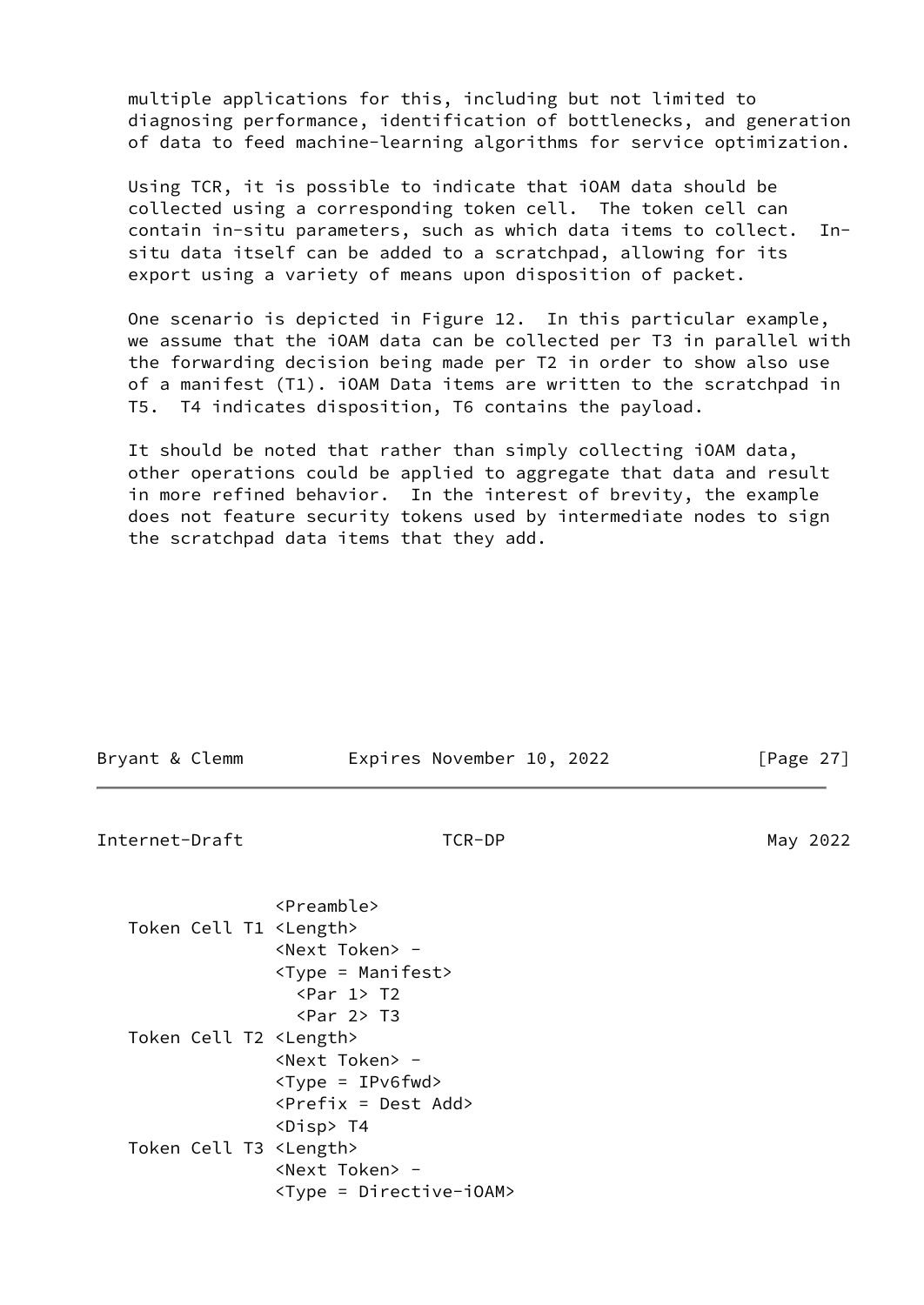|                                 | <ioam-parameters -="" collect="" data="" items="" to=""></ioam-parameters> |  |  |
|---------------------------------|----------------------------------------------------------------------------|--|--|
|                                 | <scratchpad> T5</scratchpad>                                               |  |  |
| Token Cell T4 <length></length> |                                                                            |  |  |
|                                 | <next token=""> -</next>                                                   |  |  |
|                                 | $<$ Type = Disp>                                                           |  |  |
|                                 | <disp parameters=""></disp>                                                |  |  |
| Token Cell T5 <length></length> |                                                                            |  |  |
|                                 | $\langle$ Next Token $\rangle$ -                                           |  |  |
|                                 | $\langle \text{Type} = \text{Scratchpad} \rangle$                          |  |  |
|                                 | <blob-scratchpad></blob-scratchpad>                                        |  |  |
| Token Cell T6 <length></length> |                                                                            |  |  |
|                                 | <next token=""></next>                                                     |  |  |
|                                 | $<$ Type = Payload>                                                        |  |  |
|                                 | <payload></payload>                                                        |  |  |
|                                 |                                                                            |  |  |

Figure 12: iOAM in TCR

 If iOAM data to be collected includes telemetry about the egress interface, the manifest cell can be omitted as the forwarding decision needs to be made prior to collecting the iOAM data. The resulting packet becomes even simpler, as depicted in Figure 13.

| Bryant & Clemm |  |  |
|----------------|--|--|
|----------------|--|--|

Expires November 10, 2022 [Page 28]

Internet-Draft TCR-DP TO TO May 2022

 <Preamble> Token Cell T1 <Length> <Next Token> T2 <Type = IPv6fwd> <Prefix = Dest Add> <Disp> T3 Token Cell T2 <Length>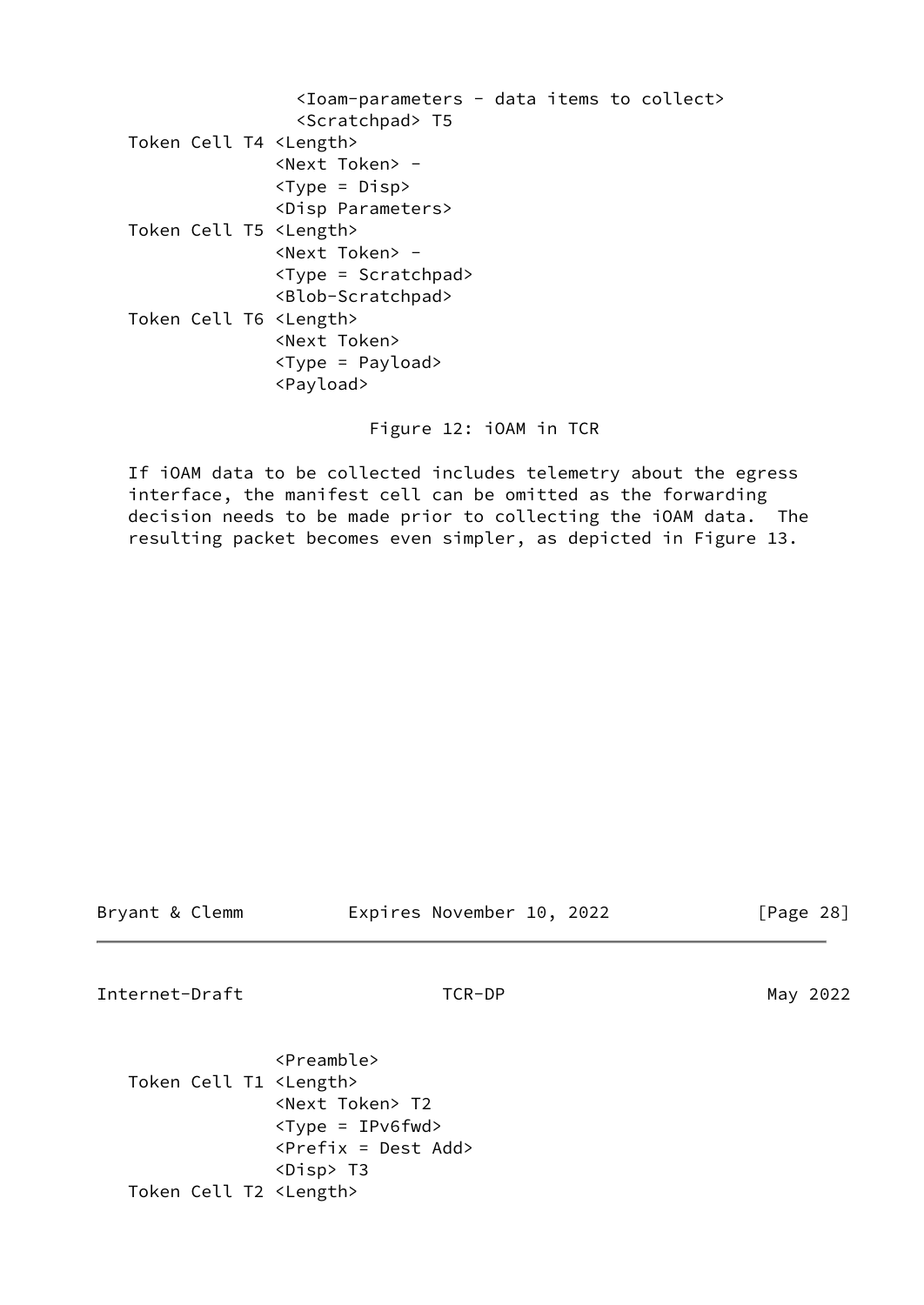|                                 | <next token=""> -</next>                                                   |
|---------------------------------|----------------------------------------------------------------------------|
|                                 | <type =="" directive-ioam=""></type>                                       |
|                                 | <ioam-parameters -="" collect="" data="" items="" to=""></ioam-parameters> |
|                                 | <scratchpad> T4</scratchpad>                                               |
| Token Cell T3 <length></length> |                                                                            |
|                                 | <next token=""> -</next>                                                   |
|                                 | $\langle \text{Type} = \text{Disp} \rangle$                                |
|                                 | <disp parameters=""></disp>                                                |
| Token Cell T4 <length></length> |                                                                            |
|                                 | <next token=""> -</next>                                                   |
|                                 | $\langle \text{Type} = \text{Scratchpad} \rangle$                          |
|                                 | <blob-scratchpad></blob-scratchpad>                                        |
| Token Cell T5 <length></length> |                                                                            |
|                                 | <next token=""></next>                                                     |
|                                 | $\langle \text{Type} = \text{Payload} \rangle$                             |
|                                 | <payload></payload>                                                        |
|                                 |                                                                            |

Figure 13: iOAM in TCR - serialized

 To show the modularity that TCR enables, the third scenario shows iOAM data to be collected while at the same time LBF is being applied to the same packet (Figure 14). Note that in this case, LBF and iOAM could have also been applied in parallel, in which case a manifest token cell would be added. T1 would then point to the manifest token cell, which in turn would point to T2 and T3 as successors.

Bryant & Clemm **Expires November 10, 2022** [Page 29]

<span id="page-32-0"></span>Internet-Draft TCR-DP May 2022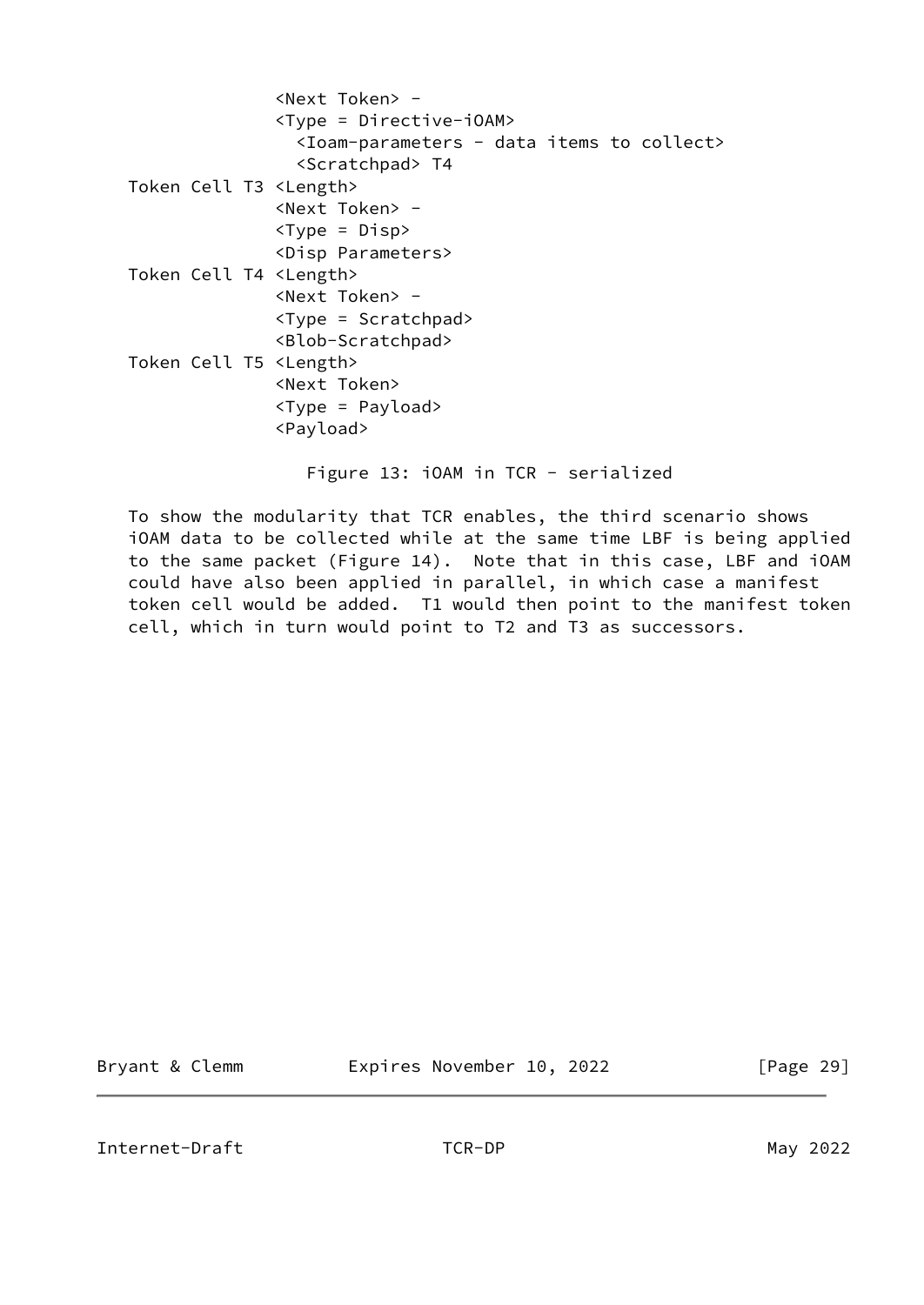```
 <Preamble>
Token Cell T1 <Length>
                <Next Token> T2
                <Type = IPv6fwd>
                <Prefix = Dest Add>
                <Disp> T4
Token Cell T2 <Length>
                <Next Token> T3
                <Type = LBF_ontime>
                <Blob = LBF parameters>
Token Cell T3 <Length>
                <Next Token> -
                <Type = Directive-iOAM>
                  <Ioam-parameters - data items to collect>
                  <Scratchpad> T6
Token Cell T4 <Length>
                <Next Token> -
               \langle \text{Type} = \text{Disp} \rangle <Disp Parameters>
Token Cell T5 <Length>
                <Next Token> -
                <Type = Scratchpad>
                <Blob-Scratchpad>
Token Cell T6 <Length>
                <Next Token> -
                <Type = Payload>
                <Payload>
```
Figure 14: iOAM and LBF in TCR

<span id="page-33-0"></span>[11.5](#page-33-0). FRR with Latency-Based Forwarding

 This example depicted in Figure 15 extends the earlier LBF example to include a fast re-route diversion. We show only a single token cell (T0) added at the point of local repair (PLR), but of course the repair might be more complex and need multiple intermediate staging counts to successfully be repaired.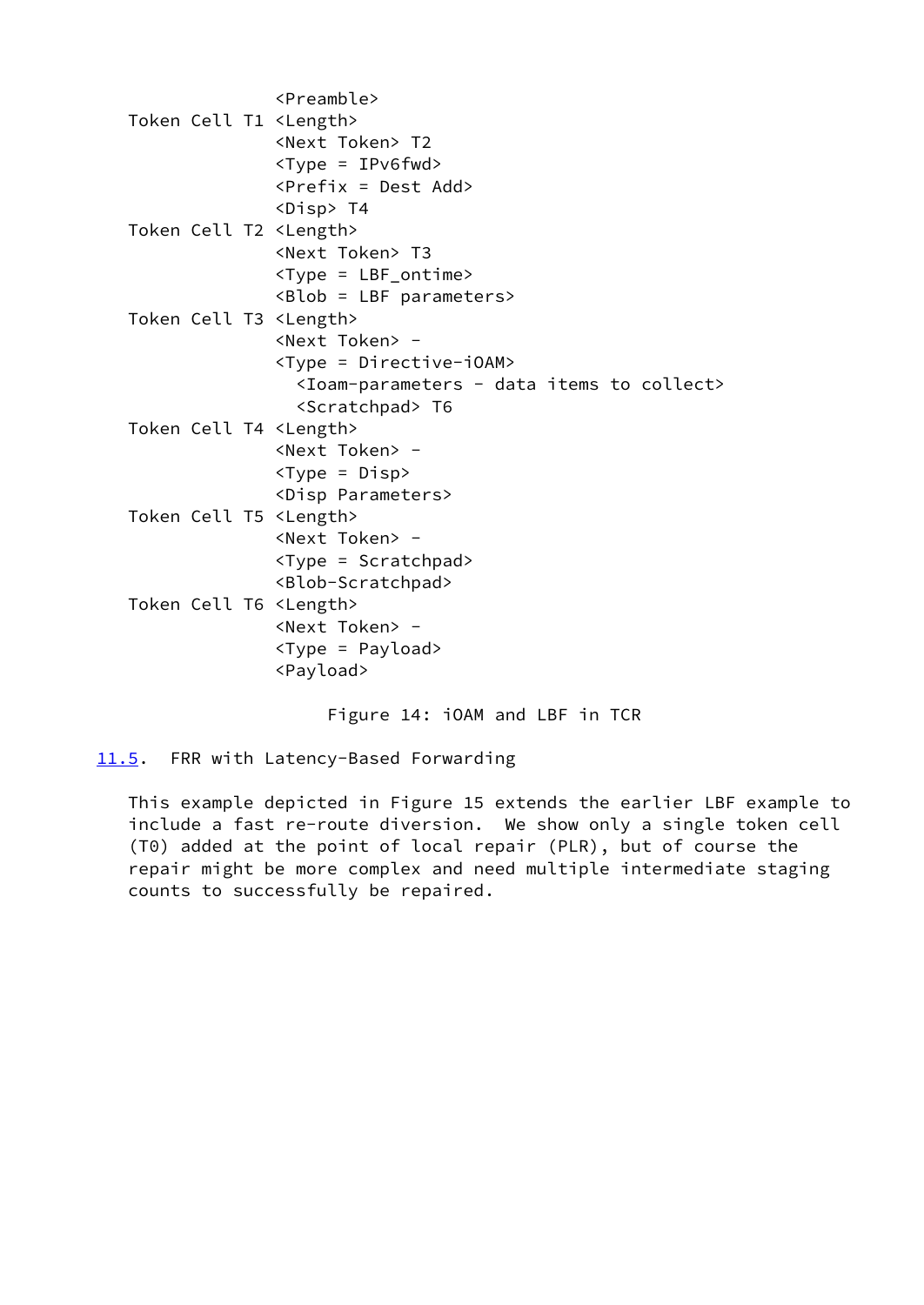Internet-Draft TCR-DP May 2022

|                                 | <preamble></preamble>                     |
|---------------------------------|-------------------------------------------|
| Token Cell T0 <length></length> |                                           |
|                                 | <next token=""> T2</next>                 |
|                                 | <type =="" ipv6fwd=""></type>             |
|                                 | <prefix =="" add="" reroute=""></prefix>  |
| Token Cell T1 <length></length> |                                           |
|                                 | <next token=""> T2</next>                 |
|                                 | <type =="" ipv6fwd=""></type>             |
|                                 | <prefix =="" add="" dest=""></prefix>     |
|                                 | $\langle \text{Disp} = \text{T3} \rangle$ |
| Token Cell T2 <length></length> |                                           |
|                                 | <next token=""> -</next>                  |
|                                 | <type =="" lbf_ontime=""></type>          |
|                                 | <blob =="" lbf="" parameters=""></blob>   |
| Token Cell T3 <length></length> |                                           |
|                                 | <next token=""></next>                    |
|                                 | <type =="" disp=""></type>                |
|                                 | <disp parameters=""></disp>               |
| Token Cell T4 <length></length> |                                           |
|                                 | <next token=""></next>                    |
|                                 | <type =="" payload=""></type>             |
|                                 | <payload></payload>                       |

Figure 15: FRR with LBF Using TCR

 The PLR was expecting to forward the packet normally and so is aware that the packet is latency sensitive and understands the semantics and hence importance of token 2. To maintain the expected path quality the PLR MUST use an FRR path while also ensuring the SLO is still being adhered to per the LBF token cell. The FRR path therefore needs to feature nodes able to support LBF token cells, and not incur a latency penalty that would physically prohibit being able to meet the SLO. This path can be selected by the SDN controller, or locally through the use of path attributes applied to the normal IP- FRR path selection process.

 On detecting a local repairable failure of the next hop or the link to the next hop the PLR pushes one or more tokens as is necessary to deliver the packet to the destination. In each case the next token pointer points to Token 2 the LBF token. When the packet arrives at the intermediate node chosen by the PLR for the next stage of the repair, the token (in this case Token 0) at the top of the token stack is popped and forwarding proceeds as dictated by token 1. The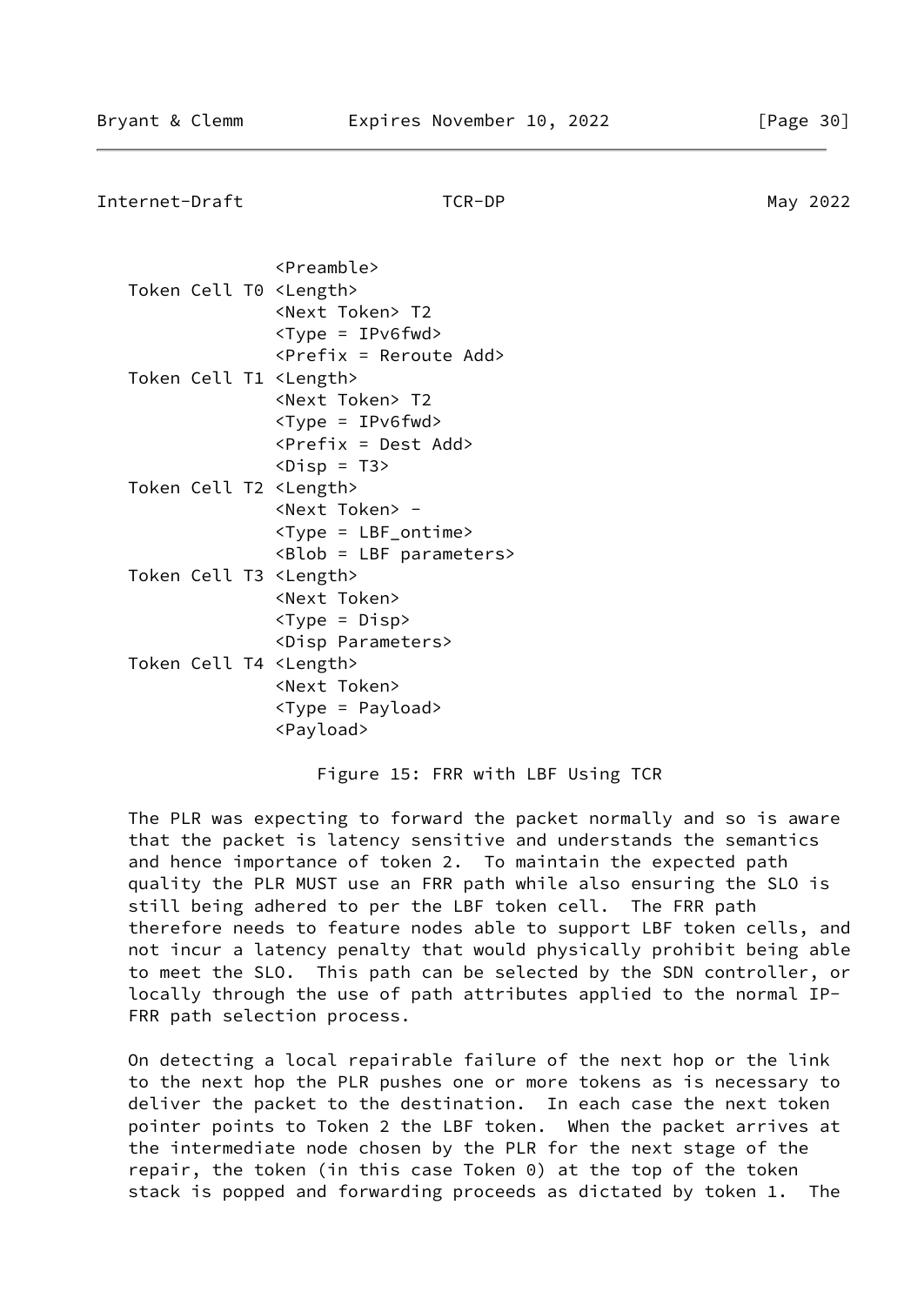above operation can clearly be carried out as many times as necessary on the packet to provide a repair, by pushing as many tokens as are needed.

| Bryant & Clemm | Expires November 10, 2022 |  | [Page 31] |
|----------------|---------------------------|--|-----------|
|----------------|---------------------------|--|-----------|

<span id="page-35-1"></span>Internet-Draft TCR-DP May 2022

 Note that the scheme in this example uses an implicit disposition operation by intermediate nodes as described above in [Section 10.1](#page-20-2).

<span id="page-35-0"></span>[11.6](#page-35-0). Segment Routing with Latency-Based Forwarding

The operation described in [Section 11.5](#page-33-0) in which repair tokens are pushed onto the packet is identical to the operation that happens when a packet is configured for segment routing (SR). Technically the packet depicted in Figure 15 IS a segment routed packet.

 It therefore follows that implementing segement routing and segment routing enhanced by features such as enhanced QoS is trivial in TCR. As we shall see in the next sections, TCR is capable of enhancing SR significantly beyond that.

<span id="page-35-2"></span>[11.7](#page-35-2). Enhanced Segment Routing with Latency-Based Forwarding

 This example illustrates how TCR can be used to add an enhanced QoS capability such as latency based forwarding to segment routing. We saw previously [Section 11.6](#page-35-0) how all segments can be made to execute a common policy but it might be desirable to execute a different policy in different segments. For example, some segments might underly their own latency objectives (just for that segment), without affecting the overall end-to-end objective.

 A packet that achieves this is depicted below in Figure 16. The packet in the example has three segments. Segments 1 and 3 apply LBF for the end-to-end latency objective, per T5. Segment 2 applies a "sub- SLO" just for that particular segment, per T4. Disposition of T1 and T2 is implicit (popping the token on reaching the segment destination), whereas disposition of T3 is explicit per T6.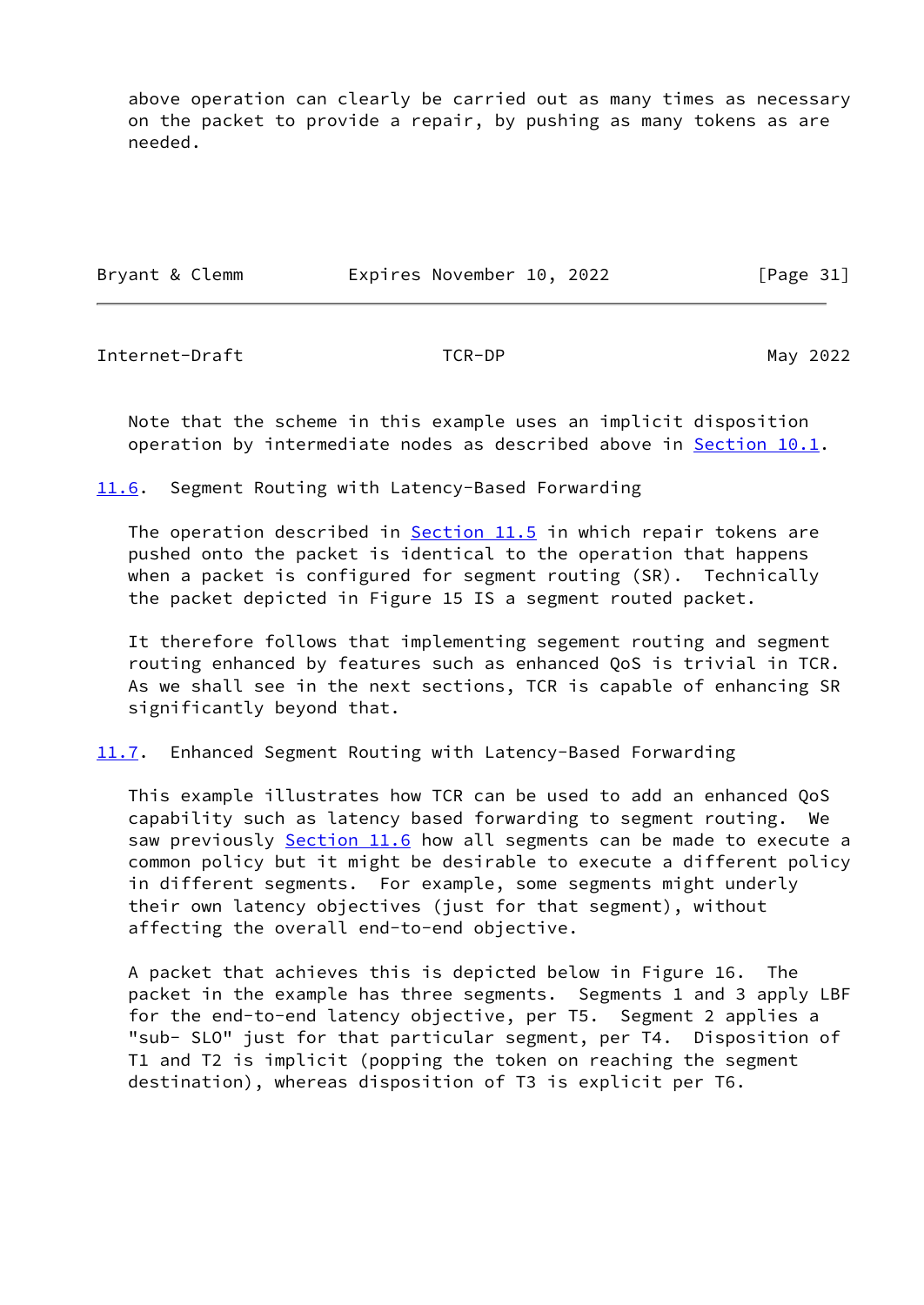# Bryant & Clemm **Expires November 10, 2022** [Page 32]

<span id="page-36-0"></span>Internet-Draft TCR-DP TO TO May 2022

| <preamble><br/>Token Cell T1 <length><br/><next token=""> T5<br/><math>&lt;</math>Type = IPv6fwd&gt;<br/><math>\langle</math>Prefix = Seg 1 Add&gt;<br/>Token Cell T2 <length><br/><next token=""> T4<br/><math>&lt;</math>Type = IPv6fwd&gt;<br/><prefix 2="" =="" add="" seg=""><br/>Token Cell T3 <length><br/><next token=""> T5<br/><math>&lt;</math>Type = IPv6fwd&gt;<br/><math>\langle \text{Prefix} = \text{Seg } 3 \text{ Add} \rangle</math><br/><math>\langle \text{Disp} = \text{To} \rangle</math><br/>Token Cell T4 <length><br/><next token=""> -<br/><type (for="" =="" lbf_ontime="" segment)=""><br/><math>\langle \text{Blob} = \text{LBF parameters} \rangle</math><br/>Token Cell T5 <length><br/><next token=""> -<br/><type (for="" =="" end-to-end)="" lbf_ontime=""><br/><math>\langle \text{Blob} = \text{LBF parameters} \rangle</math><br/>Token Cell T6 <length><br/><next token=""><br/><type =="" disp=""><br/><disp parameters=""><br/>Token Cell T7 <length><br/><next token=""></next></length></disp></type></next></length></type></next></length></type></next></length></next></length></prefix></next></length></next></length></preamble> |  |
|------------------------------------------------------------------------------------------------------------------------------------------------------------------------------------------------------------------------------------------------------------------------------------------------------------------------------------------------------------------------------------------------------------------------------------------------------------------------------------------------------------------------------------------------------------------------------------------------------------------------------------------------------------------------------------------------------------------------------------------------------------------------------------------------------------------------------------------------------------------------------------------------------------------------------------------------------------------------------------------------------------------------------------------------------------------------------------------------------------------------------------------------------------------------------------|--|
|                                                                                                                                                                                                                                                                                                                                                                                                                                                                                                                                                                                                                                                                                                                                                                                                                                                                                                                                                                                                                                                                                                                                                                                    |  |
|                                                                                                                                                                                                                                                                                                                                                                                                                                                                                                                                                                                                                                                                                                                                                                                                                                                                                                                                                                                                                                                                                                                                                                                    |  |
|                                                                                                                                                                                                                                                                                                                                                                                                                                                                                                                                                                                                                                                                                                                                                                                                                                                                                                                                                                                                                                                                                                                                                                                    |  |
|                                                                                                                                                                                                                                                                                                                                                                                                                                                                                                                                                                                                                                                                                                                                                                                                                                                                                                                                                                                                                                                                                                                                                                                    |  |
|                                                                                                                                                                                                                                                                                                                                                                                                                                                                                                                                                                                                                                                                                                                                                                                                                                                                                                                                                                                                                                                                                                                                                                                    |  |
|                                                                                                                                                                                                                                                                                                                                                                                                                                                                                                                                                                                                                                                                                                                                                                                                                                                                                                                                                                                                                                                                                                                                                                                    |  |
|                                                                                                                                                                                                                                                                                                                                                                                                                                                                                                                                                                                                                                                                                                                                                                                                                                                                                                                                                                                                                                                                                                                                                                                    |  |
|                                                                                                                                                                                                                                                                                                                                                                                                                                                                                                                                                                                                                                                                                                                                                                                                                                                                                                                                                                                                                                                                                                                                                                                    |  |
|                                                                                                                                                                                                                                                                                                                                                                                                                                                                                                                                                                                                                                                                                                                                                                                                                                                                                                                                                                                                                                                                                                                                                                                    |  |
|                                                                                                                                                                                                                                                                                                                                                                                                                                                                                                                                                                                                                                                                                                                                                                                                                                                                                                                                                                                                                                                                                                                                                                                    |  |
|                                                                                                                                                                                                                                                                                                                                                                                                                                                                                                                                                                                                                                                                                                                                                                                                                                                                                                                                                                                                                                                                                                                                                                                    |  |
|                                                                                                                                                                                                                                                                                                                                                                                                                                                                                                                                                                                                                                                                                                                                                                                                                                                                                                                                                                                                                                                                                                                                                                                    |  |
|                                                                                                                                                                                                                                                                                                                                                                                                                                                                                                                                                                                                                                                                                                                                                                                                                                                                                                                                                                                                                                                                                                                                                                                    |  |
|                                                                                                                                                                                                                                                                                                                                                                                                                                                                                                                                                                                                                                                                                                                                                                                                                                                                                                                                                                                                                                                                                                                                                                                    |  |
|                                                                                                                                                                                                                                                                                                                                                                                                                                                                                                                                                                                                                                                                                                                                                                                                                                                                                                                                                                                                                                                                                                                                                                                    |  |
|                                                                                                                                                                                                                                                                                                                                                                                                                                                                                                                                                                                                                                                                                                                                                                                                                                                                                                                                                                                                                                                                                                                                                                                    |  |
|                                                                                                                                                                                                                                                                                                                                                                                                                                                                                                                                                                                                                                                                                                                                                                                                                                                                                                                                                                                                                                                                                                                                                                                    |  |
|                                                                                                                                                                                                                                                                                                                                                                                                                                                                                                                                                                                                                                                                                                                                                                                                                                                                                                                                                                                                                                                                                                                                                                                    |  |
|                                                                                                                                                                                                                                                                                                                                                                                                                                                                                                                                                                                                                                                                                                                                                                                                                                                                                                                                                                                                                                                                                                                                                                                    |  |
|                                                                                                                                                                                                                                                                                                                                                                                                                                                                                                                                                                                                                                                                                                                                                                                                                                                                                                                                                                                                                                                                                                                                                                                    |  |
|                                                                                                                                                                                                                                                                                                                                                                                                                                                                                                                                                                                                                                                                                                                                                                                                                                                                                                                                                                                                                                                                                                                                                                                    |  |
|                                                                                                                                                                                                                                                                                                                                                                                                                                                                                                                                                                                                                                                                                                                                                                                                                                                                                                                                                                                                                                                                                                                                                                                    |  |
|                                                                                                                                                                                                                                                                                                                                                                                                                                                                                                                                                                                                                                                                                                                                                                                                                                                                                                                                                                                                                                                                                                                                                                                    |  |
|                                                                                                                                                                                                                                                                                                                                                                                                                                                                                                                                                                                                                                                                                                                                                                                                                                                                                                                                                                                                                                                                                                                                                                                    |  |
|                                                                                                                                                                                                                                                                                                                                                                                                                                                                                                                                                                                                                                                                                                                                                                                                                                                                                                                                                                                                                                                                                                                                                                                    |  |
|                                                                                                                                                                                                                                                                                                                                                                                                                                                                                                                                                                                                                                                                                                                                                                                                                                                                                                                                                                                                                                                                                                                                                                                    |  |
|                                                                                                                                                                                                                                                                                                                                                                                                                                                                                                                                                                                                                                                                                                                                                                                                                                                                                                                                                                                                                                                                                                                                                                                    |  |
| <type =="" payload=""></type>                                                                                                                                                                                                                                                                                                                                                                                                                                                                                                                                                                                                                                                                                                                                                                                                                                                                                                                                                                                                                                                                                                                                                      |  |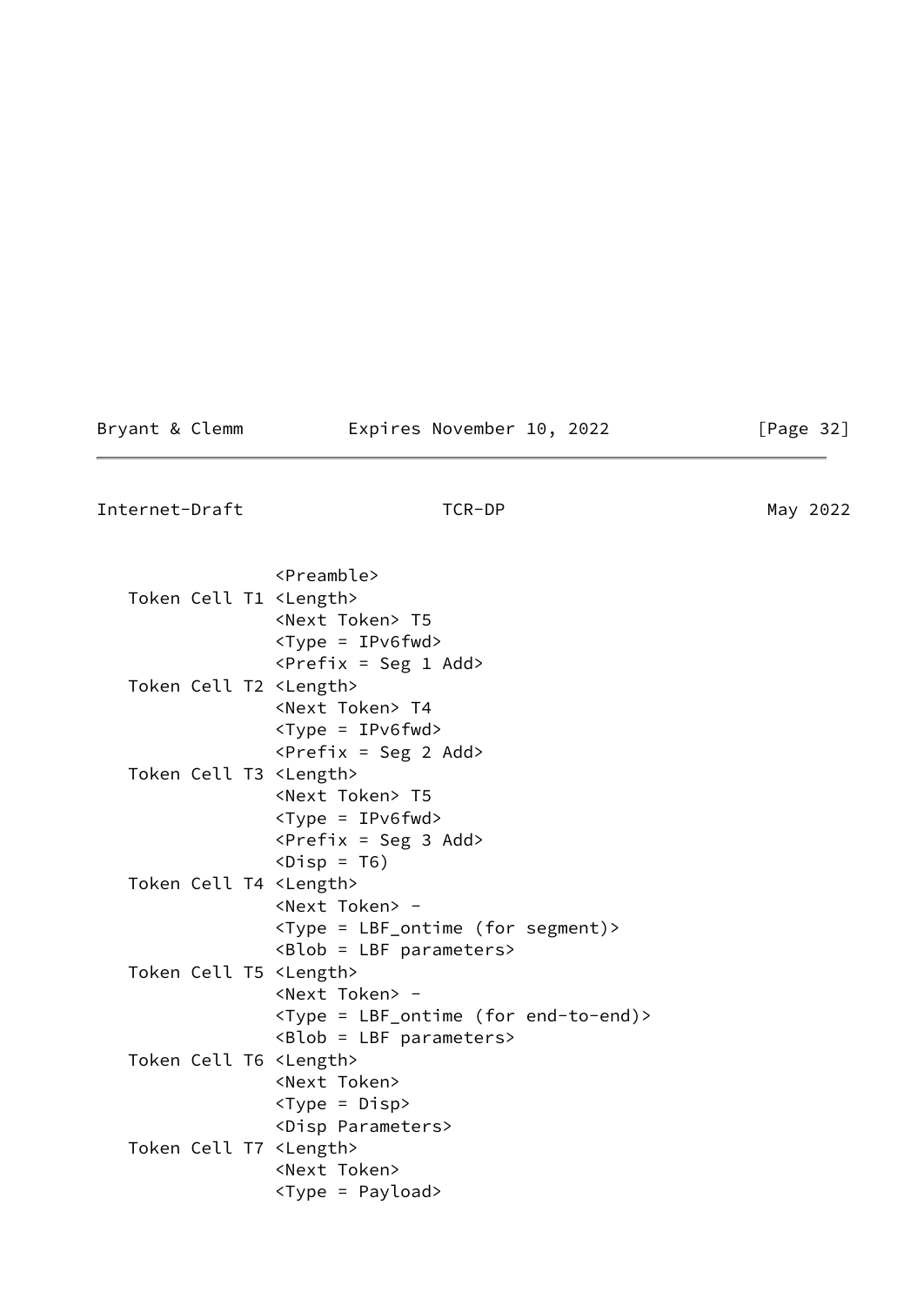<Payload>

Figure 16: Enhanced Segment Routing Using TCR

<span id="page-37-0"></span>[11.8](#page-37-0). Enhanced Segment Routing with Differentiated iOAM

 The final example shows a variation of the previous example. Instead of applying a specific latency objectives for particular segments, it is possible to also invoke other functionality, such as collecting certain iOAM data only for particular segments, or collecting additional iOAM data for one of the segments, or even for collecting different sets of iOAM data along different segments. The particular example depicted (Figure 17) shows a packet with three segments. One set of parameters is collected for segments 1 and 3 using scratchpad T6, another set of parameters is collected for segment 2 using scratchpad T7.

 If instead, segment 2 should collect additional parameters beyond those collected for segments 1 and 2, this could be easily

| Bryant & Clemm | Expires November 10, 2022 | [Page 33] |
|----------------|---------------------------|-----------|
|                |                           |           |

Internet-Draft TCR-DP May 2022

 accommodated by simply setting "Next Token" of T4 to T5 instead of null. (This does not include a possible optimization for parallelization, but attests to the flexibility of the approach.)

|                                 | $\langle$ Preamble>                                                        |
|---------------------------------|----------------------------------------------------------------------------|
| Token Cell T1 <length></length> |                                                                            |
|                                 | <next token=""> T4</next>                                                  |
|                                 | $<$ Type = IPv6fwd>                                                        |
|                                 | $\langle$ Prefix = Seg 1 Add>                                              |
| Token Cell T2 <length></length> |                                                                            |
|                                 | <next token=""> T5</next>                                                  |
|                                 | $<$ Type = IPv6fwd>                                                        |
|                                 | $\langle \text{Prefix} = \text{Seg } 2 \text{ Add} \rangle$                |
| Token Cell T3 <length></length> |                                                                            |
|                                 | <next token=""> T4</next>                                                  |
|                                 | $<$ Type = IPv6fwd>                                                        |
|                                 | $\langle$ Prefix = Seg 3 Add>                                              |
|                                 | $\langle \text{Disp} = \text{TS} \rangle$                                  |
| Token Cell T4 <length></length> |                                                                            |
|                                 | <next token=""> -</next>                                                   |
|                                 | <type =="" directive-ioam=""></type>                                       |
|                                 | <ioam-parameters -="" collect="" data="" items="" to=""></ioam-parameters> |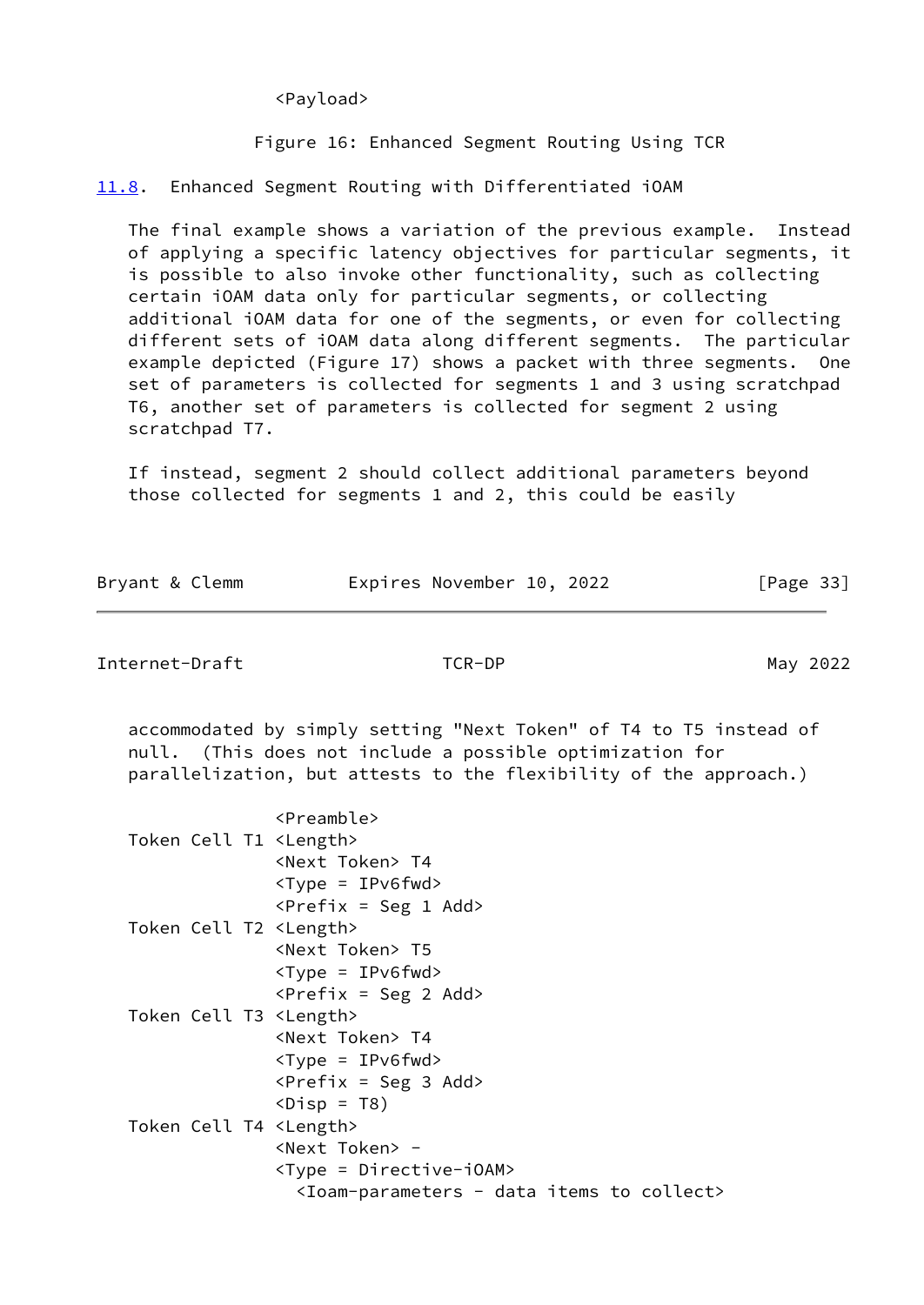| <scratchpad> T6</scratchpad>                                               |
|----------------------------------------------------------------------------|
| Token Cell T5 <length></length>                                            |
| <next token=""> -</next>                                                   |
| <type =="" directive-ioam=""></type>                                       |
| <ioam-parameters -="" collect="" data="" items="" to=""></ioam-parameters> |
| <scratchpad> T7</scratchpad>                                               |
| Token Cell T6 <length></length>                                            |
| <next token=""> -</next>                                                   |
| <type =="" scratchpad=""></type>                                           |
| <blob-scratchpad></blob-scratchpad>                                        |
| Token Cell T7 <length></length>                                            |
| <next token=""> -</next>                                                   |
| <type =="" scratchpad=""></type>                                           |
| <blob-scratchpad></blob-scratchpad>                                        |
| Token Cell T8 <length></length>                                            |
| <next token=""></next>                                                     |
| <type =="" disp=""></type>                                                 |
| <disp parameters=""></disp>                                                |
| Token Cell T9 <length></length>                                            |
| <next token=""></next>                                                     |
| <type =="" payload=""></type>                                              |
| <payload></payload>                                                        |
|                                                                            |

Figure 17: Enhanced Segment Routing Using TCR

| Bryant & Clemm | Expires November 10, 2022 | [Page 34] |
|----------------|---------------------------|-----------|
|                |                           |           |

<span id="page-38-1"></span>Internet-Draft TCR-DP May 2022

# <span id="page-38-0"></span>[12.](#page-38-0) Items for further discussion

 This document does not constitute a finalized design and there are many design decisions that will require further discussion. The following is a partial list:

- o Preamble. The preamble needs further study. The goal is that it contains only the minimum of information as it needs to be popped and pushed when a token cell is popped or pushed. We need to understand if there is a need for a number of token cell's indicator, and/or a last child indicator.
- o Token Cell identification. As an alternative to referencing other token cells by offset, it is conceivable to introduce token cell identifiers and refer to token cells by their ID.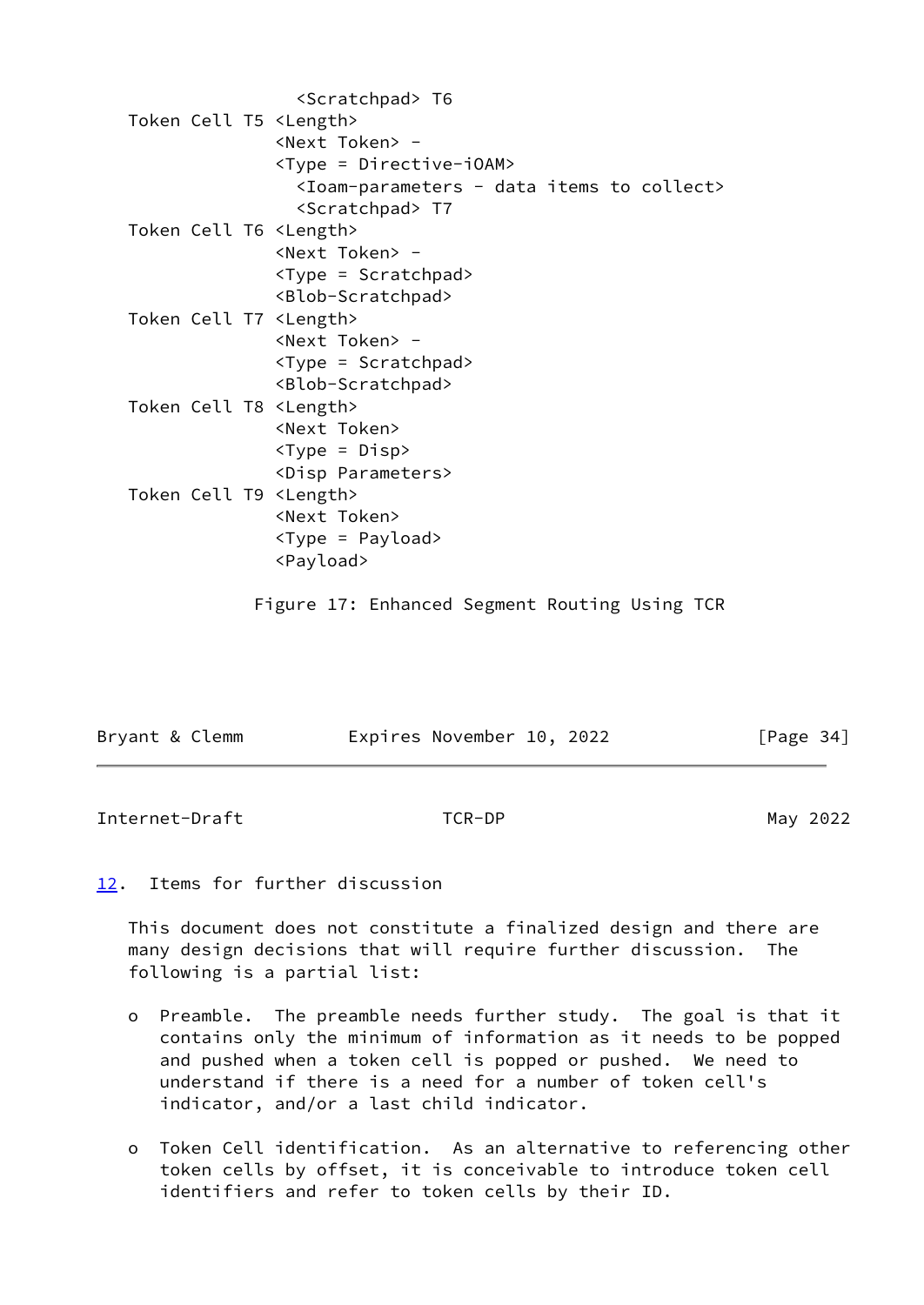- o Manifest token cells. Rather to require processing of a full token cell, it is conceivable to express manifests as part of a token cell preamble, at least as long as the number of token cells to process in parallel are limited. This could save on stage in a token cell processing pipeline. However, it would result in a slightly longer or more complex preamble.
- o Manifest token cells (cont'd.) It should be noted that the current design of the manifest token cell type includes all pointers to subsequent token cells as part of the token cell blob. Alternative designs are conceivable. For example, the design might be altered to allow for the next token to be populated and only require any additional token cells to be referenced from the token cell blob.
- o Rendezvous token cells. As an optimization, it is conceivable to combine manifests and rendezvous points into a single token cell.
- o Security token cells. Further investigation is needed to determine the most effective structure, specifically compact yet efficient encodings for the token cell mask that is used to identify the portions of the packet being signed.
- o Disposition token cells. There are different ways that disposition token cells could be referred to for processing, including through a DT parameter (Disposition Token Cell) as part of forwarding token cells, through a separate field as part of the token cell structure, or indirectly by virtue of popping a forwarding token cell when the destination is reached and processing the token cell behind it.

| Bryant & Clemm | Expires November 10, 2022 | [Page 35] |
|----------------|---------------------------|-----------|

<span id="page-39-0"></span>Internet-Draft TCR-DP TO May 2022

 o Disposition token cells for processing by intermediate nodes. The example in [Section 11.5](#page-33-0) uses an implicit disposition operation of forwarding token cells by intermediate nodes, in which a forwarding token cell is simply popped and processing simply resumes with the subsequent token cell. It is conceivable to apply explicit disposition operations instead for the sake of more consistent semantics. Explicit semantics of "pop and resume processing with subsequent token cell" could be incorporated into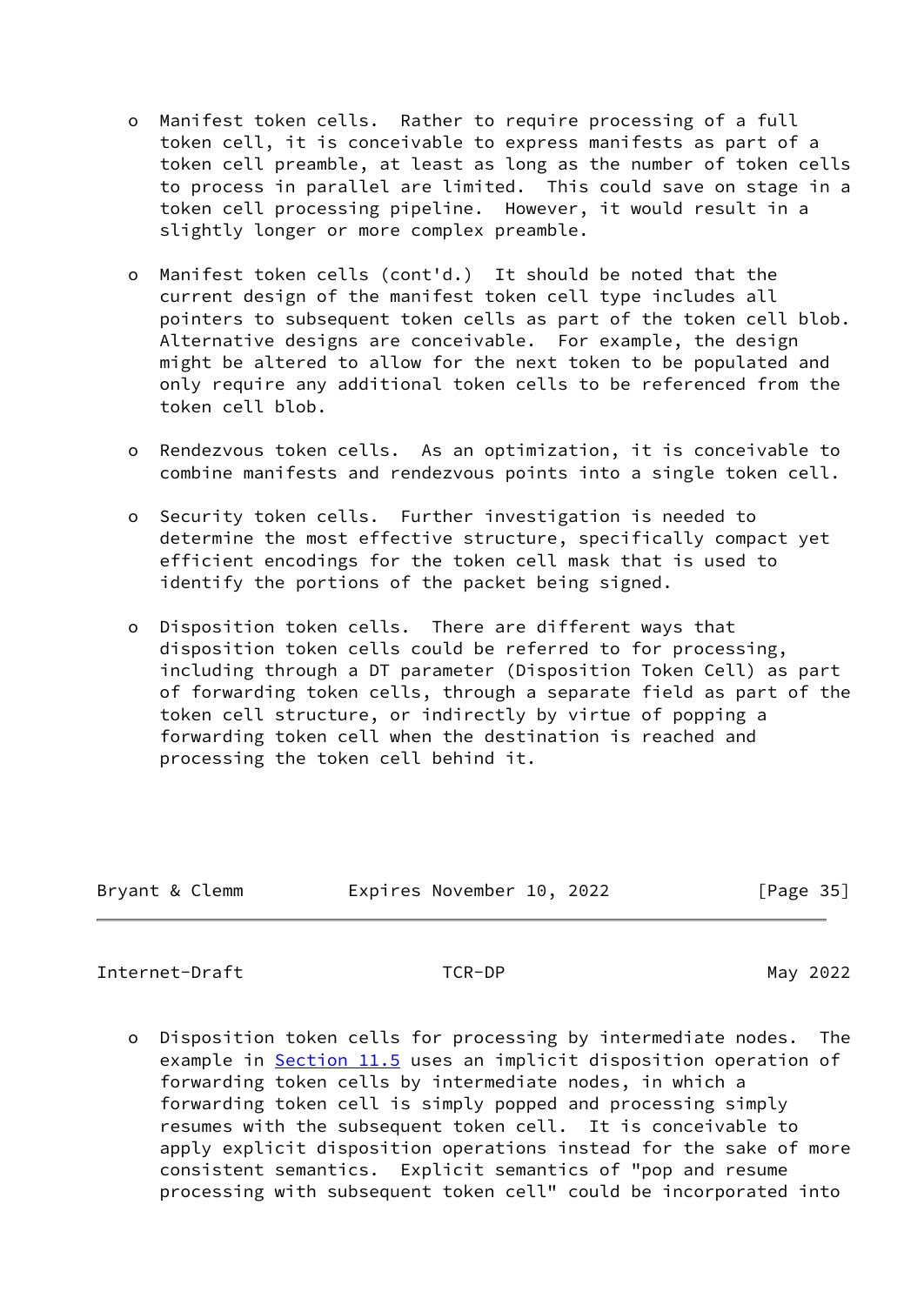the semantics of a forwarding token cell itself, or potentially indicated by a corresponding flag in the prefix.

- o Implementation profiles. Implementations may impose a reasonable limit on the number of token cells that can be serially processed at any one node. This will facilitate mapping to packet processing pipelines, which then support a predefined number of token cell processing stages per packet at line rate while maintaining constant packet processing delay at any given node. Determination of reasonable constraints is for further study. Analogous limitations may apply to the number of processing cycles that can be performed by callback functions, within which the processing of any given token cell needs to complete.
- o Implementation profiles (contd.). For further study are any mechanisms for the discovery of constraints as mentioned in the previous list item, as well as any capabilities for negotiation of corresponding profiles and the definition of node behavior when such limitations were to be breached (in all likelihood resulting in aborting the processing of the packet, dropping it with corresponding error code).
- o The design only requires forward token cell pointers and this prevents processing loops. We need to understand if this is too significant a restriction. If this restriction is removed some form of maximum tokens to be processed limit, similar in concept to TTL may be needed.
- <span id="page-40-0"></span>[13.](#page-40-0) Security Considerations

This section concerns itself with the security of the TCR dataplane.

 The security of the control and management plane is a matter for the designers of those aspects of the solution. However, it is not anticipated that the securing of those components will be any more onerous than securing the control and management plane of other IETF designed dataplanes.

 Security of entry to the dataplane will depend on what entities have access to the dataplane. If TCR is used as a single domain sub-IP

| Bryant & Clemm | Expires November 10, 2022 |  | [Page 36] |  |
|----------------|---------------------------|--|-----------|--|
|                |                           |  |           |  |

Internet-Draft TCR-DP May 2022

layer in the way that MPLS is used, then it will have the same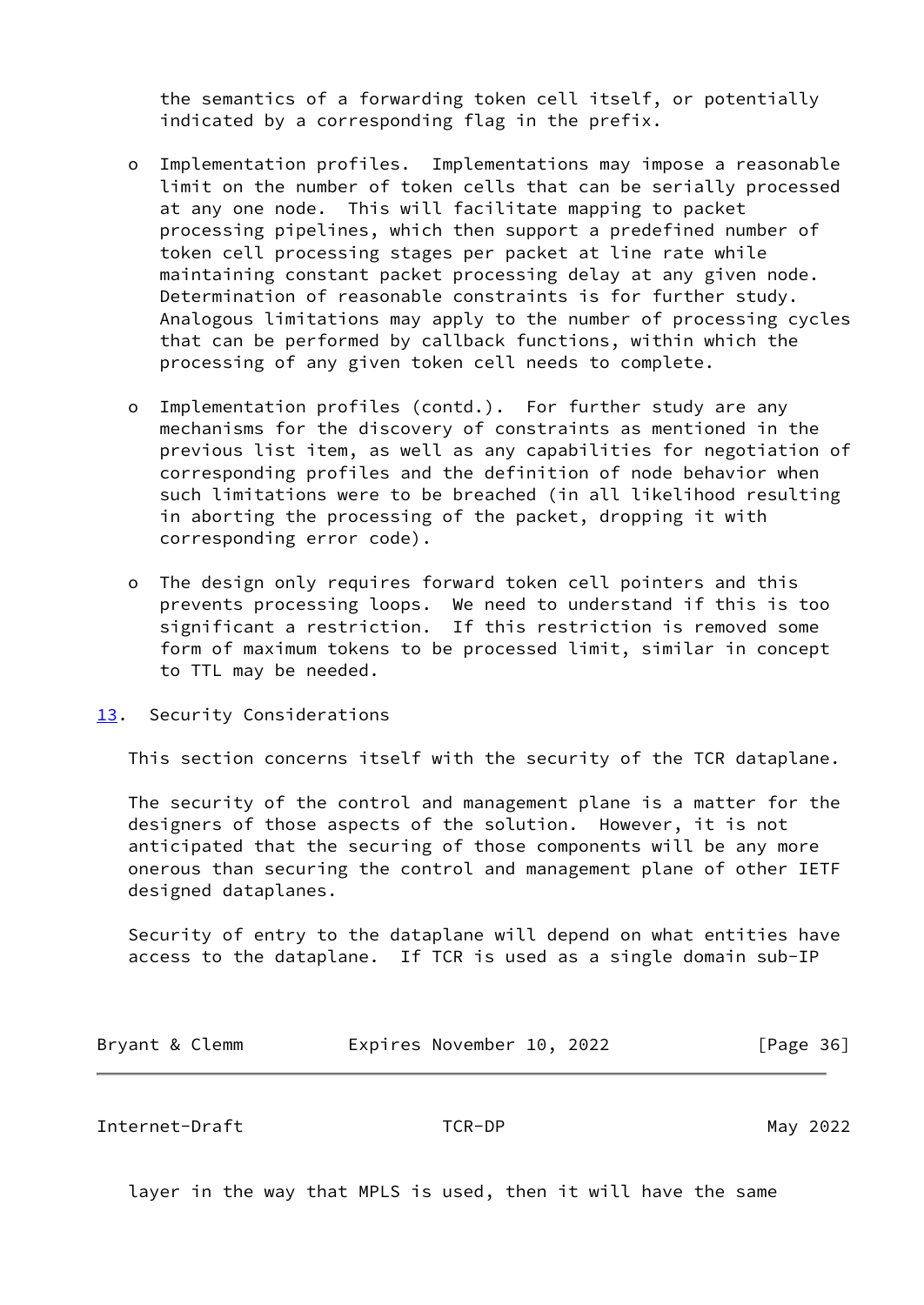security properties as MPLS in that it is extremely difficult for an unauthorized party to inject traffic into such a network because with TCR such traffic is easily recognized at network ingress and dropped. If the traffic is a TCR packet that is to be carried across the TCR network it will be encapsulated and so, in the absence of a TCR network error, will not be able to escape the encapsulation and cause harm. Only if a TCR network (or node) were to peer with another TCR network would there be a security concern with that third party having the ability to control the actions taken on the packet. Such a case is for further study. It should be noted that similar situations have been satisfactorily addressed in MPLS.

We now need to consider the security of the contents of the packet. Clearly we could craft a token that signed the payload, and where the payload was a token, we have the option of including that signature in the token itself. However, securing the tokens themselves is more interesting because we need to authenticate selected components of the packet header, such as single tokens, groups of tokens or even components/portions of tokens. This is needed to allow the differentiation of metadata that must not be altered from scratchpad data that may be modified during packet transit. In addition, we need to allow intermediate nodes along a path to authenticate data that they modify, e.g. scratchpad data items that they create.

 The approach used in TCR allows the authentication of tokens and processing guidance they contain for additional security. Furthermore there is flexibility for intermediate hops to provide their own authentication, to secure scratchpad-type data added to packets along a path. This also allows for "authenticity chains" in which nodes verify the authenticity of data items they operate on before modifying and signing the update.

 It is clear that the above approach is different from earlier protocols where payloads are generally signed in their entirety and do not include support for differentiated signing, accommodating multiple signers of different packet aspects along a path.

 Most protocols secure their payload in its entirety, exposing only the packet header for processing (unless that is tunneled as well). TCR is a protocols that include additional packet components that may require more differentiated securing. Specifically, it includes guidance for how to process packets, including tokens, and metadata. In addition, TCR includes some packet components that can be modified or added by intermediate nodes in transit, specifically scratchpad data. This includes telemetry and iOAM data as well as data to indicate and verify certain properties of nodes that were traversed. While some data must not be modified, other data items might be added

Bryant & Clemm **Expires November 10, 2022** [Page 37]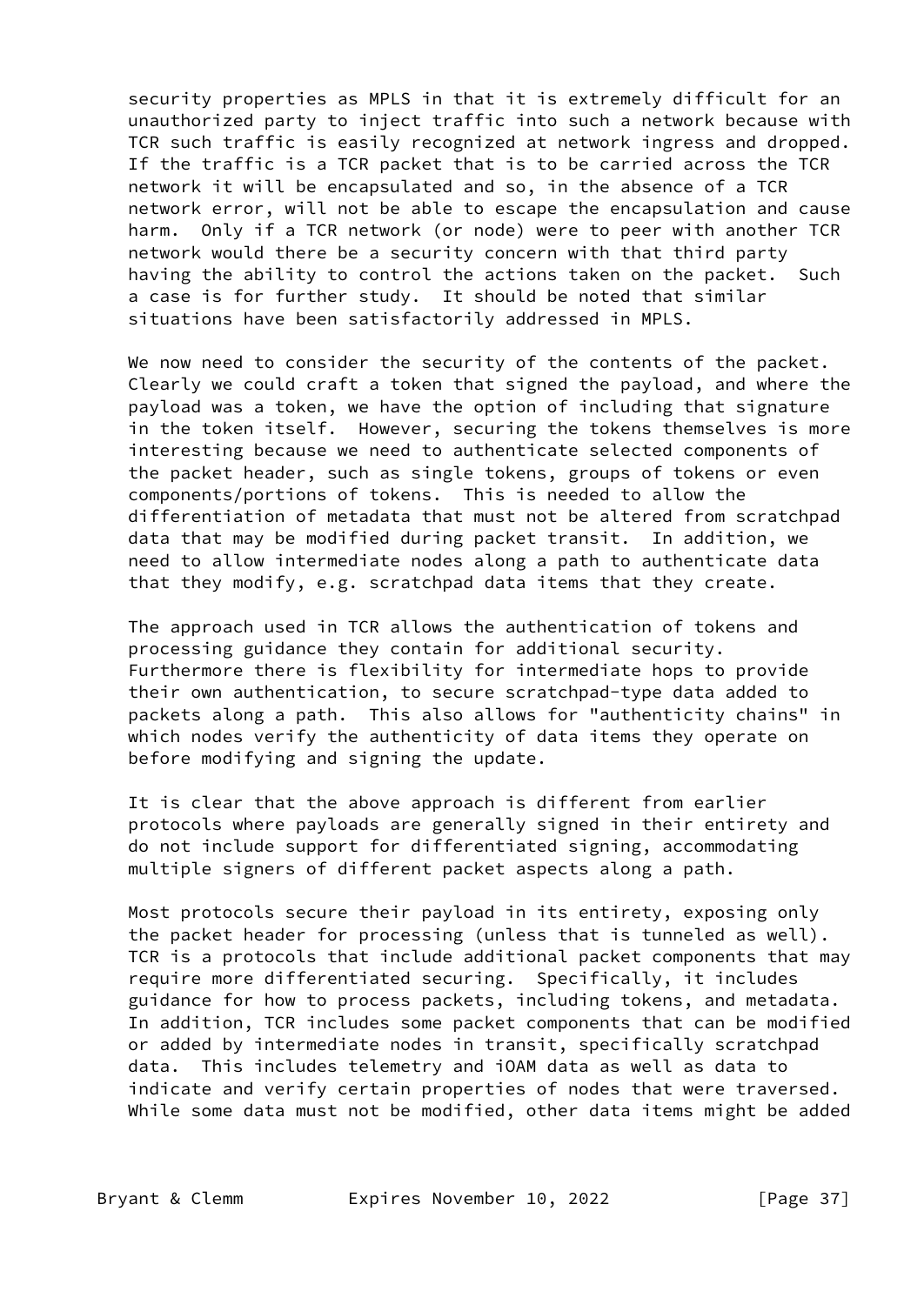<span id="page-42-1"></span> and/or be subject to modification. An example would be data that aggregates or analyzes telemetry data encountered in transit, for example an indicator of a minimum or maximum (queue length, utilization, latency) encountered along a path. TCR thus includes a mechanism that allows the operator to ensure the authenticity of packet data beyond the payload, but that allows them to do this in a way that exempts certain data items which are allowed to be modified along the way, with the option to allow the corresponding nodes to secure these modifications. This allows receiving applications to (for example) verify the authenticity of scratchpad data, and allow for the modification of data items where such modification is permitted without compromising the authenticity of the remaining portions of the packet.

The design of the security token is described in [Section 10.4](#page-23-1). This can only be used to sign itself and tokens or token contents after the security token. By including in the security token a mask structure it is possible to select what is to be signed. The efficiency of this method is described in [Section 10.4](#page-23-1).

 Matters related to inter-domain security will be considered in a future version of this text.

<span id="page-42-0"></span>[14.](#page-42-0) IANA Considerations

This document makes no IANA requests.

- <span id="page-42-2"></span>[15.](#page-42-2) References
- <span id="page-42-3"></span>[15.1](#page-42-3). Normative References
	- [RFC2119] Bradner, S., "Key words for use in RFCs to Indicate Requirement Levels", [BCP 14](https://datatracker.ietf.org/doc/pdf/bcp14), [RFC 2119](https://datatracker.ietf.org/doc/pdf/rfc2119), DOI 10.17487/RFC2119, March 1997, <[https://www.rfc-editor.org/info/rfc2119>](https://www.rfc-editor.org/info/rfc2119).
	- [RFC8174] Leiba, B., "Ambiguity of Uppercase vs Lowercase in [RFC](https://datatracker.ietf.org/doc/pdf/rfc2119) [2119](https://datatracker.ietf.org/doc/pdf/rfc2119) Key Words", [BCP 14](https://datatracker.ietf.org/doc/pdf/bcp14), [RFC 8174,](https://datatracker.ietf.org/doc/pdf/rfc8174) DOI 10.17487/RFC8174, May 2017, [<https://www.rfc-editor.org/info/rfc8174](https://www.rfc-editor.org/info/rfc8174)>.

<span id="page-42-4"></span>[15.2](#page-42-4). Informative References

<span id="page-42-5"></span>[DOI.10.1109\_NOMS47738.2020.9110431]

 Clemm, A. and T. Eckert, "High-Precision Latency Forwarding over Packet-Programmable Networks", NOMS 2020 - 2020 IEEE/IFIP Network Operations and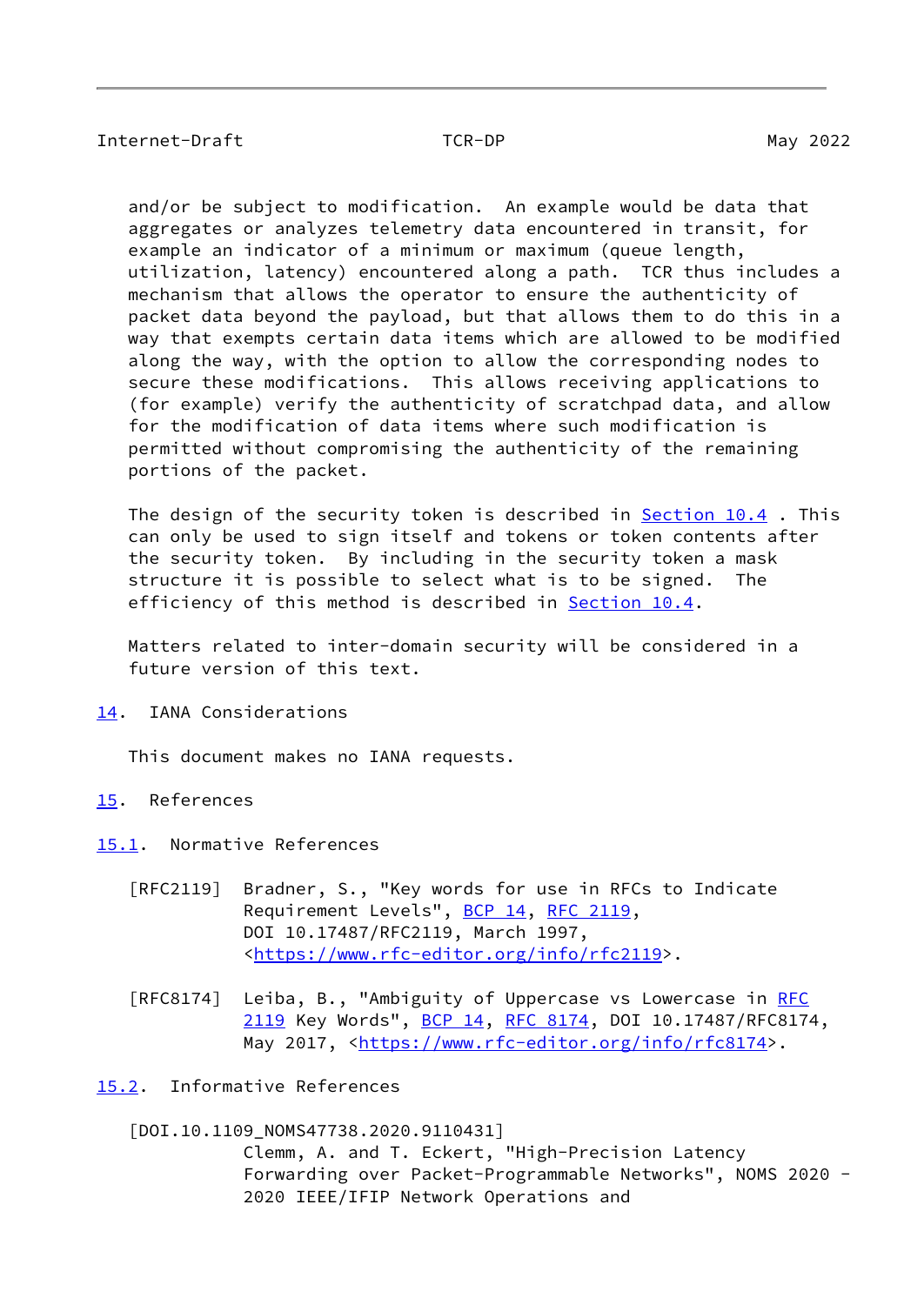Management Symposium, DOI 10.1109/noms47738.2020.9110431, April 2020.

| Bryant & Clemm | Expires November 10, 2022 |  | [Page 38] |
|----------------|---------------------------|--|-----------|
|----------------|---------------------------|--|-----------|

<span id="page-43-0"></span>Internet-Draft TCR-DP May 2022

<span id="page-43-1"></span> [I-D.ietf-ippm-ioam-data] Brockners, F., Bhandari, S., and T. Mizrahi, "Data Fields for In-situ OAM", [draft-ietf-ippm-ioam-data-17](https://datatracker.ietf.org/doc/pdf/draft-ietf-ippm-ioam-data-17) (work in progress), December 2021.

- [RFC3270] Le Faucheur, F., Wu, L., Davie, B., Davari, S., Vaananen, P., Krishnan, R., Cheval, P., and J. Heinanen, "Multi- Protocol Label Switching (MPLS) Support of Differentiated Services", [RFC 3270](https://datatracker.ietf.org/doc/pdf/rfc3270), DOI 10.17487/RFC3270, May 2002, <[https://www.rfc-editor.org/info/rfc3270>](https://www.rfc-editor.org/info/rfc3270).
- [RFC3985] Bryant, S., Ed. and P. Pate, Ed., "Pseudo Wire Emulation Edge-to-Edge (PWE3) Architecture", [RFC 3985](https://datatracker.ietf.org/doc/pdf/rfc3985), DOI 10.17487/RFC3985, March 2005, <[https://www.rfc-editor.org/info/rfc3985>](https://www.rfc-editor.org/info/rfc3985).
- [RFC8754] Filsfils, C., Ed., Dukes, D., Ed., Previdi, S., Leddy, J., Matsushima, S., and D. Voyer, "IPv6 Segment Routing Header (SRH)", [RFC 8754,](https://datatracker.ietf.org/doc/pdf/rfc8754) DOI 10.17487/RFC8754, March 2020, <[https://www.rfc-editor.org/info/rfc8754>](https://www.rfc-editor.org/info/rfc8754).

Authors' Addresses

 Stewart Bryant University of Surrey 5GIC

Email: sb@stewartbryant.com

 Alexander Clemm Futurewei Technologies, Inc.

Email: ludwig@clemm.org